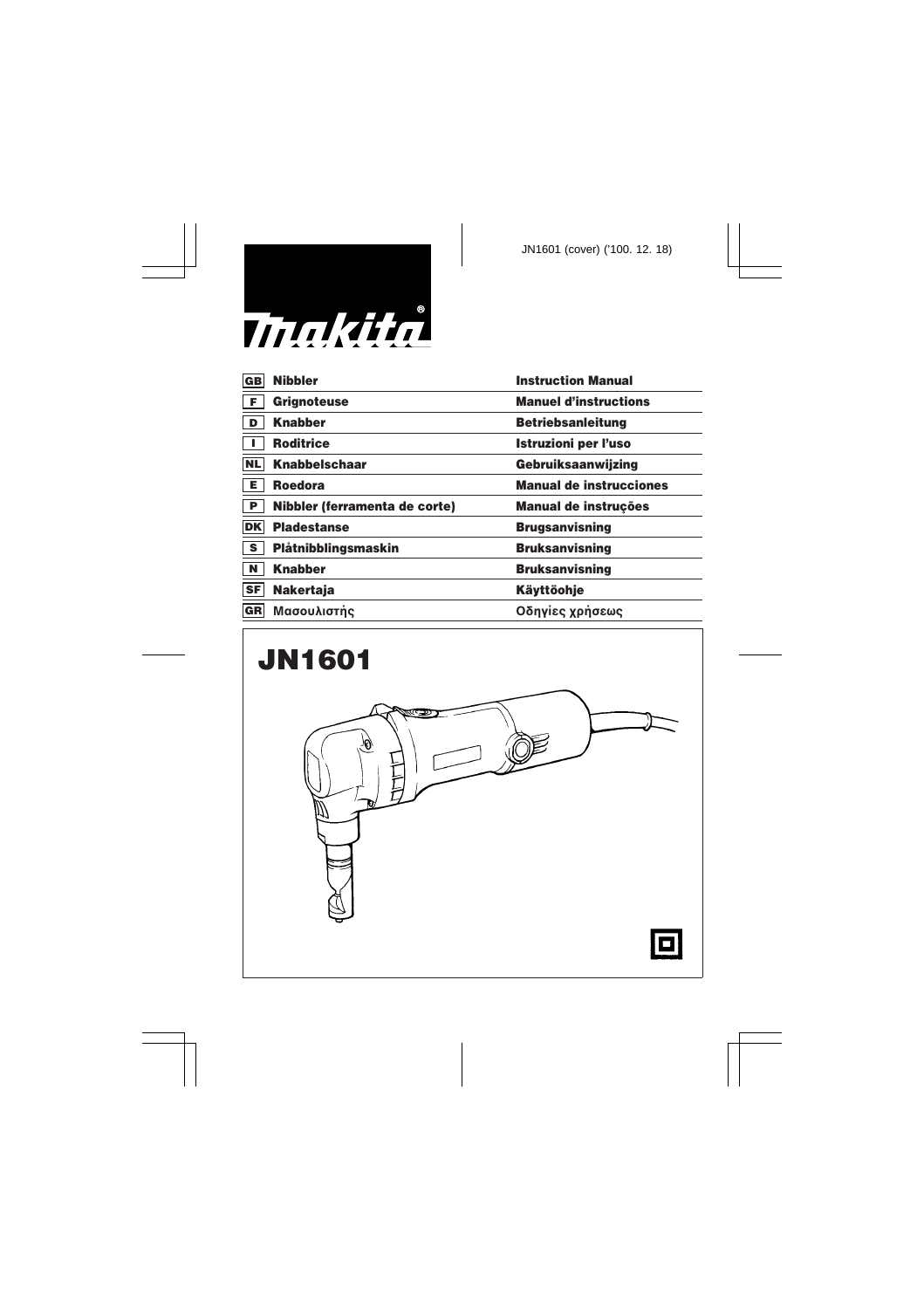













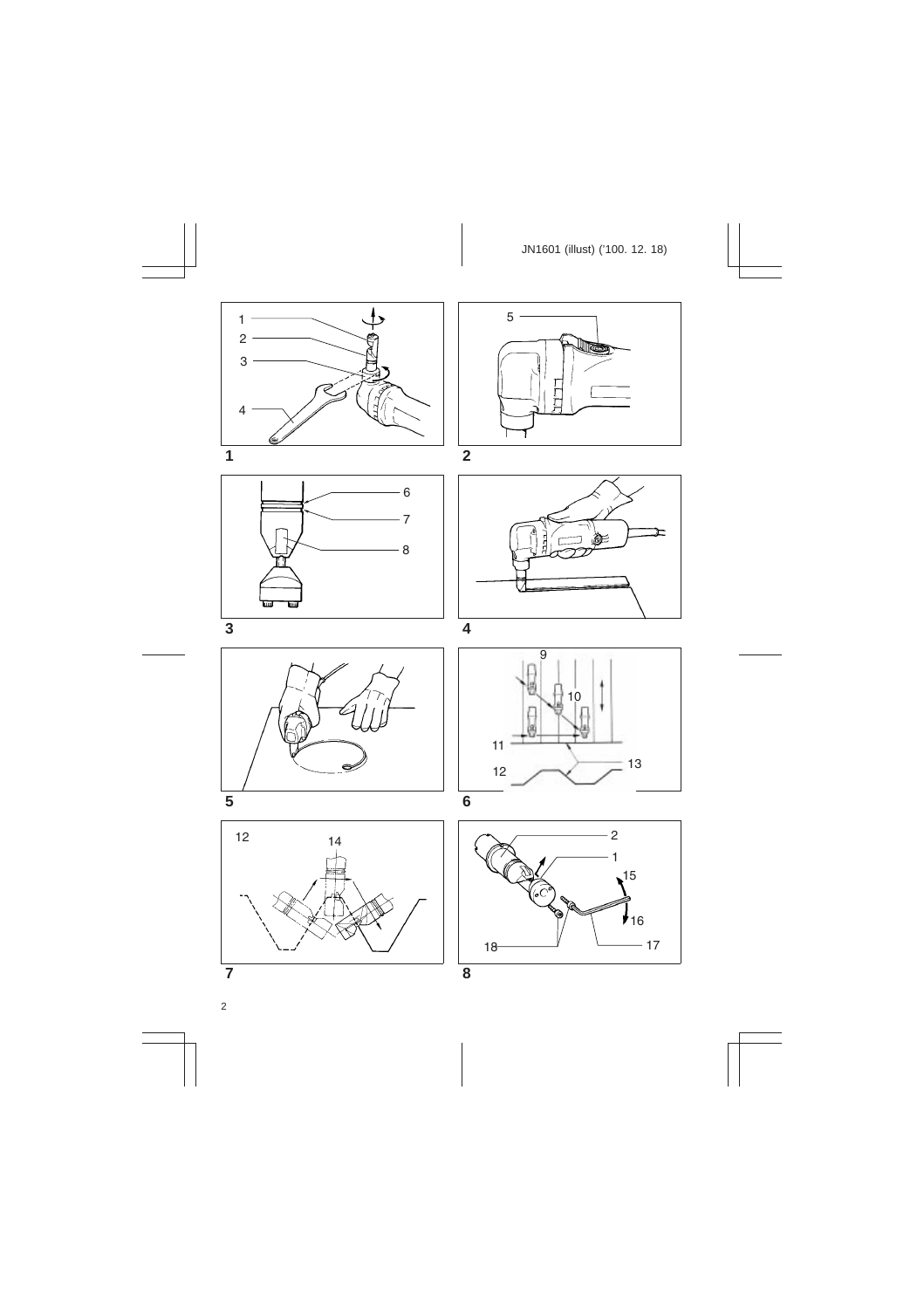













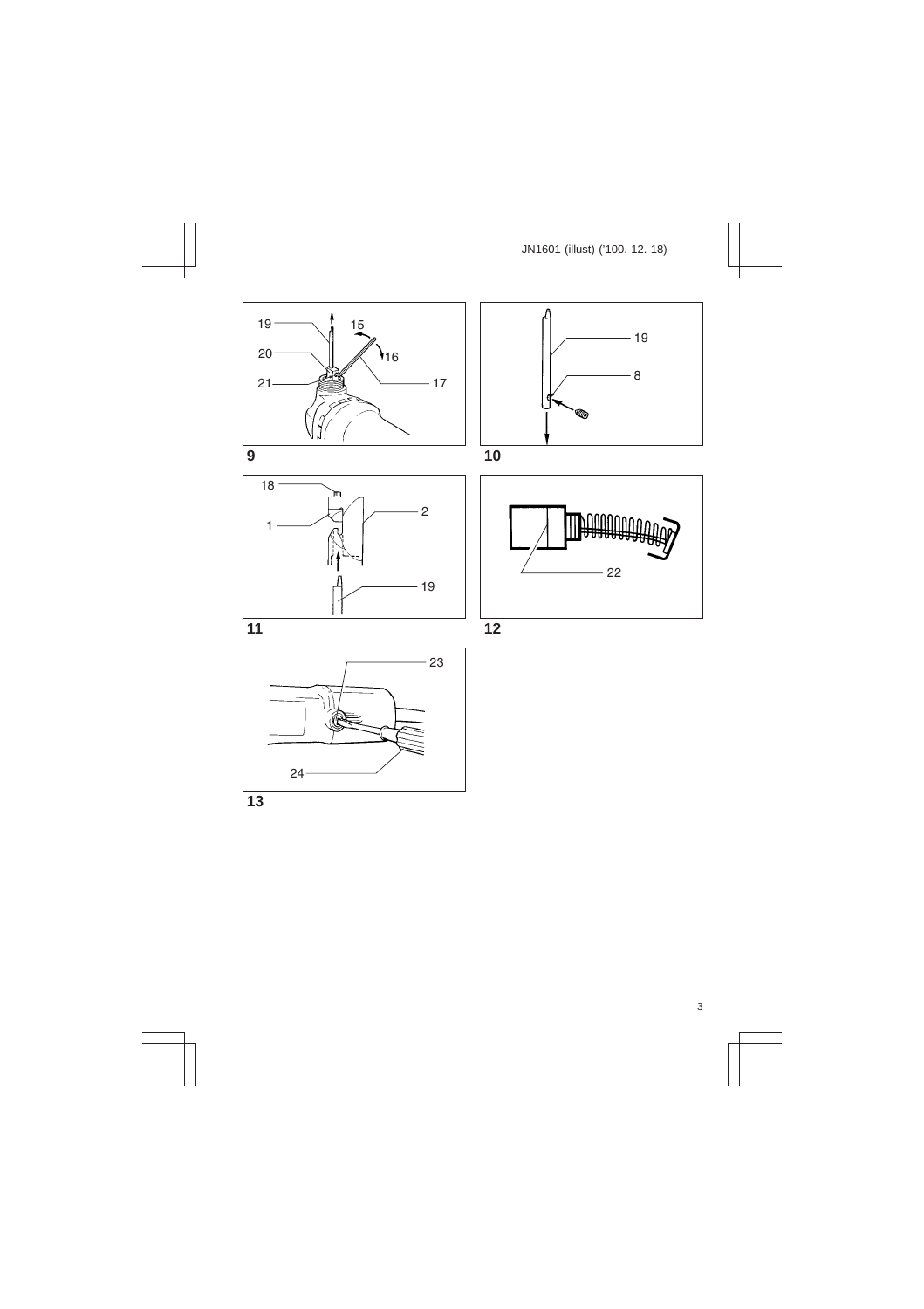### **Symbols**

The following show the symbols used for the tool. Be sure that you understand their meaning before use.

#### **Symboles**

Nous donnons ci-dessous les symboles utilisés pour l'outil. Assurez-vous que vous en avez bien compris la signification avant d'utiliser l'outil.

#### **Symbole**

Die folgenden Symbole werden für die Maschine verwendet. Machen Sie sich vor der Benutzung unbedingt mit ihrer Bedeutung vertraut.

#### **Symboli**

Per questo utensile vengono usati i simboli seguenti. Bisogna capire il loro significato prima di usare l'utensile.

#### **Symbolen**

Voor dit gereedschap worden de volgende symbolen gebruikt. Zorg ervoor dat u de betekenis van deze symbolen begrijpt alvorens het gereedschap te gebruiken.

#### **Símbolos**

A continuación se muestran los símbolos utilizados con esta herramienta. Asegúrese de que entiende su significado antes de usarla.

#### **Símbolos**

O seguinte mostra os símbolos utilizados para a ferramenta. Certifique-se de que compreende o seu significado antes da utilização.

#### **Symboler**

Nedenstående symboler er anvendt i forbindelse med denne maskine. Vær sikker på, at De har forstået symbolernes betydning, før maskinen anvendes.

#### **Symboler**

Det följande visar de symboler som används för den här maskinen. Se noga till att du förstår deras innebörd innan maskinen används.

#### **Symbolene**

Følgende viser de symblene som brukes for maskinen. Det er viktig å forstå betydningen av disse før maskinen tas i bruk.

#### **Symbolit**

Alla on esitetty koneessa käytetyt symbolit. Opettele näiden merkitys, ennen kuin käytät konetta.

#### $Σ$ *Ŭ***µβoλα**

Τα ακόλουθα δείχνουν τα σύμβολα που χρησιμοποιούνται για το μηχάνημα. Βεβαιωθείτε ότι καταλαβαίνετε τη σημασία τους πριν από τη χρήση.



 $\Box$  Read instruction manual.  $\Box$  Lire le mode d'emploi. **E** Bitte Bedienungsanleitung lesen.  $\Box$  Leggete il manuale di istruzioni.  $\square$  Lees de gebruiksaanwijzing.  $\Box$  Lea el manual de instrucciones.

 $\Box$  Leia o manual de instruções. [ Læs brugsanvisningen. [ Läs bruksanvisningen.  $\Box$  Les bruksanvisingen. □ Katso käyttöohjeita.  $\Box$  Διαβάστε τις οδηγίες χρήσης.



**EL DOUBLE INSULATION DOUBLE ISOLATION DOPPELT SCHUTZISOLIERT**  $\Box$  DOPPIO ISOLAMENTO **DUBBELE ISOLATIE**  $\Box$  DOBLE AISLAMIENTO

[ DUPLO ISOLAMENTO [ DOBBELT ISOLERET **IT DUBBEL ISOLERING DOBBEL ISOLERING EXAKSINKERTAINEN ERISTYS** Π ΔΙΠΛΗ ΜΟΝΩΣΗ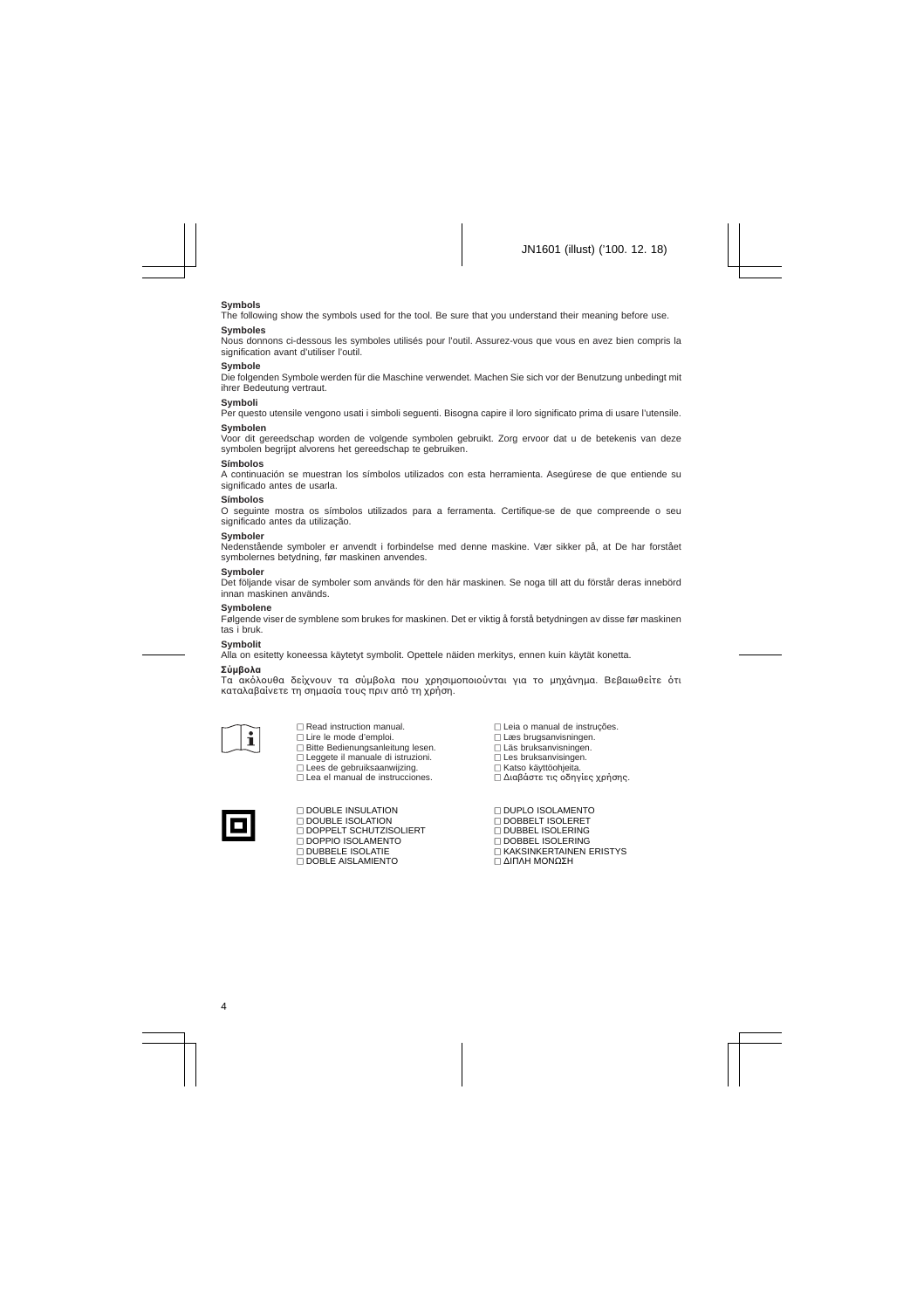# **ENGLISH Explanation of general view**

- 1 Die
- 2 Die holder<br>3 Lock nut
- Lock nut
- 4 Wrench
- 5 Switch lever
- 6 Gauge for cutting stainless: 1.2 mm
- 7 Gauge for cutting mild steel: 1.6 mm
- 8 Notch

### **SPECIFICATIONS**

- 15 Loosen
- 16 Tighten
- 17 Hex wrench
- 18 Bolts
- 19 Punch
- 20 Punch holder
- 21 Screw
- 22 Limit mark
- 23 Brush holder cap
- 24 Screwdriver

#### **Model JN1601** Max. cutting capacities Steel up to 400 N/mm<sup>2</sup> ..................... 1.6 mm/16 ga Steel up to 600 N/mm<sup>2</sup> .................... 1.2 mm/18 ga Steel up to 800 N/mm<sup>2</sup> .................... 0.8 mm/22 ga Aluminum up to 200 N/mm<sup>2</sup> ............ 2.5 mm/13 ga Min. cutting radius Outside edge ............................................. 50 mm Inside edge ................................................ 45 mm Strokes per minute .......................................... 2,200 Overall length ............................................... 261 mm Net weight ....................................................... 1.6 kg

- Due to our continuing program of research and development, the specifications herein are subject to change without notice.
- Note: Specifications may differ from country to country.

### **Power supply**

The tool should be connected only to a power supply of the same voltage as indicated on the nameplate, and can only be operated on single-phase AC supply. They are double-insulated in accordance with European Standard and can, therefore, also be used from sockets without earth wire.

#### **Safety hints**

For your own safety, please refer to the enclosed safety instructions.

# **ADDITIONAL SAFETY RULES**

- **1. Always lead the power supply cord away from the tool towards the rear.**
- **2. Do not touch the blade or the workpiece immediately after operation; they may be extremely hot and could burn your skin.**

# **SAVE THESE INSTRUCTIONS.**

# **OPERATING INSTRUCTIONS**

### **Charging the die position (Fig. 1)**

#### Important:

Always be sure that the tool is switched off and unplugged before changing the die position.

The die position can be changed 360°. To change it, proceed as follows.

- 1. Loosen the lock nut with the wrench provided.
- 2. Pull the die holder slightly and turn it to the desired position for operation.
- 3. Tighten the lock nut to secure the die holder in the desired position.

There are four positive stops at 90° each: 0°, 90° left and right and 180°.

- To position the die to any of these positive stops:
- 1. Loosen the lock nut with the wrench provided.
- 2. Pull the die holder slightly and depress lightly while turning it to the desired position. The die holder will lock into one of the positive stop positions as desired.
- 3. Turn the die holder slightly to make sure that it is positively locked into position.
- 4. Tighten the lock nut to secure the die holder.

# **Switching ON and OFF (Fig. 2)**

Caution:

Before plugging in the tool, always check to see that the switch actuates properly and returns to the ''OFF'' position when the rear of the switch lever is depressed.

To switch on, depress the rear of the switch lever and push it forward. Then depress the front of the switch lever to lock it.

To switch off, depress the rear of the switch lever.

### **Thickness gauge (Fig. 3)**

The groove in the die holder serve as the thickness gauge for allowable cutting thickness.

### **Cutting line (Fig. 3)**

The notch in the die holder indicates your cutting line. Its width is equal to the cutting width. Align the notch to the cutting line on the workpiece when cutting.

#### **Pre-lubrication**

Coat the cutting line with tool oil to increase the punch and die service life. This is particularly important when cutting aluminum.

- 10 Cutting at an angle to grooves grooves
- 12 From the side view

9 From the top view

13 Corrugated or trapezoidal sheet metal

11 Cutting perpendicular to

14 Cutting head should be at a right angle (90°) to cutting surface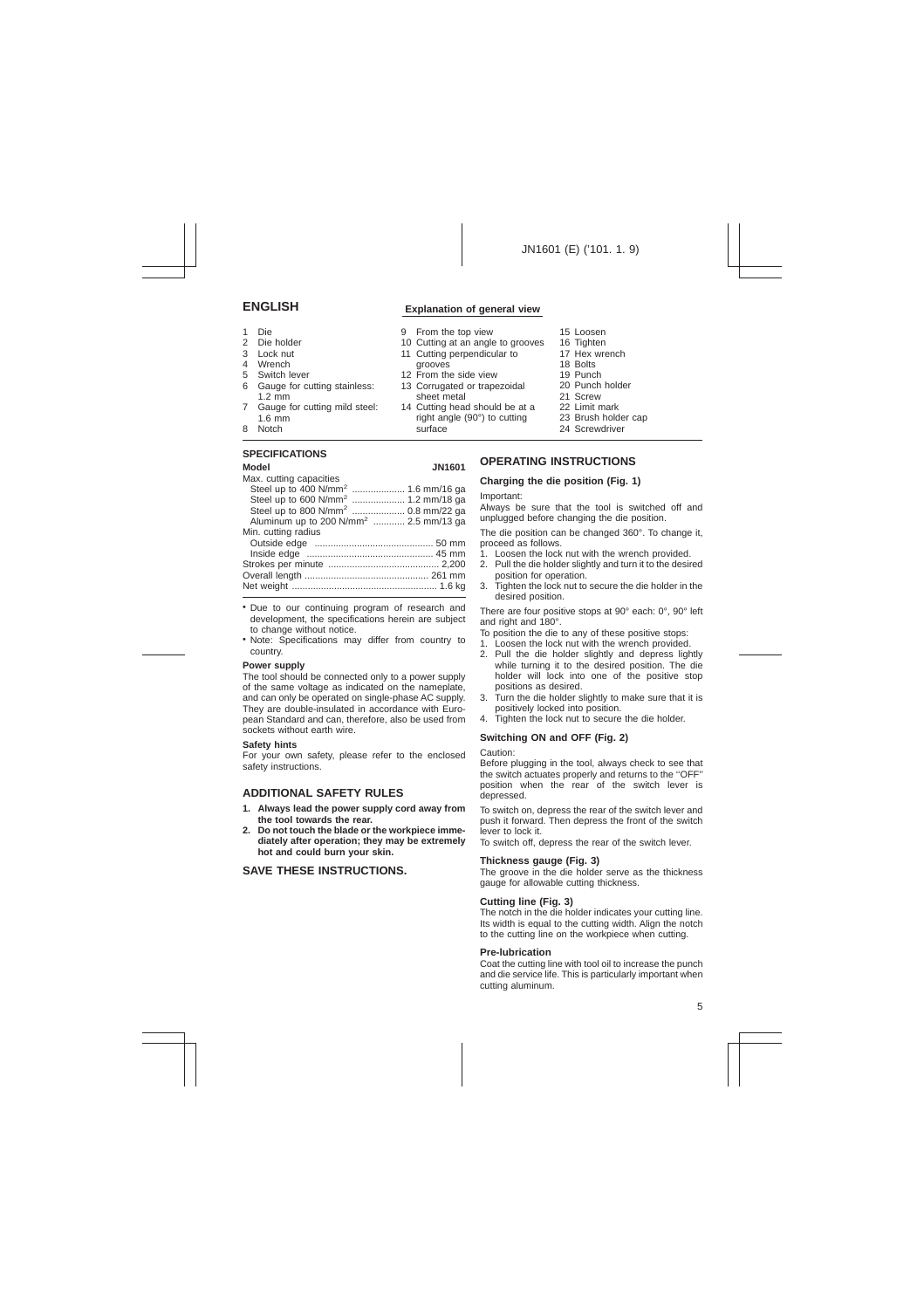# **Cutting method (Fig. 4)**

Hold the tool so that the cutting head is at a right angle (90°) to the workpiece being cut. Move the tool gently in the cutting direction.

### **Cutouts (Fig. 5)**

Cutouts can be done by first opening a round hole over 21 mm in diameter which the cutting head can be inserted into.

#### **Cutting the corrugated or trapezoidal sheet metals (Fig. 6 & 7)**

Set the die position so that the die faces the cutting direction either when cutting at an angle or perpendicular go grooves in corrugated or trapezoidal sheet metals. Always hold the tool body parallel to the grooves with the cutting head at a right angle (90°) to the cutting surface as shown in Fig. 6 & 7.

### **Removing or installing the punch and die (Fig. 1, 8, 9, 10 & 11)**

Important:

Always be sure that the tool is switched off and unplugged before removing or installing the punch and die.

Always replace the punch and die as a set. To remove the punch and die, loosen the lock nut with the wrench. Remove the die holder from the tool. Use the hex wrench to loosen the bolts which secure the die. Remove the die from the die holder. Use the hex wrench to loosen the screw which secures the punch. Pull the punch out of the punch holder.

To install the punch and die, insert the punch into the punch holder so that the notch in the punch faces toward the screw. Tighten the screw to secure the punch. Install the die on the die holder. Tighten the bolts to secure the die. Then install the die holder on the tool so that the punch is inserted through the hole in the die holder. Tighten the lock nut to secure the die holder. After replacing the punch and die, lubricate them with tool oil and run the tool for a while.

# **MAINTENANCE**

#### CAUTION:

Always be sure that the tool is switched off and unplugged before carrying out any work on the tool.

### **Replacement of carbon brushes (Fig. 12 & 13)**

Replace carbon brushes when they are worn down to the limit mark. Both identical carbon brushes should be replaced at the same time.

To maintain product safety and reliability, repairs, maintenance or adjustment should be carried out by a Makita Authorized Service Center.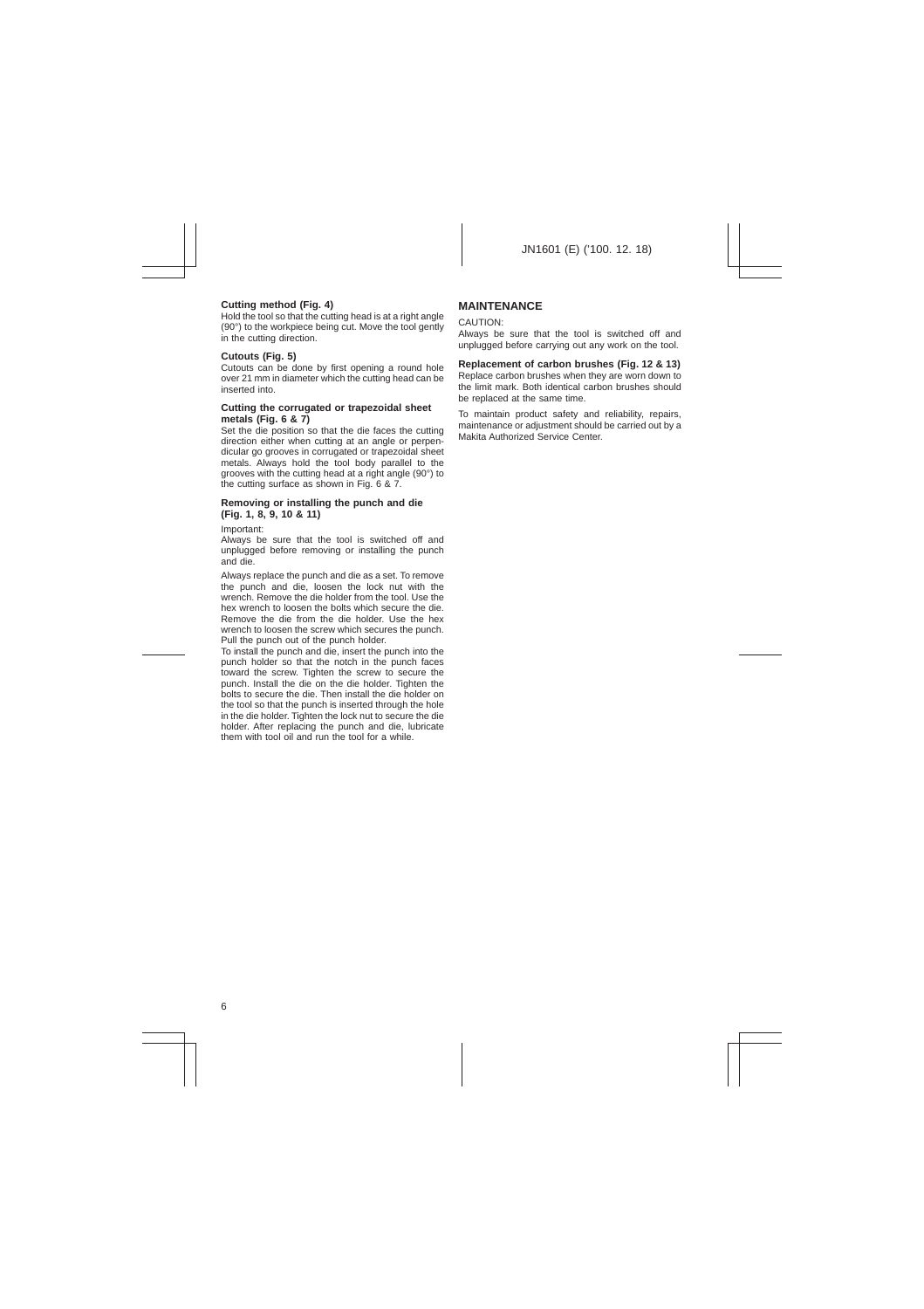# **FRANÇAIS Descriptif**

- 1 Matrice<br>2 Porte-m
- 2 Porte-matrice<br>3 Ecrou de verre
- 3 Ecrou de verrouillage<br>4 Clé
- 4 Clé
- 5 Levier d'interrupteur
- 6 Jauge pour couper les matériaux inoxydables: 1,2 mm
- 7 Jauge pour l'acier doux: 1,6 mm
- 8 Cran
- 9 Vue du dessus

# **SPECIFICATIONS**

| Modèle<br><b>JN1601</b>                              |  |
|------------------------------------------------------|--|
| Capacité maximum de coupe                            |  |
| Acier jusqu'à 400 N/mm <sup>2</sup> 1,6 mm/16 ga     |  |
| Acier jusqu'à 600 N/mm <sup>2</sup> 1,2 mm/18 ga     |  |
| Acier jusqu'à 800 N/mm <sup>2</sup> 0,8 mm/22 ga     |  |
| Aluminium jusqu'à 200 N/mm <sup>2</sup> 2,5 mm/13 ga |  |
| Rayon d'usinage min.                                 |  |
|                                                      |  |
|                                                      |  |
|                                                      |  |
|                                                      |  |
|                                                      |  |
|                                                      |  |

- Etant donné l'évolution constante de notre programme de recherche et de développement, les spécifications contenues dans ce manuel sont sujettes à modification sans préavis.
- Note : Les spécifications peuvent varier suivant les pays.

#### **Alimentation**

L'outil ne devra être raccordé qu'à une alimentation de la même tension que celle qui figure sur la plaque signalétique, et il ne pourra fonctionner que sur un courant secteur monophasé. Réalisé avec une double isolation, il est conforme à la réglementation européenne et peut de ce fait être alimenté sans mise à la terre.

#### **Consignes de sécurité**

Pour votre propre sécurité, reportez-vous aux consignes de sécurité qui accompagnent l'outil.

# **CONSIGNES DE SECURITE SUPPLEMENTAIRES**

- **1. Dégagez toujours le cordon d'alimentation électrique de la machine vers l'arrière.**
- **2. Ne touchez pas la lame ni la pièce usinée inmédiatement après le fonctionnement; elles peuvent être extrêmement chaudes et vous pourriez vous brûler.**

# **CONSERVEZ CES INSTRUCTIONS.**

#### 10 Coupe à un angle vers les rainures

- 11 Coupe perpendiculaire aux rainures
- 12 Vue de côté
- 13 Feuille de métal ondulé ou trapézoidal
- 14 La tête de coupe doit être à angle droit (90°) par rapport à la surface d'usinage
- 15 Desserrer
- 16 Serrer
- 17 Clé hexagonale
- 18 Boulons
- 19 Poinçon
- 20 Porte-poinçon
- 21 Vis
- 22 Marque de limite
- 23 Capuchon de porte-balais
- 24 Tourne vis

# **MODE D'EMPLOI**

#### **Changement de position de la matrice (Fig. 1)**

#### Important:

Assurez-vous toujours que la machine est hors tension et hors secteur avant de changer la position de la matrice.

La position de la matrice peut être modifiée à 360°. Pour la modifier, suivez la procédure suivante.

- 1. Desserrez l'écrou de verrouillage à l'aide de la clé fournie.
- 2. Tirez légèrement le porte-matrice et tournez-le dans la position souhaitée pour le fonctionnement.
- 3. Serrez l'écrou de verrouillage pour bloquer le porte-matrice dans la position souhaitée.

Il y a quatre arrêts positifs à 90°: 0°, 90° gauche et droite et 180°.

Pour placer la matrice sur un de ces arrêts positifs:

- 1. Desserez l'écrou de verrouillage à l'aide de la clé fournie.
- 2. Tirez légèrement le porte-matrice et appuyez légèrement tout en le tournant vers la position souhaitée. Le portematrice s'enclenche dans une des positions d'arrêt comme souhaité.
- 3. Tournez légèrement le porte-filiére pour vous assurer qu'il est vraiment verrouillé en position.
- 4. Serrez l'écrou de verrouillage pour bloquer le porte-matrice.

### **Mise SOUS et HORS tension (Fig. 2)**

Attention:

Avant de mettre la machine sur secteur, vérifiez toujours que l'interrupteur fonctionne correctement et revient en position ''OFF'' lorsque vous actionnez l'arrière du levier d'interrupteur.

Pour mettre sous tension, appuyez à l'arrière du levier d'interrupteur et poussez-le vers l'avant. Ensuite, appuyez à l'avant du levier d'interrupteur pour le verrouiller.

Pour mettre hors tension, appuyez sur l'arrière du levier d'interrupteur.

### **Jauge d'épaisseur (Fig. 3)**

Les rainures du porte-matrice servent de jauge d'épaisseur pour l'épaisseur d'usinage autorisée.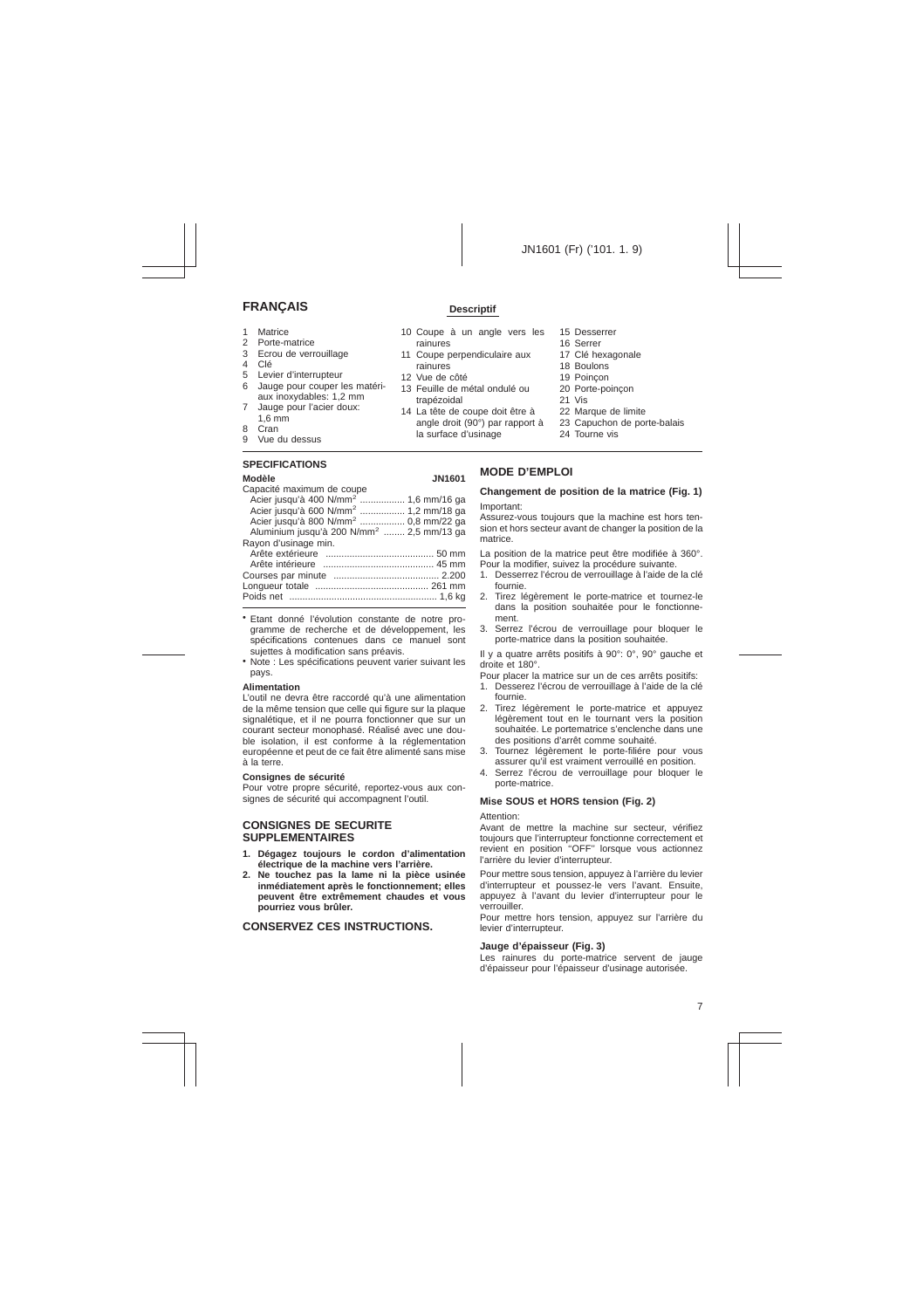# **Ligne de coupe (Fig. 3)**

Le cran du porte-matrice vous indique la ligne de coupe. Sa largeur est égale à la largeur de coupe. Alignez le cran sur la ligne de coupe de la pièce à usiner lorsque vous coupez.

# **Prègraissage**

Etalez de l'huile de machine sur la ligne de coupe pour augmenter la durée de vie du poinçon et de la matrice. Ceci est particulièrement important lors de l'usinage.

# **Méthode d'usinage (Fig. 4)**

Tenez la machine de façon à ce que la tête de coupe soit à angle droit (90°) par rapport à la pièce usinée. Déplacez lentement la machine dans le sens de coupe.

# **Découpes (Fig. 5)**

Les découpes peuvent être effectuées en ouvrant tout d'abord un trou rond de plus de 21 mm de diamètre permettant d'insérer la tête de coupe.

# **Coupe des feuilles de métal ondulé ou trapézoidal (Fig. 6 et 7)**

Placez la matrice de manière à ce qu'elle soit face au sens d'usinage lorsque vous coupez sur un angle ou perpendiculairement aux rainures dans des feuilles de métal ondulé ou trapézoidal. Tenez toujours le corps de la machine parallèle aux rainures avec la tête de coupe à angle droit (90°) par rapport à la surface d'usinage comme illustré sur les Fig. 6 et 7.

### **Enlèvement ou installation du poinçon et de la matrice (Fig. 1, 8, 9, 10 et 11)**

Important:

Assurez-vous toujours que la machine est hors tension et hors secteur avant d'enlever ou d'installer le poinçon et la matrice.

Remettez toujours le poinçon et la matrice ensemble. Pour enlevez le poinçon et la matrice, desserez l'écrou de verrouillage à l'aide de la clé. Enlevez le porte-matrice de la machine. Utilisez la clé hexagonale pour déserrer les boulons. Enlevez la matrice du porte-matrice. Utilisez la clé hexagonale pour desserrer la vis retenant le poinçon. Tirez le poinçon du porte-poinçon.

Pour installer le poinçon et la matrice insérez le poinçon dans le porte-poinçon de manière à ce que le cran du poinson soit en face de la vis. Serrez la vis pour bloquer le poinçon. Installez la matrice sur le porte-matrice. Serrez les boulons pour bloquer la matrice. Ensuite, installez le porte-matrice sur la machine de façon à ce que le poinçon passe à travers le trou du porte-matrice. Serrez l'écrou de verrouillage pour bloquer le port de filiére. Après avoir replacé le poinçon et la matrice, graissez-les avec de l'huile pour machine et faites tourner la machine un moment.

# **ENTRETIEN**

#### ATTENTION:

Assurez-vous toujours que la machine est hors tension et hors secteur avant d'effectuer tout travail sur la machine.

### **Remplacement des brosses au carbone (Fig. 12 et 13)**

Remplacez les brosses au carbone lorsqu'elles sont usées jusqu'à la marque de limite. Les deux brosses au carbone identiques doivent être remplacées simultanément.

Pour maintenir la sécurité et la fiabilité des produits, les réparations, l'entretien ou les réglages doivent être effectués par le Centre d'Entretien Makita.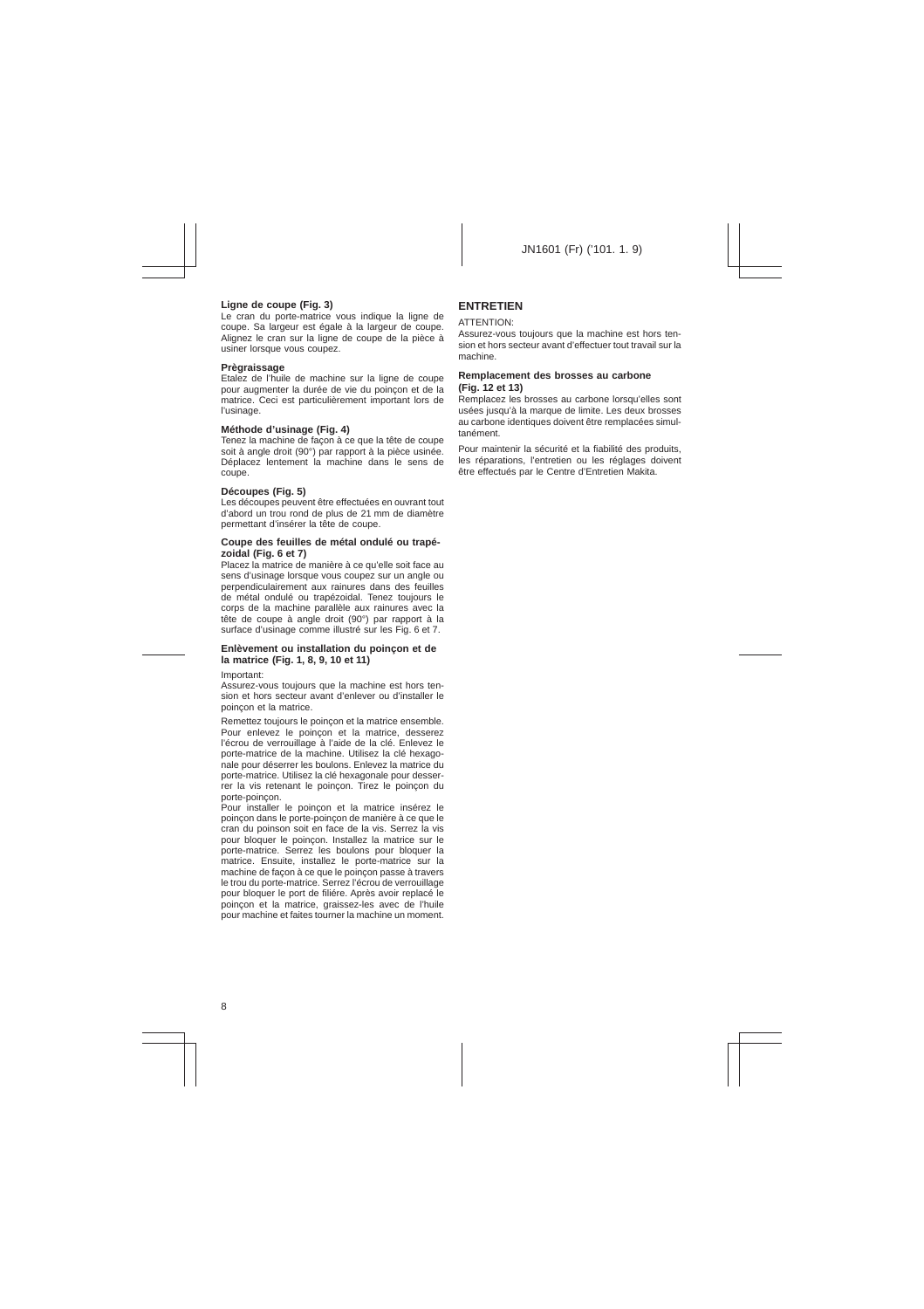# **DEUTSCH Übersicht**

- 1 Matrize<br>2 Matrize
- 2 Matrizenhalter
- **Sicherungsmutter**
- 4 Gabelschlüssel
- 5 EIN-/AUS-Schalter<br>6 Meßnut für Edelsta
- 6 Meßnut für Edelstahl: 1,2 mm
- Meßnut für Weichstahl:
- 1,6 mm
- $8$  Nut
- Ansicht von oben

# **TECHNISCHE DATEN**

## **Modell JN1601**

| Schneidleistung max. in                             |  |
|-----------------------------------------------------|--|
| Stahl bis zu 400 N/mm <sup>2</sup> 1,6 mm/16 ga     |  |
| Stahl bis zu 600 N/mm <sup>2</sup> 1,2 mm/18 ga     |  |
| Stahl bis zu 800 N/mm <sup>2</sup> 0.8 mm/22 ga     |  |
| Aluminium bis zu 200 N/mm <sup>2</sup> 2,5 mm/13 ga |  |
| Min. Schnittradius                                  |  |
|                                                     |  |
|                                                     |  |
|                                                     |  |
|                                                     |  |
|                                                     |  |
|                                                     |  |

- Wir behalten uns vor, Änderungen im Zuge der Entwicklung und des technischen Fortschritts ohne vorherige Ankündigung vorzunehmen.
- Hinweis: Die technischen Daten können von Land zu Land abweichen.

#### **Netzanschluß**

Die Maschine darf nur an die auf dem Typenschild angegebene Netzspannung angeschlossen werden und arbeitet nur mit Einphasen-Wechselspannung. Sie ist entsprechend den Europäischen Richtlinien doppelt schutzisoliert und kann daher auch an Steckdosen ohne Erdanschluß betrieben werden.

### **Sicherheitshinweise**

Lesen und beachten Sie diese Hinweise, bevor Sie das Gerät benutzen.

# **ZUSÄTZLICHE SICHERHEITSBESTIMMUNGEN**

- **1. Führen Sie die Anschlußleitung grundsätzlich immer nach hinten von der Maschine weg.**
- **2. Berühren Sie niemals unmittelbar nach Beendigung der Arbeit das Schneidwerkzeug oder das Werkstück, da diese Teile extrem heiß werden, und eine Berührung zu Verbrennungen führen kann.**

## **BEWAHREN SIE DIESE HINWEISE SORGFÄLTIG AUF.**

- 10 Schnittverlauf im Winkel zur Sicke
- 11 Schnittverlauf quer zur Sicke
- 12 Seitenansicht
- 13 Wellblech oder Trapezblech 14 Der Schneidkopf muß im
- rechten Winkel (90°) zur Schnittfläche stehen.
- 15 Lösen
- 16 Anziehen
- 17 Innensechskantschlüssel
- 18 Innensechskantschrauben
- 19 Kerbstift
- 20 Werkzeughalter
- 21 Innensechskantschraube
- 22 Verschleißgrenze
- 23 Kohlenbürstenkappe
- 24 Schraubendreher

# **BEDIENUNGSHINWEISE**

#### **Änderung der Matrizenposition (Abb. 1)**

Wichtig:

Bevor Sie die Matrizenposition ändern, vergewissern Sie sich grundsätzlich, daß das Gerät abgeschaltet und der Netzstecker gezogen ist.

Die Matrizenposition ist um 360° verstellbar. Sie läßt sich wie folgt verändern:

- 1. Lösen Sie die Sicherungsmutter mit dem Gabelschlüssel.
- 2. Ziehen Sie leicht am Matrizenhalter und drehen Sie ihn in die gewünschte Arbeitsposition.
- 3. Ziehen Sie die Sicherungsmutter an, um den Matrizenhalter in der gewünschten Stellung zu sichern.

Vier Festanschläge mit 90° Versatz sind vorgegeben. vorgesehen: bei 0°, bei 90° rechts und links sowie bei 180°.

Sie können die Matrize auf einen der Festanschläge wie folgt ausrichten:

- 1. Lösen Sie die Sicherungsmutter mit dem Gabelschlüssel.
- 2. Den Matrizenhalter leicht ziehen und ihn in die gewünschte Position drehen. Der Matrizenhalter rastet in die gewünschte Festanschlagstellung ein, wenn Sie während des Einstellvorgangs leicht gegen den Matrizenhalter drücken.
- 3. Prüfen Sie durch leichtes Drehen, ob der Matrizenhalter in seiner richtigen Position eingerastet ist.<br>4. Zum
- Sichern des Matrizenhalters die Sicherungsmutter festziehen.

### **Schalterbetätigung (Abb. 2)**

#### Achtung:

Vergewissern Sie sich vor dem Anschließen des Geräts an das Stromnetz stets, daß der Schalter ordnungsgemäß funktioniert und beim Drücken des hinteren Teils der Schalterwippe in die Ausschaltstellung zurückkehrt.

Zum Einschalten auf den hinteren Teil der Schalterwippe drücken und den Schalter nach vorn schieben. Anschließend den vorderen Teil der Schalterwippe herunterdrücken, um den Schalter in dieser Stellung zu arretieren.

Zum Abschalten auf den hinteren Teil der Schalterwippe drücken.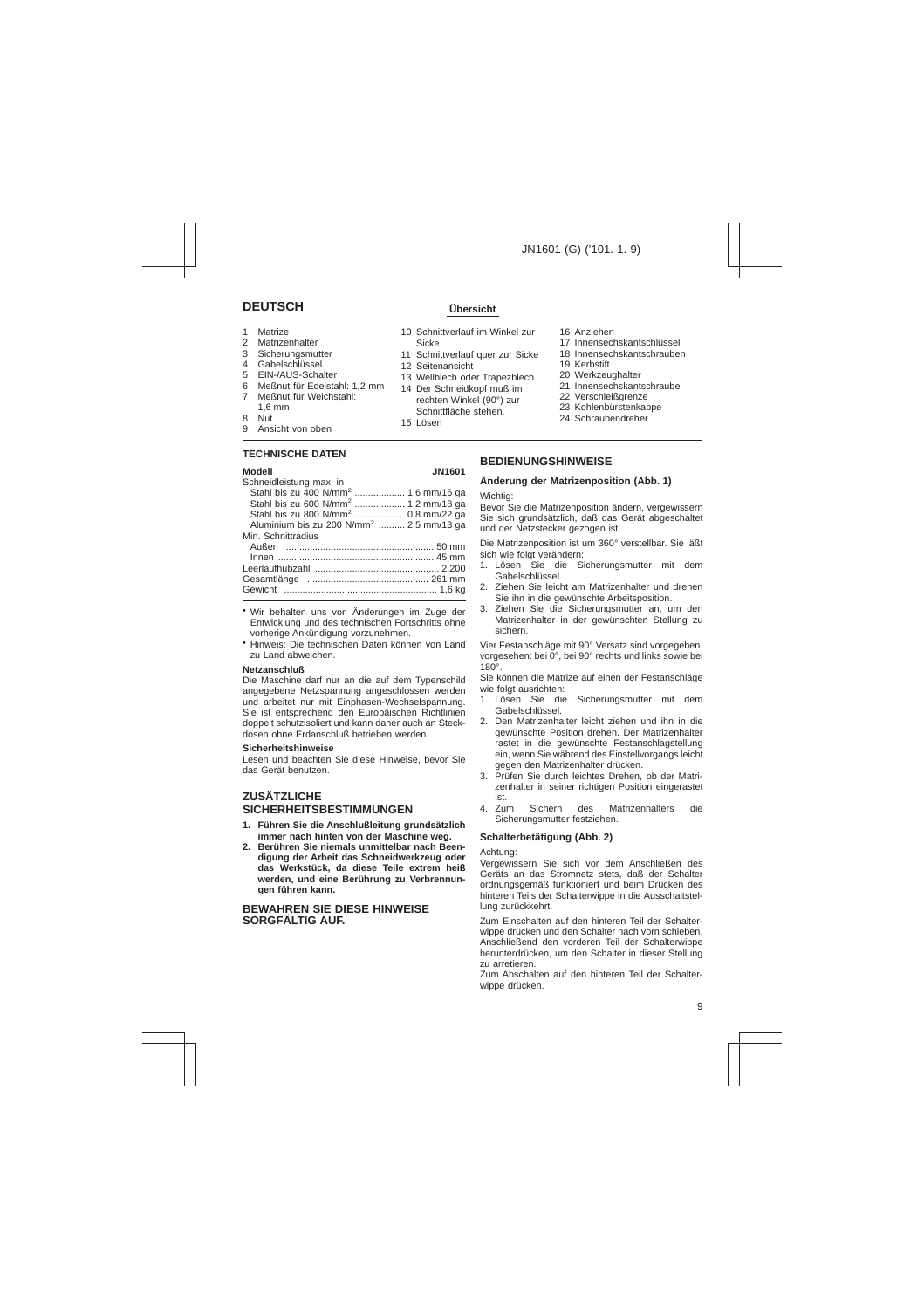### **Meßnut (Abb. 3)**

Die Nuten im Matrizenhalter dienen als Meßlehre für die zulässige Schnittstärke.

# **Schnittlinie (Abb. 3)**

Die Nut im Matrizenhalter gibt die Schnittlinie an. Die Breite der Nut entspricht der Schnittbreite. Richten Sie beim Schneiden die Nut auf die Schnittlinie am Werkstück aus.

## **Schmierung**

Tragen Sie zur Erhöhung der Standzeit von Kerbstift und Matrize Maschinenöl auf die Schnittlinie auf. Dies ist beim Schneiden von Aluminium besonders wichtig.

### **Schneidvorgang (Abb. 4)**

Der Schneidkopf sollte während des Bearbeitungsvorgangs im rechten Winkel (90°) zum zu bearbeitenden Werkstück stehen. Das Gerät mit sanften Druck in Schneidrichtung bewegen.

## **Ausschnitte (Abb. 5)**

Bei Innenausschnitten wird eine Bohrung größer 21 mm zum Einsetzen des Schneidkopfes benötigt.

#### **Bearbeitung von Well- oder Trapezblechen (Abb. 6 & 7)**

Beim Schneiden im Winkel oder quer zur Sicke von Well- oder Trapezblechen positionieren Sie die Matrize so, daß sie in Schnittrichtung zeigt. Halten Sie den Maschinenkörper immer parallel zu den Sicken. Dabei muß der Schneidkopf im rechten Winkel (90°) zur Schnittfläche stehen (siehe dazu Abb. 6 & 7).

## **Montage bzw. Demontage von Kerbstift und Matrize (Abb. 1, 8, 9, 10 & 11)**

#### Wichtig<sup>-</sup>

Vergewissern Sie sich vor der Montage bzw. Demontage des Kerbstiftes und der Matrize grundsätzlich, daß das Gerät abgeschaltet und der Netzstecker gezogen ist.

Kerbstift und Matrize müssen stets als eine Einheit ausgewechselt werden. Zur Demontage von Kerbstift und Matrize lösen Sie die Sicherungsmutter mit dem Gabelschlüssel. Nehmen Sie den Matrizenhalter aus dem Gerät heraus. Die Innensechskantschrauben, mit denen die Matrize befestigt ist, mit dem Innensechskantschlüssel lösen. Entfernen Sie die Matrize aus dem Matrizenhalter. Lösen Sie dann mit dem Innensechskantschlüssel die Befestigungsschraube des Kerbstiftes und ziehen Sie diesen aus dem Werkzeughalter heraus.

Zur Montage des Kerbstifts und der Matrize setzen Sie den Kerbstift so in den Werkzeughalter ein, daß die Bohrung im Kerbstift zur Innensechskantschraube zeigt. Ziehen Sie die Innensechskantschraube an, um den Kerbstift zu befestigen. Setzen Sie die Matrize in den Matrizenhalter ein. Sichern Sie die Matrize durch<br>Anziehen der Unnensechskantschrauben Innensechskantschrauben Anschließend setzen Sie den Matrizenhalter so in das Gerät ein, daß der Kerbstift durch die Öffnung im Matrizenhalter geführt wird. Zur Befestigung des Matrizenhalters ziehen Sie die Sicherungsmutter an. Nach dem Wechsel von Kerbstift und Matrize beide Teile mit Maschinenöl schmieren und die Maschine kurze Zeit im Leerlauf betreiben.

# **WARTUNG**

### VORSICHT:

Vor Arbeiten an der Nutfräse vergewissern Sie sich, daß der Schalter in der Position OFF und der Netzstecker gezogen ist.

### **Kohlebürsten wechseln (Abb. 12 & 13)**

Kohlebürsten ersetzen, wenn sie bis auf die Verschleißgrenze abgenutzt sind. Beide Kohlebürsten nur paarweise ersetzen.

Zur Gewährleistung der Produktsicherheit und -zuverlässigkeit sind Reparaturen, Wartungsarbeiten und Einstellungen von einer Makita-Service-Station auszuführen.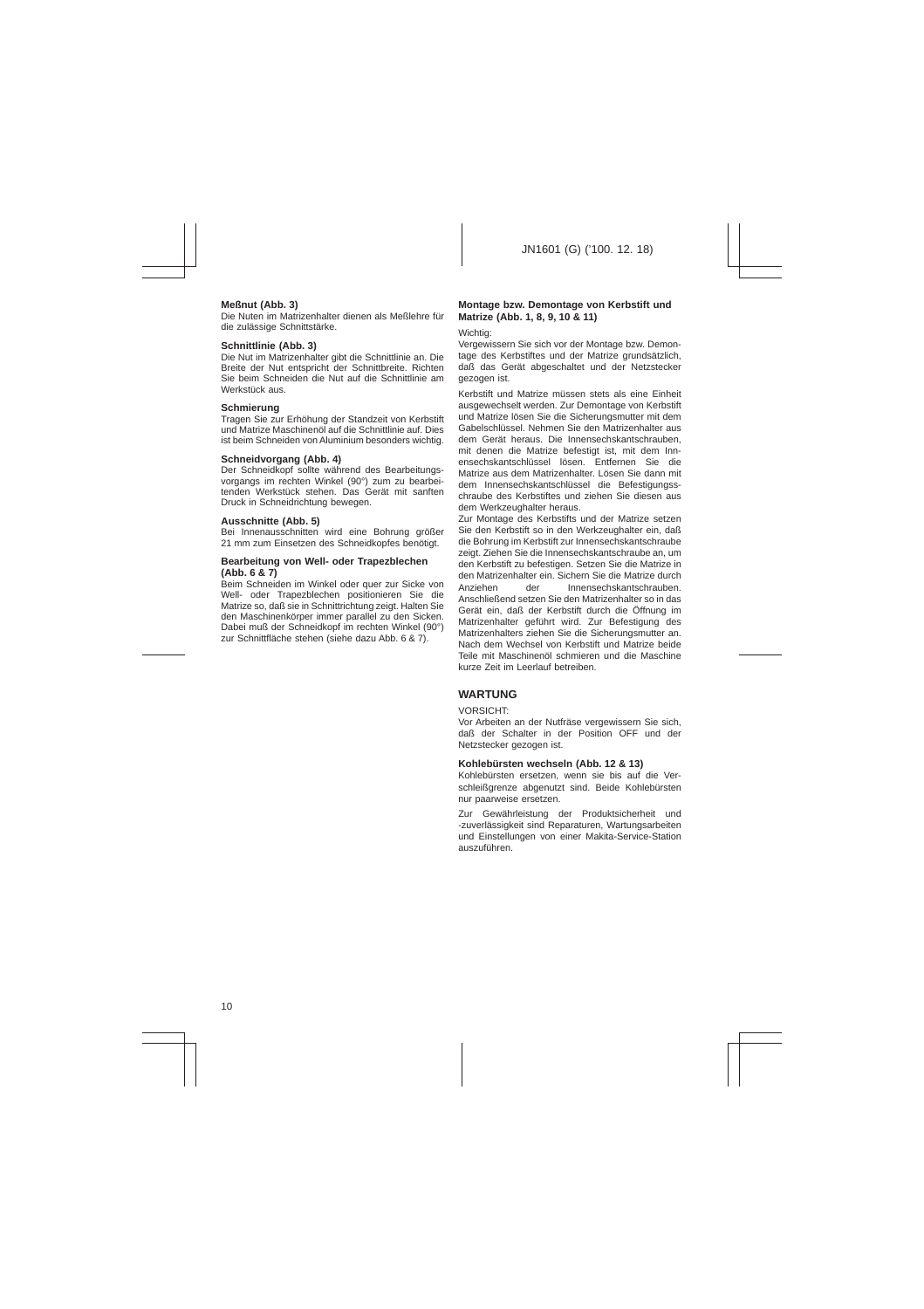# **ITALIANO Visione generale**

- 1 Stampo<br>2 Portasta
- Portastampo
- 3 Controdado
- 4 Chiave
- 5 Interruttore a leva
- 6 Indicazione per tagliare acciaio inox: 1,2 mm
- 7 Indicazione per tagliare acciaio dolce: 1,6 mm
- 8 Tacca

# **DESCRIZIONI**

- 9 Vista dall'alto
- 10 Taglio inclinato di scanalature
- 11 Taglio perpendicolare di scanalature
- 12 Vista laterale
- 
- 13 Foglio di lamiera metallica ondulato o trapezoidale
- 14 La testa di taglio dovrebbe formare un angolo retto (90°) con la superficie da tagliare.
- 15 Allentare
- 16 Serrare
- 17 Chiave esagonale
- 18 Bulloni
- 19 Punzone
- 20 Portapunzone
- 21 Vite
- 22 Tacca di delimitazione
- 23 Tappo portaspazzola
- 24 Giravite

#### **Modello JN1601** Massime prestazioni di taglio **ISTRUZIONI PER L'USO Cambio della posizione dello stampo (Fig. 1)** Importante:

Prima di cambiare la posizione dello stampo accertatevi sempre che la macchina sia spenta e scollegata.

La posizione dello stampo può essere cambiata di 360°. Per cambiarla seguite la seguente procedura.

- 1. Allentate il dado di bloccaggio con la chiave in dotazione.
- 2. Tirate leggermente il portastampo e giratelo nella posizione desiderata per il funzionamento.
- 3. Serrate il dado di bloccaggio per fissare lo stampo nella posizione desiderata.

Ci sono quattro arresti meccanici ogni 90°: 0°, 90° a sinistra e a destra e 180°.

Per posizionare lo stampo su uno di questi arresti meccanici:

- 1. Allentate il dado di bloccaggio con la chiave in dotazione.
- 2. Tirate leggermente il portastampo e premetelo leggermente mentre lo girate nella posizione desiderata. Il portastampo si bloccherà in uno degli arresti meccanici desiderati.
- 3. Girate leggermente il portastampo per accertarvi che sia sicuramente bloccato in posizione.
- 4. Serrate il dado di bloccaggio per fissare il portastampo.

### **Accensione e spegnimento (Fig. 2)**

Attenzione:

Prima di collegare la macchina accertatevi sempre che l'interruttore funzioni correttamente e ritorni in posizione ''OFF'' quando premete sulla parte posteriore della leva dell'interruttore.

Per accendere, premete sulla parte posteriore della leva dell'interruttore e spingetela in avanti. Quindi premete sulla parte anteriore della leva dell'interruttore per bloccarlo.

Per spegnere, premete sulla parte posteriore della leva dell'interruttore.

| Acciaio fino a 400 N/mm <sup>2</sup> 1,6 mm/16 ga   |  |
|-----------------------------------------------------|--|
| Acciaio fino a 600 N/mm <sup>2</sup> 1,2 mm/18 ga   |  |
| Acciaio fino a 800 N/mm <sup>2</sup> 0,8 mm/22 ga   |  |
| Alluminio fino a 200 N/mm <sup>2</sup> 2,5 mm/13 ga |  |
| Raggio min. di taglio                               |  |
|                                                     |  |
|                                                     |  |
|                                                     |  |
|                                                     |  |
|                                                     |  |
|                                                     |  |
|                                                     |  |

- Per il nostro programma di ricerca e sviluppo continui, i dati tecnici sono soggetti a modifiche senza avviso.
- Nota: I dati tecnici potrebbero differire a seconda del paese di destinazione del modello.

#### **Alimentazione**

L'utensile deve essere collegato ad una presa di corrente con la stessa tensione indicata sulla targhetta del nome, e può funzionare soltanto con la corrente alternata monofase. Esso ha un doppio isolamento in osservanza alle norme europee, per cui può essere usato con le prese di corrente sprovviste della messa a terra.

#### **Consigli per la sicurezza**

Per la vostra sicurezza, riferitevi alle accluse istruzioni per la sicurezza.

# **REGOLE ADDIZIONALI DI SICUREZZA**

- **1. Tenete sempre il cavo di alimentazione lontano dalla macchina, verso la parte posteriore.**
- **2. Non toccate la lama nè il pezzo immediatamente dopo il funzionamento; potrebbero scottare e bruciarvi la pelle.**

# **CONSERVARE QUESTE ISTRUZIONI.**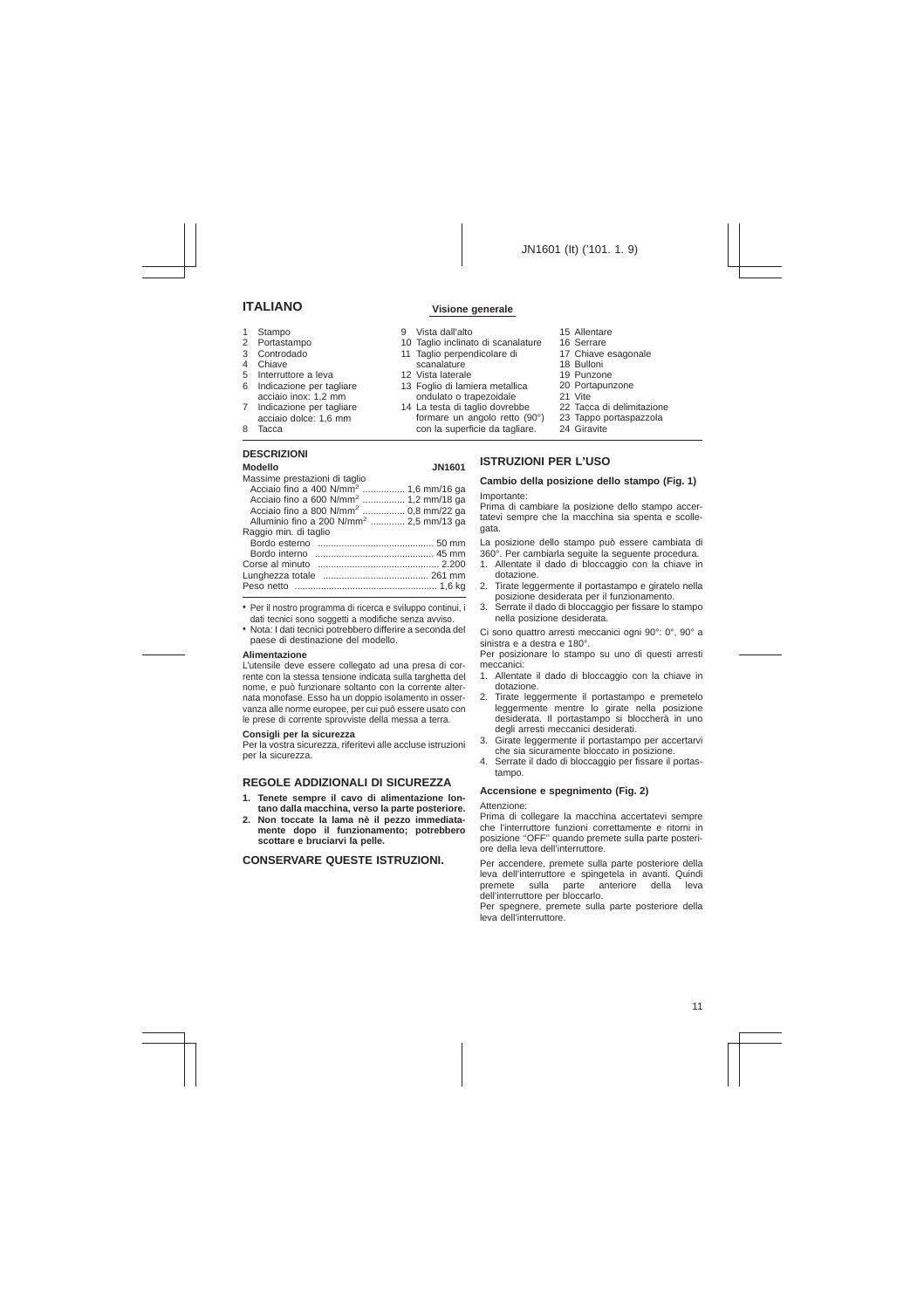# **Indicatore dello spessore (Fig. 3)**

Le cavità praticate sul portastampo servono da indicazioni di spessore per gli spessori di taglio consentiti.

#### **Linea di taglio (Fig. 3)**

La tacca praticata sul portastampo indica la linea di taglio. La sua larghezza è uguale alla larghezza del taglio. Allineate la tacca con la linea di taglio del particolare quando eseguite il taglio.

#### **Lubrificazione preliminare**

Rivestite la linea di taglio di olio per macchine per aumentare la durata del punzone e dello stampo. Ciò è particolarmente importante quando tagliate alluminio.

### **Metodo di taglio (Fig. 4)**

Tenete la macchina in modo che la testa di taglio si trovi ad angolo retto (90°) rispetto al particolare da tagliare. Muovete delicatamente la macchina nella direzione di taglio.

### **Aperture (Fig. 5)**

Le aperture si possono fare praticando prima un foro circolare di oltre 21 mm di diametro in cui poter inserire la testa di taglio.

#### **Taglio di lamiere ondulate o trapezoidali (Fig. 6 e 7)**

Posizionate lo stampo in modo che sia rivolto verso la direzione di taglio quando taglia in posizione inclinata o perpendicolare rispetto alle scanalature di lamiere ondulate o trapezoidali. Tenete sempre il corpo della macchina parallela alle scanalature, con la testa di taglio ad angolo retto (90°) rispetto alla superficie di taglio, come indicato nelle figure 6 e 7.

#### **Rimozione o inserimento del punzone e dello stampo (Fig. 1, 8, 9, 10 e 11)**

Importante:

Prima di montare o rimuovere il punzone e lo stampo accertatevi sempre che la macchina sia spenta e scollegata.

Sostituite sempre insieme il punzone e lo stampo. Per rimuovere il punzone e lo stampo, allentate il dado di bloccaggio usando la chiave. Rimuovete il portastampo dalla macchina. Usate la chiave esagonale per allentare i bulloni che fissano lo stampo. Rimuovete lo stampo dal portastampo. Usate la chiave esagonale per allentare i bulloni che fissano il punzone. Tirate il punzone dal portapunzone.

Per inserire il punzone e lo stampo, inserite il punzone nel portapunzone in modo che la tacca del punzone coincida con la vite. Serrate la vite per fissare il punzone. Inserite lo stampo nel punzone. Serrate i bulloni per fissare lo stampo. Quindi montate il portastampo sulla macchina in modo che il punzone sia inserito attraverso il foro del portastampo. Serrate il dado di bloccaggio per fissare il portastampo. Dopo la sostituzione del punzone e dello stampo, lubrificateli con olio per macchine e fate funzionare la macchina per un po' di tempo.

# **MANUTENZIONE**

#### ATTENZIONE:

Prima di eseguire qualsiasi lavoro sulla macchina accertatevi sempre che la macchina sia spenta e staccata dalla presa di corrente.

#### **Sostituzione delle spazzole di carbone (Fig. 12 e 13)**

Sostituite la spazzole di carbone quando sono usurate fino alla linea di delimitazione. Sostituite entrambe le spazzole con tipi di spazzole identici.

Per mantenere la sicurezza e l'affidabilità dei prodotti, le riparazioni, la manutenzione o le regolazioni dovrebbero essere eseguite da un centro di assistenza autorizzato dalla Makita.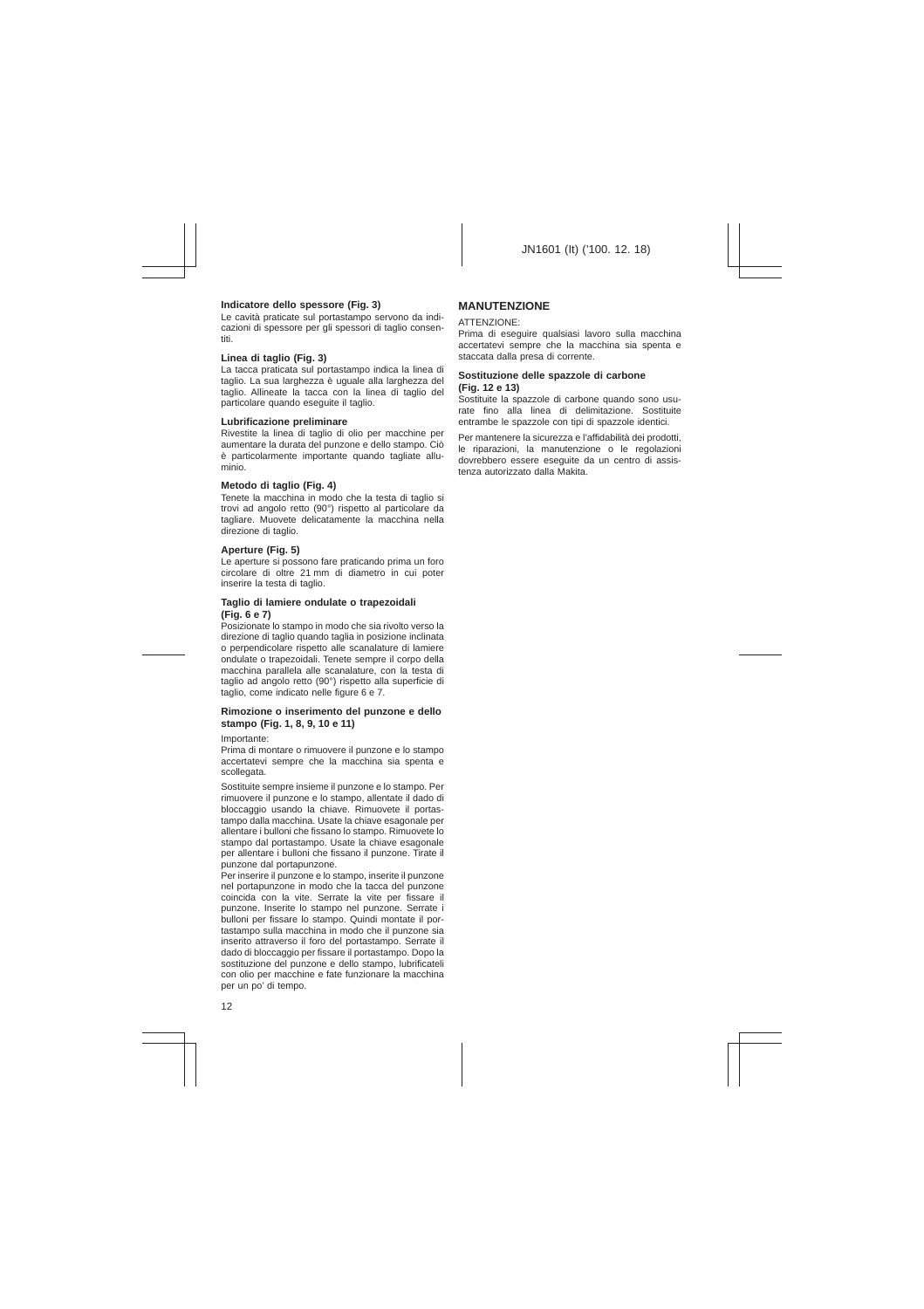- 1 Mes<br>2 Mes
- 
- 2 Meshouder<br>3 Borgmoer **Borgmoer**
- 4 Sleutel
- 5 Hendelschakelaar
- 6 Diktemaat voor roestvrij staal: 1,2 mm
- 7 Diktemaat voor zacht staal: 1,6 mm

## **TECHNISCHE GEGEVENS**

#### **Model JN1601**

| Max. snijcapaciteit                                         |
|-------------------------------------------------------------|
| Staal tot maximaal 400 N/mm <sup>2</sup> 1,6 mm/16 ga       |
| Staal tot maximaal 600 N/mm <sup>2</sup> 1,2 mm/18 ga       |
| Staal tot maximaal 800 N/mm <sup>2</sup> 0,8 mm/22 ga       |
| Aluminium tot maximaal 200 N/mm <sup>2</sup> . 2.5 mm/13 ga |
| Min. snijstraal                                             |
|                                                             |
|                                                             |
|                                                             |
|                                                             |
|                                                             |
|                                                             |

- In verband met ononderbroken research en ontwikkeling behouden wij ons het recht voor bovenstaande technische gegevens te wijzigen zonder voorafgaande kennisgeving.
- Opmerking: De technische gegevens kunnen van land tot land verschillen.

#### **Stroomvoorziening**

De machine mag alleen worden aangesloten op een stroombron van hetzelfde voltage als aangegeven op de naamplaat, en kan alleen op enkel-fase wisselstroom worden gebruikt. De machine is dubbel-geïsoleerd volgens de Europese standaard en kan derhalve ook op een niet-geaard stopcontact worden aangesloten.

#### **Veiligheidswenken**

Voor uw veiligheid dient u de bijgevoegde Veiligheidsvoorschriften nauwkeurig op te volgen.

# **AANVULLENDE VEILIGHEIDSVOORSCHRIFTEN**

- **1. Zorg ervoor dat het netsnoer steeds achter en uit de buurt van de machine blijft.**
- **2. Raak onmiddellijk na de werkzaamheden het blad noch het werkstuk aan, aangezien het gloeiend heet kan zijn en brandwonden kan veroorzaken.**

# **BEWAAR DEZE VOORSCHRIFTEN.**

# **NEDERLANDS Verklaring van algemene gegevens**

- 8 Uitsparing<br>9 Boyenaan
- **Bovenaanzicht**
- 10 Schuin op de groeven snijden
- 11 Haaks op de groeven snijden
- 12 Zijaanzicht
- 13 Gegolfde of trapezoïdale plaat
- 14 De snijkop moet haaks (90°) op het snijvlak staan
- 15 Losdraaien
- 16 Vastdraaien
- 17 Inbussleutel
- 18 Bouten
- 19 Drevel
- 20 Drevelhouder
- 21 Schroef
- 22 Limietmarkering
- 23 Borstelhouderkap
- 24 Schroevedraaier

# **BEDIENINGSVOORSCHRIFTEN**

### **De messtand wijzigen (Fig. 1)**

#### Belangrijk<sup>-</sup>

zorg er altijd voor dat de machine is uitgeschakeld en de stekker uit het stopkontakt vooraleer de messtand te wijzigen.

Het mes kan over 360° worden ingesteld. Om de stand te wijzigen, gaat u als volgt tewerk:

- 1. Draai de borgmoer los met behulp van de meegeleverde sleutel.
- 2. Trek de houder iets uit en draai hem in de gewenste werkstand.
- 3. Draai de borgmoer vast om de meshouder in de gewenste stand te blokkeren.

Er zijn duidelijk herkenbare standen om de 90°: 0°, 90° links en rechts en 180°.

Om het mes in één van deze standen te brengen:

- 1. Draai de borgmoer los met behulp van de meegeleverde sleutel.
- 2. Trek de houder iets uit en druk hem weer in terwijl u hem in de gewenste stand draait. De meshouder wordt in één van bovenvermelde standen vergrendeld.
- 3. Draai lichtjes aan de meshouder om te controleren dat hij stevig vastzit.
- 4. Draai de borgmoer vast om de meshouder te blokkeren.

## **AAN en UIT schakelen (Fig. 2)**

#### Opgelet:

alvorens de stekker in het stopcontact te steken, moet u controleren of de schakelaar correct functioneert en terugkeert in de ''OFF''-stand wanneer de achterkant wordt ingedrukt.

Om aan te schakelen drukt u de achterkant van de hendelschakelaar in en duwt u hem naar voren. Druk dan de voorkant van de hendelschakelaar in om hem te vergrendelen.

Om uit te schakelen drukt u op de achterkant van de hendelschakelaar.

### **Diktemaat (Fig. 3)**

De groeven in de meshouder fungeren als diktemaat voor het materiaal waarin moet worden gesneden.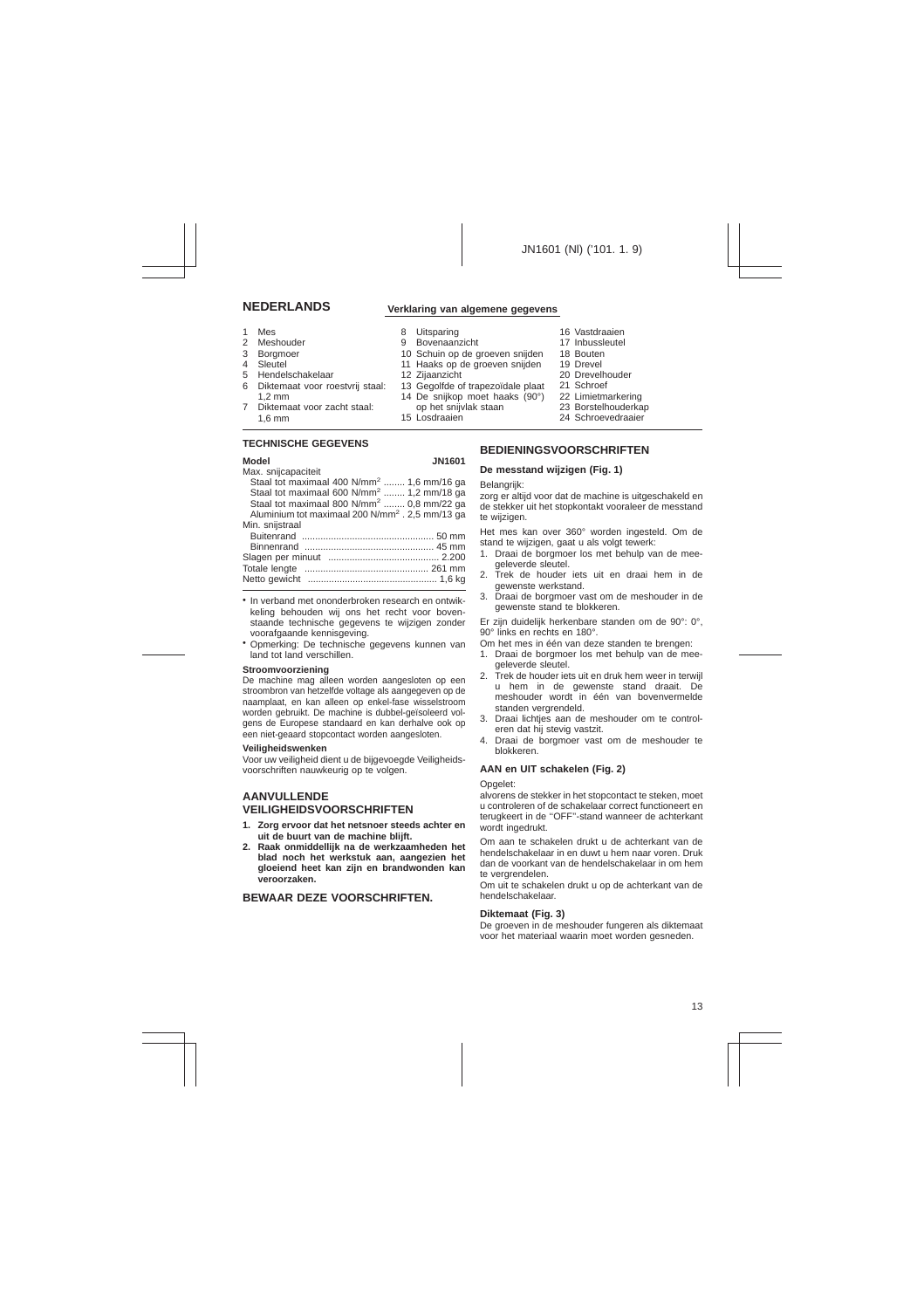# **Snijlijn (Fig. 3)**

De uitsparing in de meshouder geeft de snijlijn aan. De breedte komt overeen met de snijbreedte. Laat bij het snijden de uitsparing samenvallen met de snijlijn op het werkstuk.

### **Voorsmering**

Smeer de snijlijn in met machine-olie om de drevel en het mes langer mee te laten gaan. Dit is vooral belangrijk bij het snijden in aluminium.

### **Snijmethode (Fig. 4)**

Hou de machine zo dat de snijkop haaks (90°) op het werkstuk staat. Beweeg de machine voorzichtig in de snijrichting.

# **Uitsnijdingen (Fig. 5)**

Om materiaal uit te snijden, maakt u eerst een ronde opening met een diameter van 21 mm waarin u dan de snijkop kunt steken.

### **Gegolfde of trapezoïdale plaat snijden (Fig. 6 & 7)**

Stel het mes zo in dat het mes in de snijrichting wijst wanneer schuin of haaks op de groeven in gegolfde of trapezoïdale plaat wordt gesneden. Hou de machine altijd parallel met de groeven met de snijkop haaks (90°) op het snijvlak, zoals fig.6&7 laten zien.

#### **De drevel en het mes verwijderen of aanbrengen (Fig. 1, 8, 9, 10 & 11)**

Belangrijk:

zorg er altijd voor dat de machine is uitgeschakeld en de stekker uit het stopkontakt vooraleer de drevel en het mes te verwijderen of aan te brengen.

Vervang de drevel en het mes altijd samen. Om de drevel en het mes te vervangen, draait u de borgmoer los met de sleutel. Verwijder de meshouder van de machine. Draai de mesbevestigingsbouten los met behulp van de inbussleutel. Verwijder het mes uit de houder. Draai de drevelbevestigingsschroef los met behulp van de inbussleutel. Trek de drevel uit de drevelhouder.

Om de drevel en het mes aan te brengen, steekt u de drevel in de drevelhouder zodat de uitsparing in de drevel naar het mes wijst. Draai de schroef vast om de drevel te blokkeren. Plaats het mes op de meshouder. Draai de bouten vast om het mes te blokkeren. Plaats vervolgens de meshouder op de machine zodat de drevel door de opening in de meshouder steekt. Draai de borgmoer vast om de meshouder te blokkeren. Na het vervangen van de drevel en het mes, smeert u ze met machine-olie en laat u de machine een tijdje draaien.

# **ONDERHOUD**

#### OPGELET:

Zorg er altijd voor dat de machine is uitgeschakeld en de stekker uit het stopkontakt vooraleer werken aan de machine uit te voeren.

# **Vervangen van koolborstels (Fig. 12 & 13)**

Vervang de borstels wanneer ze tot aan de aangegeven limiet zijn afgesleten. Beide koolborstels dienen tegelijkertijd te worden vervangen.

Opdat het gereedschap veilig en betrouwbaar blijft, dienen alle reparaties, onderhoud of afstellingen te worden uitgevoerd in een erkend Makita service centrum.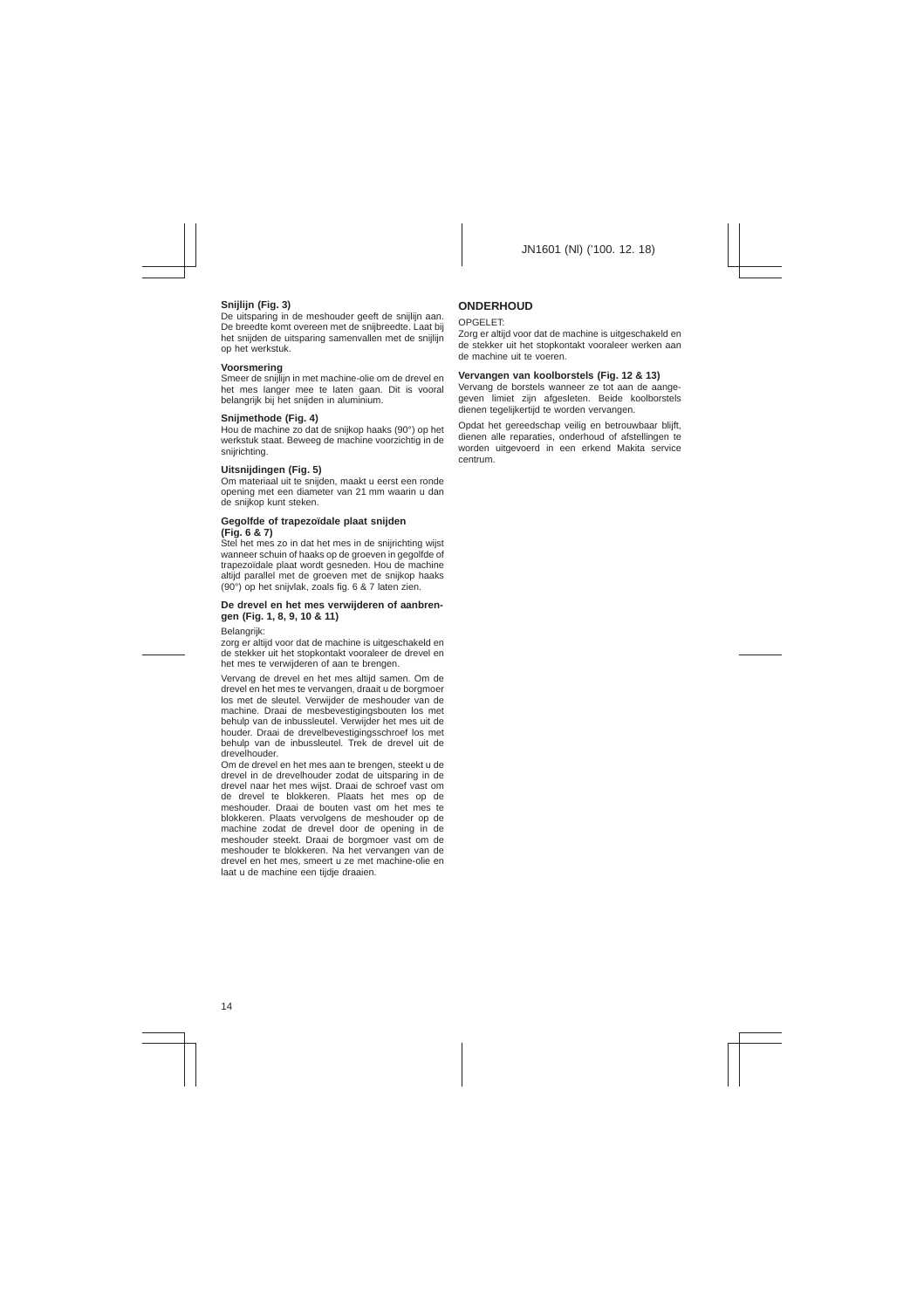- 1 Troquel<br>2 Recepta
- 2 Receptáculo para el troquel<br>3 Tuerca de bloqueo
- 3 Tuerca de bloqueo
- 4 Llave inglesa
- 5 Palanca de encendido
- 6 Calibrador para cortar acero inoxidable: 1,2 mm
- 7 Calibrador para cortar acero blando: 1,6 mm
- 8 Marca
- 9 Visto desde arriba

# **ESPECIFICACIONES**

#### **Modelo JN1601**

| Capacidad máx. de corte                              |  |
|------------------------------------------------------|--|
| Acero de hasta 400 N/mm <sup>2</sup> 1,6 mm/16 ga    |  |
| Acero de hasta 600 N/mm <sup>2</sup> 1,2 mm/18 ga    |  |
| Acero de hasta 800 N/mm <sup>2</sup> 0,8 mm/22 ga    |  |
| Aluminio de hasta 200 N/mm <sup>2</sup> 2,5 mm/13 ga |  |
| Radio mínimo de corte                                |  |
|                                                      |  |
|                                                      |  |
|                                                      |  |
|                                                      |  |
|                                                      |  |
|                                                      |  |

- Debido a un programa continuo de investigación y desarrollo, las especificaciones aquí dadas están sujetas a cambios sin previo aviso.
- Nota: Las especificaciones pueden ser diferentes de país a país.

#### **Alimentación**

La herramienta ha de conectarse solamente a una fuente de alimentación de la misma tensión que la indicada en la placa de características, y sólo puede funcionar con corriente alterna monofásica. El sistema de doble aislamiento de la herramienta cumple con la norma europea y puede, por lo tanto, usarse también en enchufes hembra sin conductor de tierra.

#### **Sugerencias de seguridad**

Para su propia seguridad, consulte las instrucciones de seguridad incluidas.

# **NORMAS DE SEGURIDAD ADICIONALES**

- **1. Retire siempre el cable de la alimentación lejos de la máquina hacia atrás.**
- **2. No toque la cuchilla o la pieza en la que está trabajando inmediatamente después de haber terminado; pueden estar en extremo calientes y podrían quemarle la piel.**

# **GUARDE ESTAS INSTRUCCIONES.**

# **ESPAN**x**OL Explicación de los dibujos**

- 10 Cortando en ángulo a las ranuras
- 11 Cortando perpendicular a las ranuras
- 12 Vista desde un lado
- 13 Lámina de metal arrugado o trapezoidal
- 14 La cabeza cortante debería de estar en un ángulo hacia derecha de (90°) con respecto a la superficie a ser cortada
- 15 Aflojar
- 16 Apretar
- 17 Llave de seis lados
- 18 Tornillo
- 19 Punzón
- 20 Receptáculo para el punzón
- 21 Tornillo
- 22 Marca del límite
- 23 Tapa del portaescobilla
- 24 Destornillador

# **INSTRUCCIONES PARA EL FUNCIONAMIENTO**

### **Cambiando la posición del troquel (Fig. 1)**

#### Importante:

Asegúrese siempre de que la máquina está apagada y de que está desenchufada antes de cambiar la posición del troquel.

La posición del troquel puede ser cambiada a 360°. Para cambiarla, proceda de la forma siguiente:

- 1. Afloje la tuerca de bloqueo con la llave incluida para este propósito.
- 2. Tire ligeramente del receptáculo para el troquel y gírelo en la posición deseada para el funcionamiento.
- 3. Apriete la tuerca de bloqueo para asegurar el receptáculo para el troquel en la posición deseada.

Hay cuatro paradas positivas a 90° cada una: 0°, 90° hacia la derecha y hacia la izquierda y 180°.

Para colocar el troquel a cualquiera de estas posiciones de parada positiva:

- 1. Afloje la tuerca de bloqueo con la llave incluida para este propósito.
- 2. Tire ligeramente del receptáculo para el troquel y bájelo ligeramente mientras que lo gira hacia la posición deseada. El receptáculo para el troquel se bloqueará en una de las posiciones de parada positivas como era deseado.
- 3. Gire ligeramente el receptáculo para el troquel para asegurarse que está efectivamente bloqueado en la posición.
- 4. Apriete la tuerca de bloqueo para asegurar el repectáculo para el troquel en la posición deseada.

# **Encendiendo (ON) y apagando (OFF) (Fig. 2)**

Precaución:

Antes de enchufar la máquina, revise siempre que el interruptor funciona de forma correcta y que regresa a la posición de apagado ''OFF'' cuando la parte de atrás del interruptor de encendido es presionada.

Para encender, presione la parte trasera del interruptor y empújela hacia adelante. Después presione la parte delantera del interruptor de encendido para bloquearlo. Para apagar, presione la parte trasera del interruptor de encendido.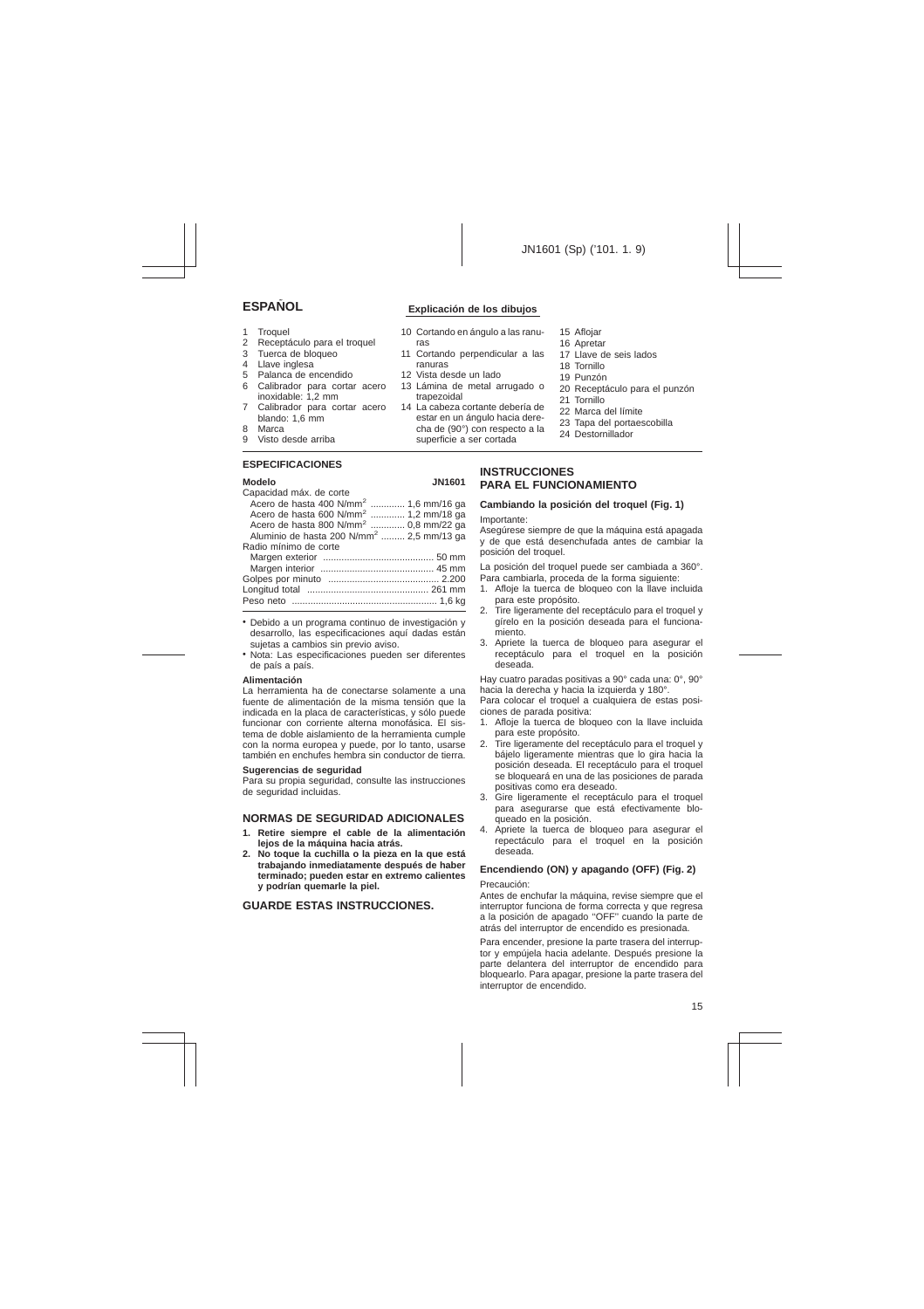# **Calibrador de espesor (Fig. 3)**

Las ranuras en el receptáculo para el troquel sirven como calibración del espesor para el espesor de corte aceptable.

#### **Línea de corte (Fig. 3)**

La marca en el receptáculo para el troquel indica la línea de corte. Su ancho es igual a la anchura del corte. Alinee la marca con la línea de corte en la pieza a ser trabajada cuando vaya a realizar el corte.

#### **Prelubricación**

Cubra la línea de corte con aceite de máquina para aumentar el tiempo de vida del punzón y del troquel. Esto es sumamente importante cuando se esté cortando aluminio.

#### **Método de corte (Fig. 4)**

Aguante la máquina de tal forma que la cabeza cortante esté en ángulo recto (90°) a la pieza que está siendo cortada. Mueva la máquina suavemente en la dirección del corte.

#### **Cortes hacia afuera (Fig. 5)**

Cortes hacia afuera pueden ser hechos abriendo primero un agujero de 21 mm de diámetro donde se puede introducir la cabeza cortante.

#### **Cortando las láminas de metal arrugado o trapezoidal (Fig. 6 y 7)**

Ajuste la posición del troquel de tal forma que este esté mirando hacia la dirección de corte tanto si está cortando en ángulo como si está cortando perpendicularmente a las ranuras en las láminas de metal corrugado o trapezoidal. Sostenga siempre el cuerpo de la máquina paralelo a las ranuras con la cabeza cortante en ángulo recto (90°) con la superficie de corte como se muestra en las Fig. 6 y 7.

# **Quitando o instalando el punzón y el troquel (Fig. 1, 8, 9, 10 y 11)**

Importante:

Asegúrese siempre de que la máquina esté apagada y desenchufada antes de quitar o instalar el punzón y el troquel.

Reemplace siempre el punzón y el troquel juntos. Para quitar el punzón y el troquel, afloje la tuerca de bloqueo con la llave inglesa provista para ello. Quite el receptáculo para el troquel de la máquina. Utilice la llave de seis lados para aflojar los tornillos que aseguran el troquel. Quite el troquel del receptáculo que lo sujeta. Utilice la llave de seis lados para aflojar el tornillo que asegura el punzón. Tire del punzón para sacarlo fuera del receptáculo que lo sujeta.

Para instalar el punzón y el troquel, introduzca el punzón en el receptáculo para el punzón de tal forma que la marca en el punzón este hacia el tornillo. Apriete el tornillo para asegurar el punzón. Instale el troquel en el receptáculo para troquel. Apriete los tornillos para asegurar el troquel. Después instale el receptáculo para el troquel en la máquina de tal forma que el punzón se introduzca a través del agujero que tiene el receptáculo del troquel. Apriete la tuerca de bloqueo para asegurar el receptáculo para el troquel. Después de haber reemplazado el punzón y el troquel, lúbriquelos con aceite de máquina y haga funcionar la máquina un rato.

# **MANTENIMIENTO**

#### ATENCIÓN

Asegúrese siempre de que la herramienta esté desconectada y desenchufada antes de realizar ninguna reparación en la herramienta.

#### **Substitución de los cepillos de carbono (Fig. 12 y 13)**

Substituya los cepillos de carbón cuando estén desgastados hasta la marca del límite. Los dos cepillos de carbono idénticos deberían ser substituidos al mismo tiempo.

Para mantener la seguridad y fiabilidad del producto, las reparaciones, el mantenimiento y los ajustes deberían ser realizados por un Centro de Servicio Autorizado de Makita.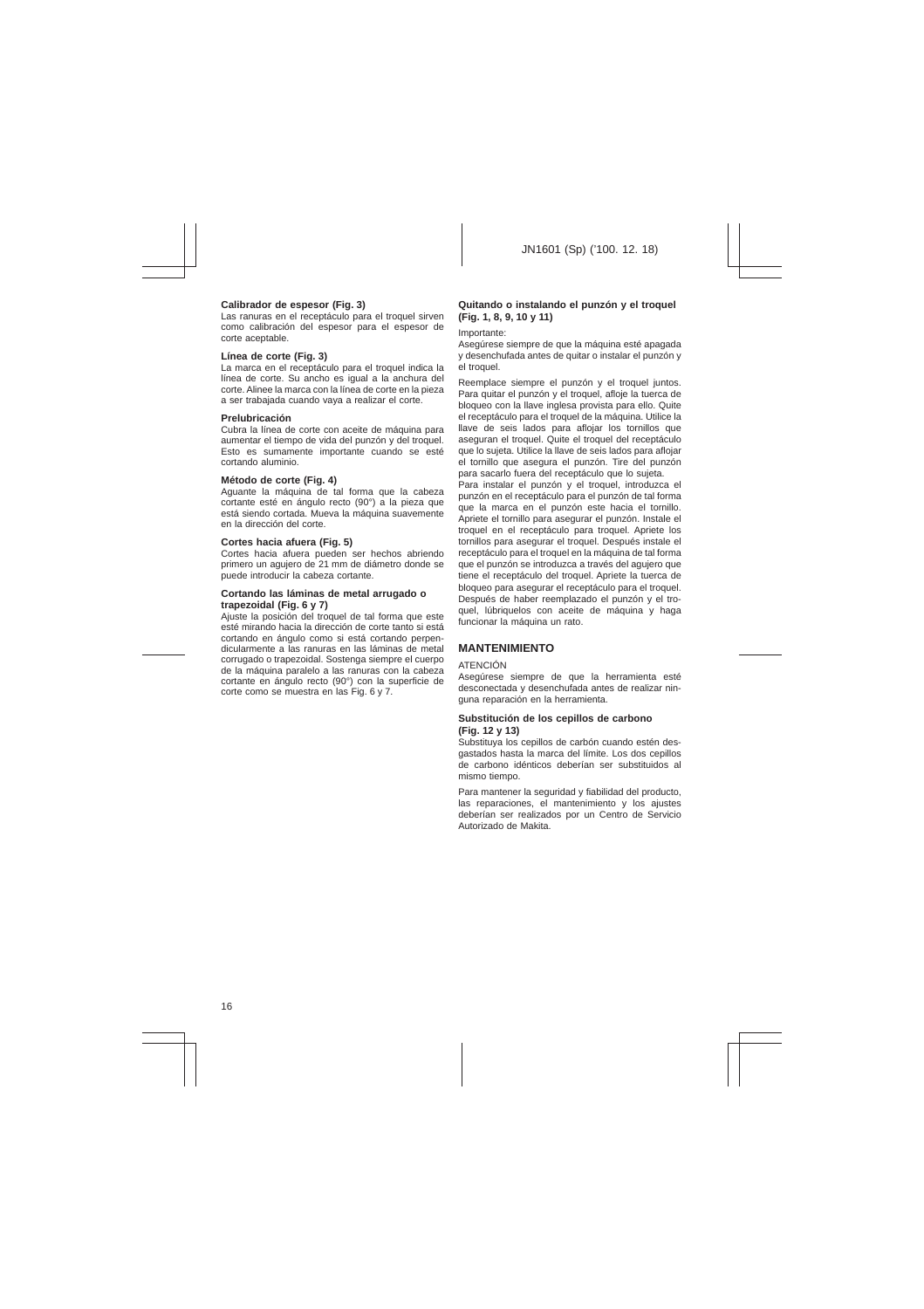# **PORTUGUÊS** Explicação geral

- 1 Matriz
- 2 Suporte da matriz
- 3 Porca de travagem
- 4 Chave de porcas
- 5 Alavanca de interruptor
- 6 Indicador para cortar aço inoxidável: 1,2 mm
- 7 Indicador para cortar aço macio: 1,6 mm
- 8 Entalhe
- 9 Vista de cima

# **ESPECIFICAÇÕES**

#### **Modelo JN1601**

| Capacidade máx. de corte                        |  |
|-------------------------------------------------|--|
|                                                 |  |
|                                                 |  |
|                                                 |  |
| Alumínio até 200 N/mm <sup>2</sup> 2,5 mm/13 ga |  |
| Raio mínimo de corte                            |  |
|                                                 |  |
|                                                 |  |
|                                                 |  |
|                                                 |  |
|                                                 |  |
|                                                 |  |

- Devido a um programa contínuo de pesquisa e desenvolvimento, estas especificações podem ser alteradas sem aviso.
- Nota: As especificações podem variar de país para país.

### **Alimentaça˜o**

A ferramenta só deve ser ligada a uma fonte de alimentação com a mesma voltagem da indicada na placa de características, e só funciona com alimentação CA monofásica. Tem um sistema de isolamento duplo de acordo com as normas europeias e pode, por isso, utilizar tomadas sem ligação à terra.

#### **Conselhos de segurança**

Para sua segurança, leia as instruções anexas.

# **REGRAS DE SEGURANÇA ADICIONAIS**

- **1. Coloque sempre o cabo de alimentação para trás e de modo a ficar afastado da máquina.**
- **2. Não toque na lâmina ou na peça de trabalho imediatamente após a operação terminada; estas podem estar extremamente quentes e assim podem queimarlhe a pele.**

# **GUARDE ESTAS INSTRUÇÕES.**

- 10 Corte em ângulo em relação às ranhuras
- 11 Corte perpendicular às ranhuras
- 12 Vista lateral
- 13 Folha metálica ondulada ou trapezoidal
- 14 A cabeça de corte deverá estar em ângulo recto (90°) relativamente à superfície de corte
- 15 Desapertar
- 16 Apertar
- 17 Chave sextavada
- 18 Pernos
- 19 Furador
- 20 Suporte de furador
- 21 Parafuso
- 22 Marca limite
- 23 Tampa do suporte de escova
- 24 Chave de parafusos

# **INSTRUÇÕES DE FUNCIONAMENTO**

# **Mudança da posição da matriz (Fig. 1)**

Importante:

Antes de mudar a posição da matriz assegure-se sempre de que a máquina está desligada e a ficha retirada da tomada.

A posição da matriz pode ser mudada a 360°. Para efectuar esta mudança, proceda como se segue:

- 1. Desaperte a contraporca com a chave fornecida juntamente.
- 2. Puxe ligeiramente o suporte da matriz e rode-o para a posição desejada na qual pretende trabalhar.
- 3. Aperte a contraporca para prender o suporte da matriz na posição desejada.

Existem quatro paragens positivas a um ângulo de 90° cada: 0°, 90° esquerda e direita e 180°.

Para posicionar a matriz em relação a qualquer destas paragens proceda como segue:

- 1. Desaperte a contraporca com a chave fornecida.
- 2. Puxe ligeiramente o suporte da matriz e carregue suavemente enquanto o roda para a posição pretendida. O suporte da matriz travará numas das paragens positivas como pretendido.
- 3. Rode o suporte da matriz ligeiramente para se assegurar de que este está bem travado e na posição correcta.
- 4. Aperte a contraporca para prender o suporte da matriz.

# **Ligar (ON) e desligar (OFF) (Fig. 2)**

#### Atenção:

Antes de ligar a máquina assegure-se sempre de que o interruptor funciona correctamente e que volta à posição ''DESLIGADO'' quando a parte traseira da alavanca do interruptor está premida.

Para ligar, carregue na parte traseira da alavanca do interruptor e pressione para a frente. Carregue então na parte dianteira da alavanca do interruptor para trancar.

Para desligar carregue na parte traseira da alavanca do interruptor.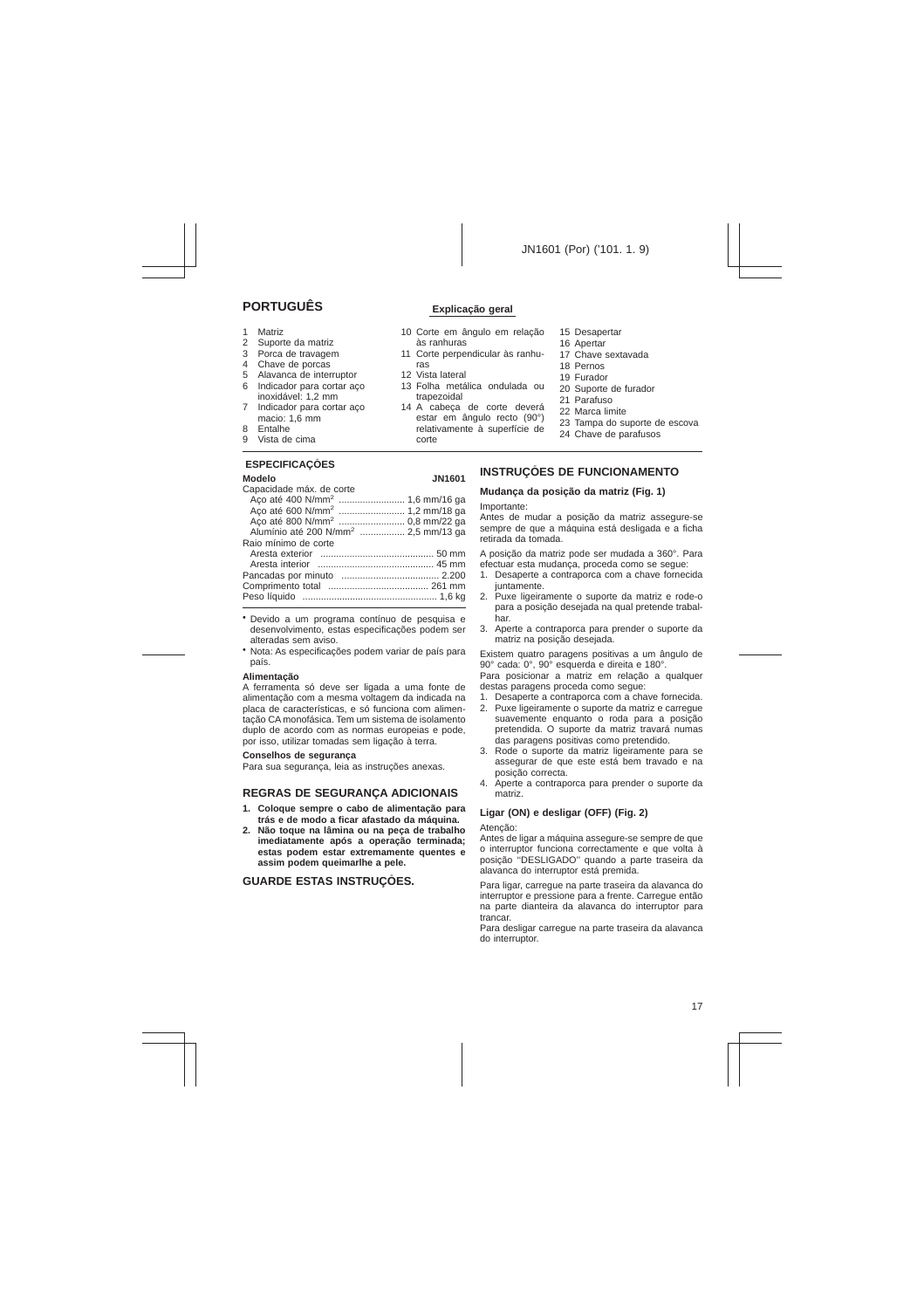## **Indicador de profundidade (Fig. 3)**

As ranhuras no suporte da matriz têm a função de um indicador de profundidade relativamente à profundidade de corte permitida.

### **Linha de corte (Fig. 3)**

O entalhe no suporte da matriz indica a sua linha de corte. A sua largura é igual à largura de corte. Quando for efectuar o corte alinhe este entalhe com a linha de corte na peça a trabalhar.

## **Pré-lubrificação**

Cubra a linha de corte com óleo de máquina de modo a aumentar o período de vida útil da matriz e do furador. Esta operação é particularmente importante quando se corta em alumínio.

### **Método de corte (Fig. 4)**

Segure a máquina de modo a que a cabeça de corte esteja em ângulo recto (90°) relativamente à peça que vai ser cortada. Desloque a máquina suavemente na direcção de corte.

## **Recortes (Fig. 5)**

Os recortes podem ser feitos abrindo primeiro um buraco redondo, superior a 21 mm de diâmetro, no qual a cabeça de corte pode ser inserida.

#### **Corte das folhas metálicas trapezoidais ou onduladas (Fig. 6 e 7)**

Regule a posição da matriz de modo a que esta fique virada para a direcção de corte quando efectuar cortes perpendicularmente ou em ângulo relativamente às ranhuras das folhas metálicas trapezoidais ou onduladas. Segure sempre o corpo da máquina numa posição paralela às ranhuras, com a cabeça de corte em ângulo recto (90°) relativamente à superfície de corte como indicado nas Figs. 6 e 7.

# **Remoção ou instalação do furador e da matriz (Fig. 1, 8, 9, 10 e 11)**

#### Importante:

Assegure-se sempre de que a máquina se encontra desligada e a ficha retirada da tomada antes de retirar ou instalar o furador e a matriz.

Substitua sempre o furador e a matriz em conjunto. Para retirar o furador e a matriz, desaperte a contraporca com a chave. Retire da máquina o suporte da matriz. Use a chave sextavada para desapertar os pernos que prendem a matriz. Retire esta do suporte. Utilize a chave sextavada para desapertar o parafuso que prende o furador. Puxe o furador para fora do seu suporte.

Para instalar o furador e a matriz, insira o furador no seu suporte de modo a que o entalhe do furador esteja virado em direcção ao parafuso. Aperte o parafuso para segurar o furador. Instale a matriz no seu suporte. Aperte os pernos para segurar a matriz. Instale então na máquina o suporte da matriz de modo a que o furador fique instalado ao longo do orifício no suporte da matriz. Aperte a contraporca para prender o suporte da matriz. Após repor o furador e a matriz, lubrifique ambos com óleo de máquina e ponha esta a funcionar durante algum tempo.

# **MANUTENÇÃO**

#### CUIDADO:

Certifique-se sempre de que a máquina está desligada e a ficha retirada da tomada antes de efectuar qualquer trabalho na máquina.

#### **Substituiçao das escovas de carbono (Fig. 12 e 13)**

As escovas de carbono evem ser substituídas quando o desgaste atingir a marca de limite. As duas escovas de carbono idênticas devem ser substituídas ao mesmo tempo.

Para salvaguardar a segurança e a fiabilidade do produto, as reparações, manutenção e afinações deverão ser sempre efectuadas por um Centro de Assistência Autorizado MAKITA.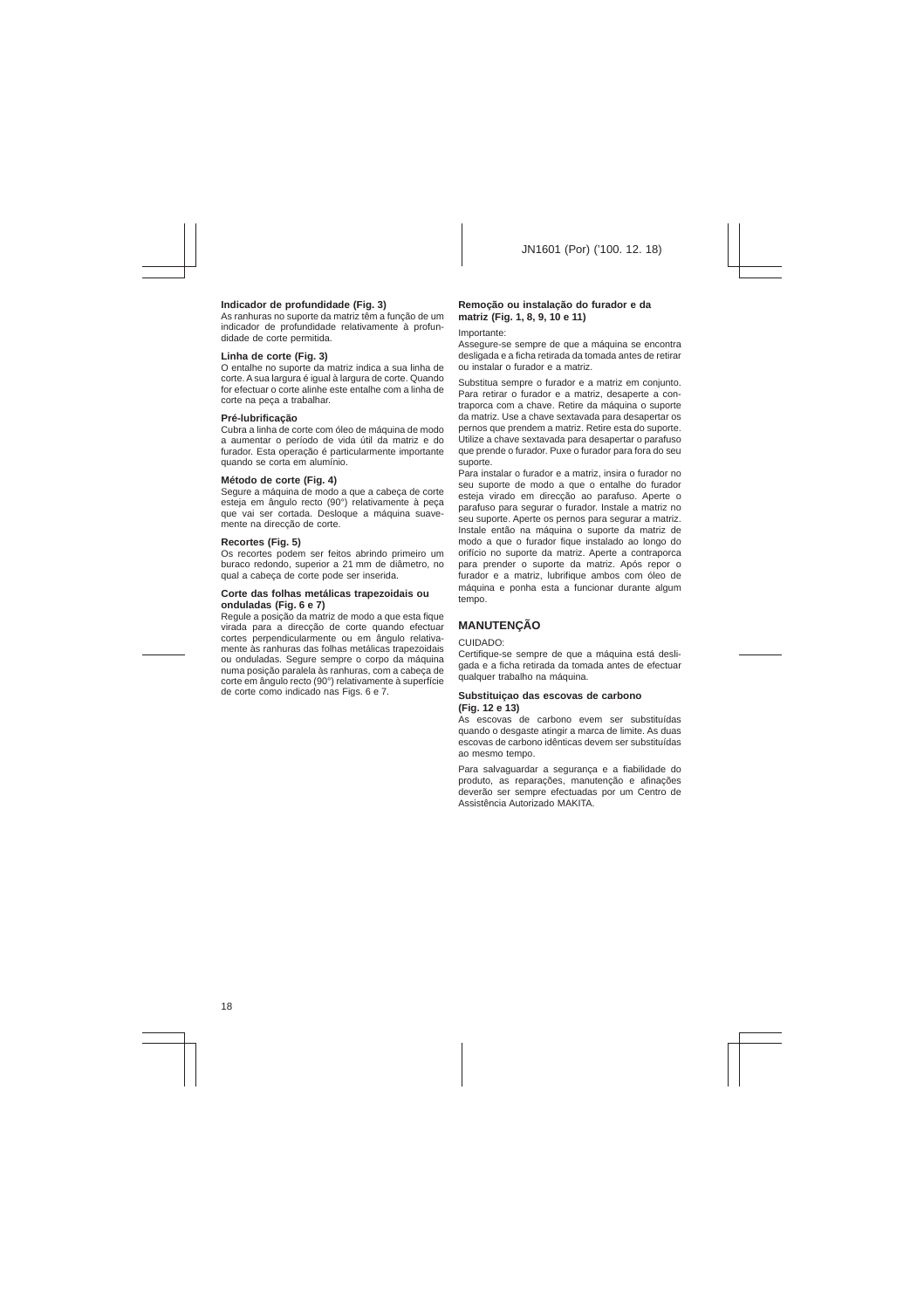# **DANSK Illustrationsoversigt**

- 1 Matrice<br>2 Matrice
- **Matriceholder**
- 3 Låsemøtrik
- 4 Gaffelnøgle
- 5 Afbryder
- 6 Max. i rustfrit stål: 1,2 mm<br>7 Max. i alm. stål: 1.6 mm
- 7 Max. i alm. stål: 1,6 mm
- 8 Not
- 9 Set oppefra

### **SPECIFIKATIONER**

| Kapacitet                                           |  |
|-----------------------------------------------------|--|
| Stål op til 400 N/mm <sup>2</sup> 1,6 mm/16 ga      |  |
| Stål op til 600 N/mm <sup>2</sup> 1,2 mm/18 ga      |  |
| Stål op til 800 N/mm <sup>2</sup> 0,8 mm/22 ga      |  |
| Aluminium op til 200 N/mm <sup>2</sup> 2,5 mm/13 ga |  |
| Min. skæreradius                                    |  |
|                                                     |  |
|                                                     |  |
|                                                     |  |
|                                                     |  |
|                                                     |  |
|                                                     |  |

• Ret til tekniske ændringer forbeholdes.

• Bemærk: Tekniske data kan variere fra land til land.

#### **Netsspænding**

Maskinen må kun tilsluttes den netspænding, der er angivet på typeskiltet. Maskinen arbejder på enkeltfaset vekselspænding og er dobbeltisoleret iht. de europæiske normer og må derfor tilsluttes en stikkontakt uden jordtilslutning.

#### **Sikkerhedsforskrifter**

For Deres egen sikkerheds skyld bør De sætte Dem ind i sikkerhedsforskrifterne.

# **YDERLIGERE SIKKERHEDSBESTEMMELSER**

- **1. Før altid ledningen bagud, væk fra maskinen.**
- **2. Rør ikke værktøjet eller emnet umiddelbart efter brug, begge dele kan være meget varme og medføre forbrændinger.**

# **GEM DISSE FORSKRIFTER.**

- 10 Skære i en vinkel til rillerne
- 11 Skære i ret vinkel til rellerne
- 12 Set fra siden
- 13 Bølgeblik eller trapezblik
- 14 Matricen skal stå i en ret vinkel (90°) til overfladen, der skæres i.
- 15 Løsne
- 16 Spænde
- 17 Unbrakonøgle
- 18 Bolte
- 19 Stempel
- 20 Stempelholder
- 21 Skrue
- 22 Slidgrænse
- 23 Kuldæksel
- 24 Skruetrækker

# **ANVENDELSE**

# **Ændring af matricens position (Fig. 1)**

#### Viatiat<sup>-</sup>

Sørg altid for, at maskinen er slukket, og at netstikket er trukket ud, før matricens arbejdsposition ændres.

Matricens position kan varieres i 360°. For at ændre den gå frem således:

- 1. Låsemøtrikken løsnes med den leverede gaffelnøgle.
- 2. Træk matriceholderen et stykke ud og drej den i den ønskede arbeidsposition.
- 3. Spænd låsemøtrikken for at låse matriceholderen i den ønskede position.

Der er fire faste positioner i 90° spring: 0°, 90° venstre og højre og 180°.

For at positionere matricen i et af disse punkter:

- 1. Låsemøtrikken løsnes med den leverede gaffelnøgle.
- 2. Træk matriceholderen et stykke og tryk den lidt ned, mens den drejdes til den ønskede position. Matricenholderen vil falde i hak i en af de faste positioner.
- 3. Førsøg at dreje matriceholderen langsomt for at konstatere, om den virkelig er faldet rigtigt i hak.
- 4. Spænd låsemøtrikken for at låse matriceholderen i den ønskede position.

# **TÆND og SLUK (Fig. 2)**

OBS:

Før maskinen tilsluttes til netstikket skal det kontrolleres, om afbryderen virker rigtigt, og at den vender tilbage til ''OFF''-position, når man trykker på afbryderens bageste halvdel.

#### **Pladetykkelser (Fig. 3)**

Rillerne i matriceholderen angiver de maksimalt tilladte pladetykkelser.

### **Skærelinie (Fig. 3)**

Noten i matriceholderen viser skærelinien. Dens bredde er lig skærebredden.

#### **Smøring**

Skærelinien smøres med maskinolie for at forlænge stemplets og matricens levetid. Dette er særdeles vigtigt i forbindelse med bearbejdning af aluminium.

# **Model JN1601**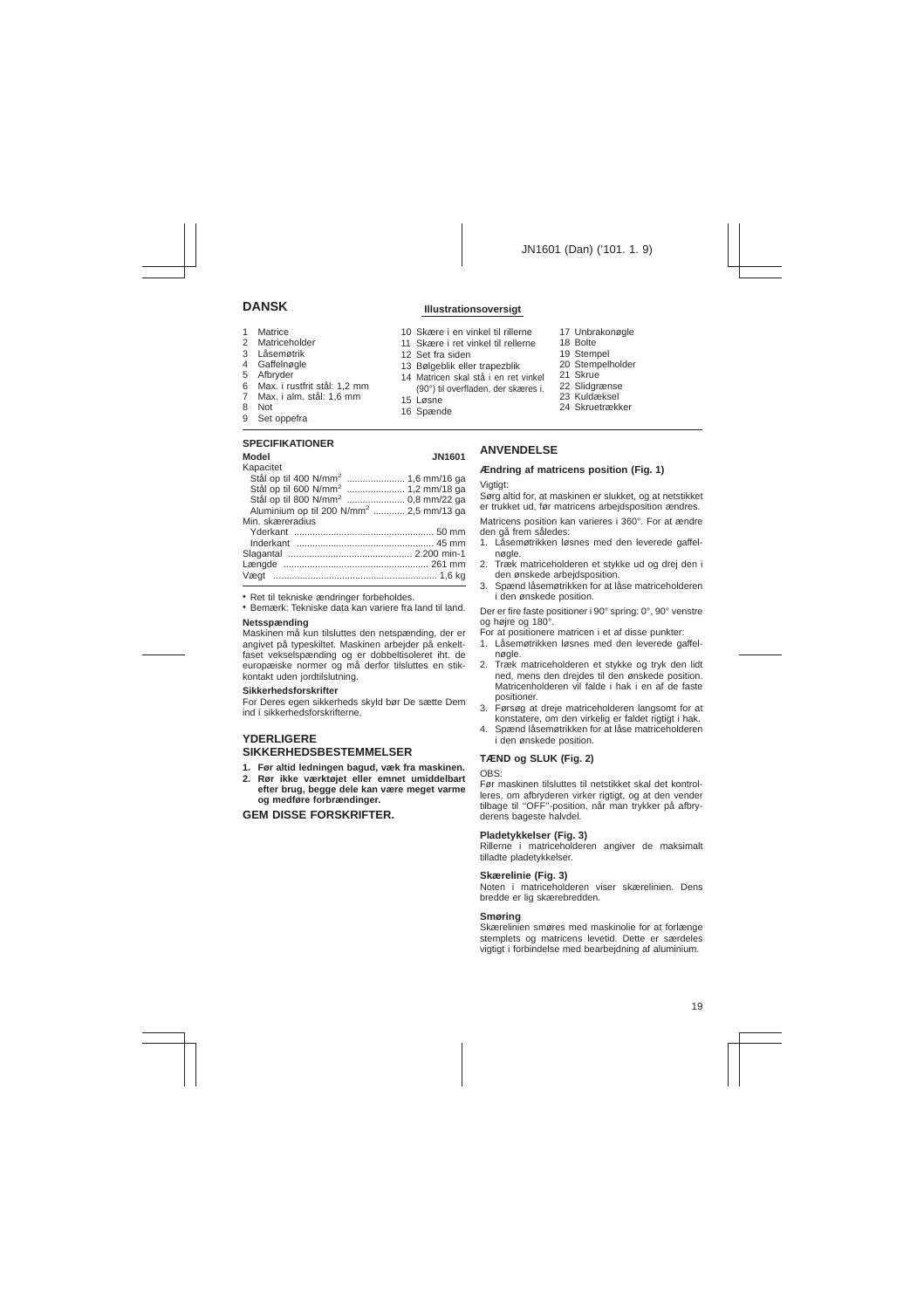## **Skæremetode (Fig. 4)**

Hold maskinen således, at matricen er i en ret vinkel (90°) til emnet, som bearbejdes. Bevæg maskinen jævnt i skæreretningen.

# **Udskæringer (Fig. 5)**

Udskæringer kan laves, ved at man først borer et hul med mere end 21 mm diameter, gennem dette kan matricen sættes i.

# **Skæring i bølgeblik eller trapezblik (Fig. 6 & 7)**

Sæt matricen i en position, således at matricen peger i skæreretningen både når der skæres i en ret vinkel og i en vilkårlig vinkel til rillerne i bølge- eller trapezblikket. Matricens vinkel skal vælges således, at maskinkroppen er parallel med rillerne i blikket. Ved skæring skal matricen holdes lodret på overfladen, der skæres i, som vist i fig. 6 & 7.

# **Udskiftning af stempel og matrice (Fig. 1, 8, 9, 10 & 11)**

Vigtigt:

Sørg altid for, at maskinen er slukket, og at netstikket er trukket ud, før stempel og matrice fjernes eller sættes i.

Udskift altid stempel og matrice samtidigt. For at fierne stempel og matrice løsnes låsemøtrikken med skruenøglen. Fjern matriceholderen. Benyt unbrakonøglen for at løsne skruerne, som holder stemplet fast. Træk stemplet ud af stempelholderen.

For at isætte stempel og matrice sættes stemplet ind i stempelholderen således, at noten i stemplet viser mod skruen. Spænd skruen for at fastgøre stemplet. Anbring matricen på matriceholderen. Spænd boltene for at fastgøre matricen. Anbring matricenholderen på maskinen således, at stemplet stikkes gennem hullet i matricenholderen. Låsemøtrikken spndes for at låse matriceholderen i position. Efter at stemplet og matricen er blevet udskiftet, smøres de med maskinolie. Lad maskinen køre i nogle øjeblikke.

# **VEDLIGEHOLDELSE**

 $ORS$ 

Kontrollér altid, at maskinen er slået fra og at stikket er trukket ud, før der gennemføres vedligeholdsarbeide ved maskinen.

# **Udskiftning af kulstifter (Fig. 12 & 13)**

Nedslidte kulstifter skal udskiftes, når de er slidt ned til slidmarkeringen. De to identiske kulstifter burde udskiftes samtidigt.

For at opretholde produktets sikkerhed og pålidelighed, må istandsættelse, vedligehold eller justering kun gennemføres af et autoriseret Makita service center.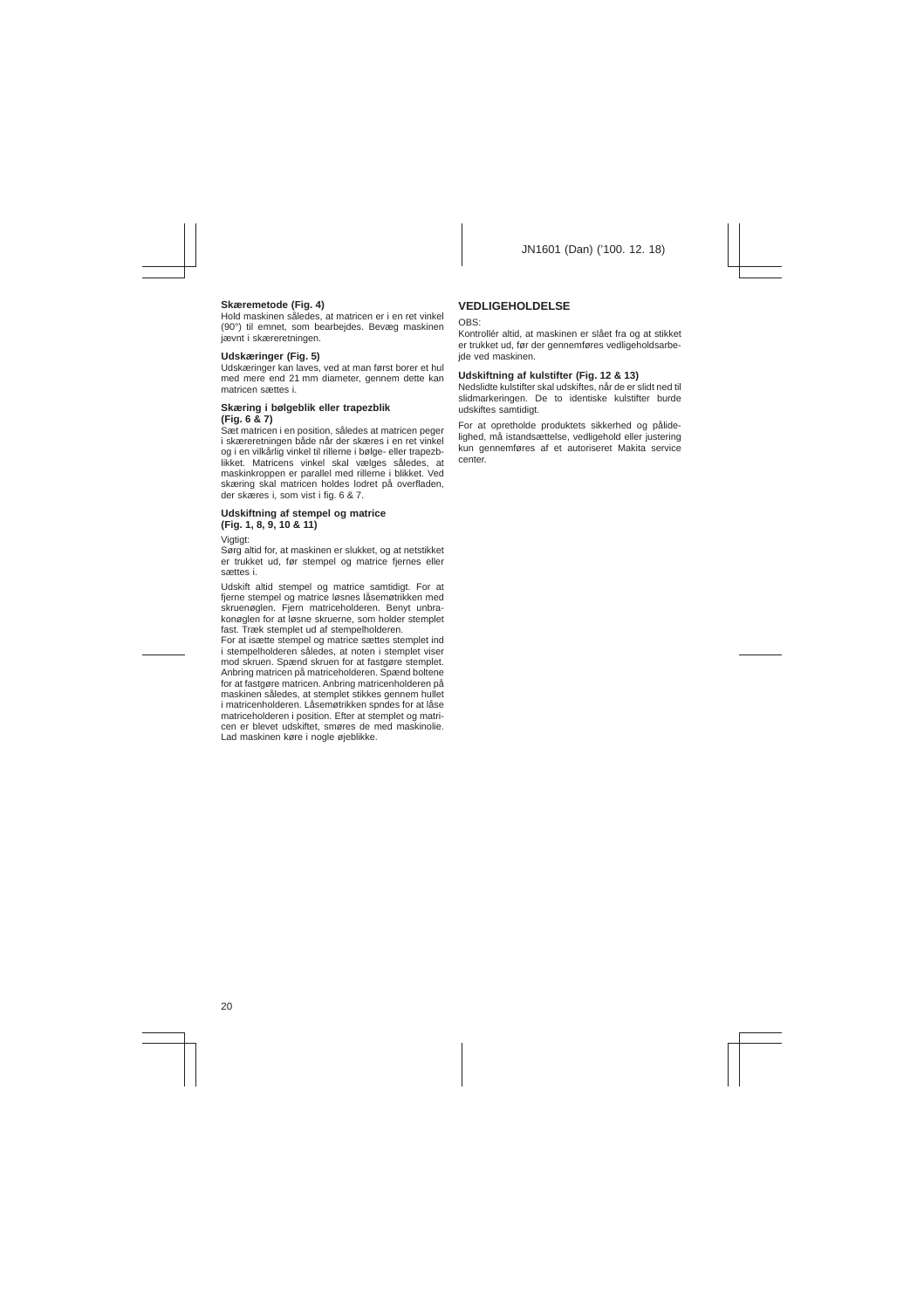- 1 Dyna<br>2 Hålla
- Hållare för dyna
- 3 Låsmutter
- 4 Nyckel
- 5 Strömbrytare
- 6 Mall för klippning av rostfri plåt: 1,2 mm
- 7 Mall för klippning av mjuk stålplåt: 1,6 mm
- 8 Spår

# **TEKNISKA DATA**

| Modell                                           | <b>JN1601</b> |
|--------------------------------------------------|---------------|
| Max. plåttjocklek                                |               |
| Stål upp till 400 N/mm <sup>2</sup> 1,6 mm/16 ga |               |
| Stål upp till 600 N/mm <sup>2</sup> 1,2 mm/18 ga |               |
| Stål upp till 800 N/mm <sup>2</sup> 0,8 mm/22 ga |               |
| Aluminium upp till 200 $N/mm^2$ 2.5 mm/13 ga     |               |
| Minsta klippningsradie                           |               |
|                                                  |               |
|                                                  |               |
|                                                  |               |
|                                                  |               |
|                                                  |               |
|                                                  |               |

- På grund av vårt kontinuerliga program för forskning och utveckling, kan här angivna tekniska data ändras utan meddelande.
- Observera: Tekniska data kan variera i olika länder.

#### **Strömförsörjning**

Maskinen får endast anslutas till nät med samma spänning som anges på typplåten och kan endast köras med enfas växelström. Den är dubbelisolerad i enlighet med europeisk standard och kan därför anslutas till vägguttag som saknar skyddsjord.

#### **Säkerhetstips**

För din egen säkerhets skull, bör du läsa igenom de medföljande säkerhetsföreskrifterna.

# **KOMPLETTERANDE SÄKERHETSFÖRESKRIFTER**

- **1. Tillse att nätkabeln alltid befinner sig bakom maskinen under arbetet.**
- **2. Berör aldrig vare sig stans eller arbetsstycke direkt efter klippning. De kan vara mycket heta och orsaka brännskador.**

# **SPARA DESSA ANVISNINGAR.**

# **SVENSKA Förklaring av allmän översikt**

- 9 Vy från ovan
- 10 Klippning i sned vinkel mot spåren
- 11 Klippning i rät vinkel mot
- spåren 12 Vy från sidan
- 13 Korrugerad eller trapetsformad plåt
- 14 Klipphuvudet ska föras i rät vinkel (90°) mot arbetsytan
- 15 Lossa
- 16 Dra fast
- 17 Insexnyckel
- 18 Skruvar
- 19 Stans
- 20 Hållare för stans
- 21 Skruv
- 22 Markering för slitagegräns
- 23 Kåpa för kolhållare
- 24 Skruvmejsel

# **BRUKSANVISNING**

# **Ändring av dynans position (Fig. 1)**

Viktigt:

Förvissa Dig alltid om att maskinen kopplats ifrån och att stickproppen dragits ut ur vägguttaget innan dynans position ändras.

Dynans position kan förändras 360°. Ändring sker på följande sätt.

- 1. Lossa låsmuttern med den medföljande nyckeln.
- 2. Dra ut dynans hållare något och vrid den till önskad arbetsposition.
- 3. Dra fast låsmuttern för att låsa dynans hållare i önskad position.

Det finns fyra fasta stopp med 90° delning: 0°, 90° till vänster resp. höger samt 180°.

Dynan låses i någon av dessa positioner på följande sätt:

- 1. Lossa låsmuttern med den medföljande nyckeln.
- 2. Dra ut dynans hållare något och tryck sedan in den samtidigt som den vrids till önskad fast position. Dynans hållare kommer att snäppa in i den önskade positionen.
- 3. Vrid dynans hållare något för att säkerställa att den låsts i fast position.
- 4. Lås dynans hållare genom att dra fast låsmuttern.

# **TILL och FRÅN koppling (Fig. 2)**

Observera:

Innan Du ansluter maskinen till vägguttaget, måste Du förvissa Dig om att strömbrytaren fungerar korrekt och att den återgår till läge ''OFF'' när dess bakre ände trycks in.

Vid inkoppling trycks strömbrytarens bakre ände in, varefter den skjuts framåt. Tryck sedan in strömbrytarens främre ände för att låsa den.

Vid frånkoppling trycks strömbrytarens bakre ände in.

### **Mall för plåttjocklek (Fig. 3)**

Spåren i dynans hållare tjänstgör som mallar för största plåttjocklek, som kan klippas.

### **Klipplinje (Fig. 3)**

Spåret i dynans hållare visar var klippning sker. Dess bredd motsvarar spårbredden vid klippningen. Spåret ska följa den tänkta klipplinjen längs arbetsstycket.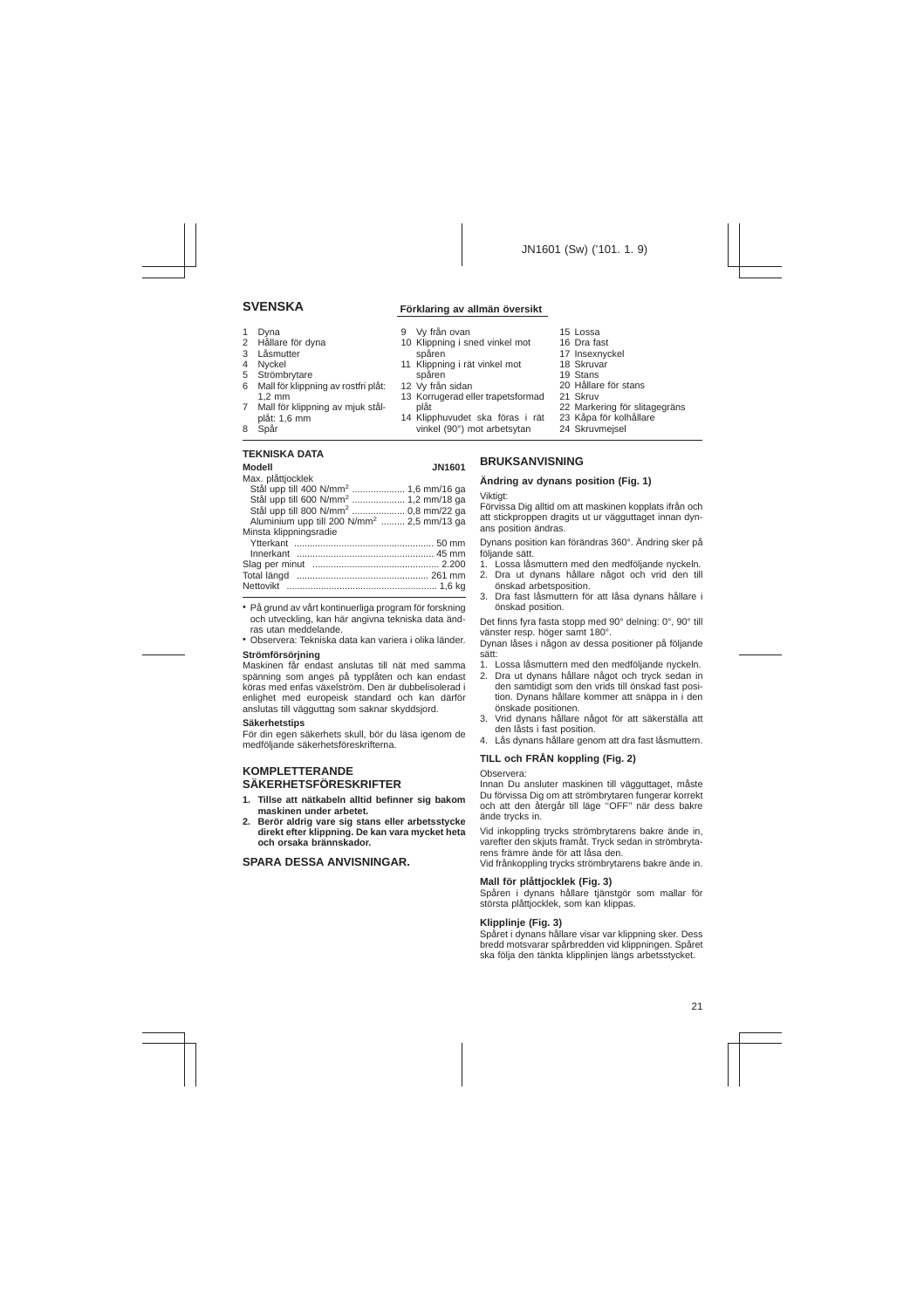# **Smörjning**

Inolja klipplinjen på arbetsstycket med maskinolja för att förlänga dynans och stansens livslängd. Detta är speciellt viktigt vid klippning av aluminium.

# **Klippmetoder (Fig. 4)**

Håll maskinen så att klipphuvudet bildar rät vinkel (90°) mot det arbetsstycke som ska klippas. För maskinen försiktigt i klippriktningen.

# **Hålklippning (Fig. 5)**

Hål kan klippas sedan en öppning med minst 21 mm diameter gjorts i plåten, vilket krävs för att klipphuvudet ska kunna skjutas in.

# **Klippning av korrugerad eller trapetsformad plåt (Fig. 6 & 7)**

Placera alltid dynan så att den följer klippriktningen, oberoende av om den ska klippa i sned eller rät vinkel mot spåren i den korrugerade plåten. Håll alltid maskinen parallellt med spåren och med klipphuvudet i rät vinkel (90°) mot arbetsytan, så som visas i fig. 6 & 7.

# **Demontering och montering av dyna och stans (Fig. 1, 8, 9, 10 & 11)**

Viktiat:

Förvissa Dig alltid om att maskinen kopplats ifrån och att stickproppen dragits ut ur vägguttaget innan dyna och stans demonteras eller monteras.

Byt alltid stans och dyna parvis. Vid demontering av stans och dyna lossas låsmuttern med nyckeln. Avlägsna dynans hållare från maskinen. Lossa skruvarna, som håller dynan, med hjälp av insexnyckeln. Demontera dynan från dess hållare. Lossa skruvarna, som håller fast stansen, med hjälp av insexnyckeln. Dra ut stansen ur dess hållare. Vid montering av dyna och stans skjuts stansen i sin hållare så att stansens spår riktas mot skruven. Dra fast skruven för att låsa stansen. Montera dynan på dess hållare. Dra fast skruvarna som håller dynan.

Montera sedan dynans hållare på maskinen, så att stansen förs genom hålet i dynans hållare. Dra fast låsmuttern för att säkra dynans hållare. När dyna och stans bytts ut, smöris de först med maskinolia. varefter maskinen körs en stund.

# **UNDERHÅLL**

# VARNING:

Förvissa dig alltid om att nätkabeln dragits ut ur vägguttaget och att maskinen är frånkopplad innan arbete utförs på maskinen.

# **Utbyte av kolborstar (Fig. 12 & 13)**

Byt ut kolborstarna när de slitits ner till slitgränsmarkeringen. Byt alltid ut båda kolborstarna samtidigt.

För att bibehålla produktens säkerhet och tillförlitlighet, bör alltid reparationer, underhållsservice och justeringar utföras av auktoriserad Makita serviceverkstad.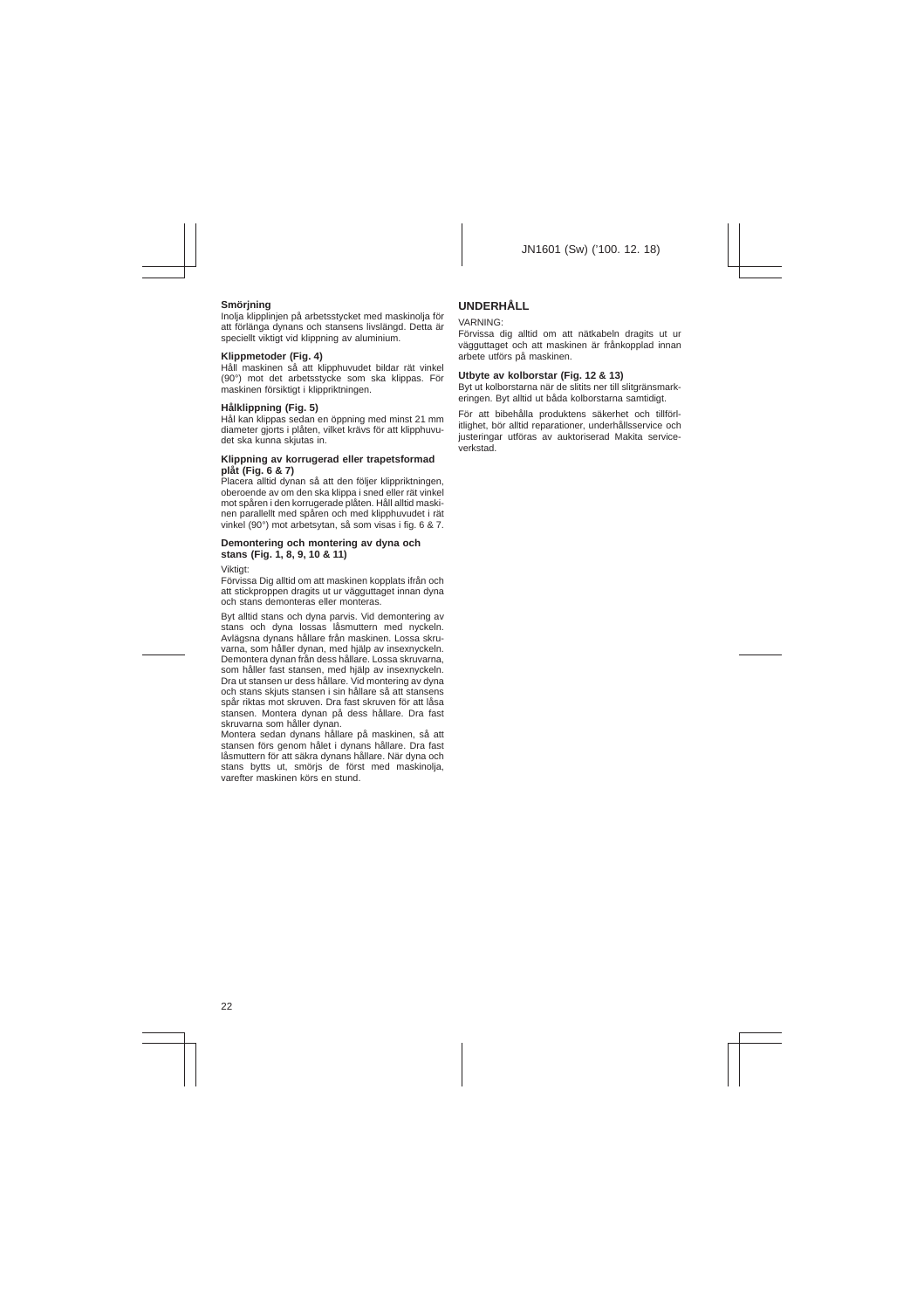# **NORSK Forklaring til generell oversikt**

1 Matrise 2 Matriseholder 3 Sikringsmutter 4 Skrunøkkel 5 Vippebryter 6 Målenot til bearbeidelse av edelstål: 1,2 mm 7 Målenot til bearbeidelse av bløttstål: 1,6 mm 8 Kjerv 9 Sett ovenfra 10 Skjæring i vinkel til rillene 11 Loddrett skjæring til rillene 12 Sett fra siden 13 Bølgeblikk eller trapesblikk 14 Skjærehodet må stå i rett vinkel (90°) til skjæreflaten. 15 Løse 16 Trekke til 18 Skruer 19 Skjæreverktøy 21 Skrue 22 Slitasjegrense 24 Skrutrekker

### **TEKNISKE DATA**

# menen<br>Maks. skjesselses eskel

#### **Modell JN1601**

| iviaks. Skiælekabasitet                              |  |
|------------------------------------------------------|--|
| Stål opp til 400 N/mm <sup>2</sup> 1,6 mm/16 ga      |  |
| Stål opp til 600 N/mm <sup>2</sup> 1,2 mm/18 ga      |  |
| Stål opp til 800 N/mm <sup>2</sup> 0,8 mm/22 ga      |  |
| Aluminium opp til 200 N/mm <sup>2</sup> 2,5 mm/13 ga |  |
| Min. skjæreradius                                    |  |
|                                                      |  |
|                                                      |  |
|                                                      |  |
|                                                      |  |
|                                                      |  |
|                                                      |  |

• Grunnet det kontinuerlige forsknings- og utviklingsprogrammet, forbeholder vi oss retten til å foreta endringer i tekniske data uten forvarsel.

• Merk: Tekniske data kan variere fra land til land.

#### **Strømforsyning**

Maskinen må kun koples til den spenning som er angitt på typeskiltet og arbeider kun med enfasvekselstrøm. Den er dobbelt verneisolert i henhold til de Europeiske Direktiver og kan derfor også koples til stikkontakter uten jording.

#### **Sikkerhetstips**

For din egen sikkerhets skyld ber vi deg lese de medfølgende sikkerhetsreglene.

# **EKSTRA SIKKERHETSREGLER**

- **1. Før alltid strømledningen bakover og bort fra maskinen.**
- **2. Ta aldri på kniv eller arbeidsemne rett etter arbeidet, de er ekstrem varme og kan føre til forbrenninger.**

# **TA VARE PÅ DISSE INSTRUKSENE.**

- 17 Umbrakonøkkel
- 20 Skjæreverktøyholder
- 23 Børsteholderkappe

# **BRUKSANVISNINGER**

### **Endring av matriseposisjonen (Fig. 1)**

Viktig:

Før du endrer matriseposisjonen, må du alltid forvisse deg om at maskinen er slått av og støpselet er trukket ut av stikkontakten.

Matriseposisjonen kan endres 360°. Til endring av matriseposisjonen må det gjøres følgende:

- 1. Løs sikringsmutteren med passende skrunøkkel.
- 2. Trekk lett i matriseholderen og drei den i ønsket driftsstiling.
- 3. Trekk til sikringsmutteren, for å sikre matriseholderen i ønsket stilling.

Det finnes fire faste anslag i en avstand på 90° mellom hver: ved 0°, ved 90° på høyre og venstre side, samt ved 180°.

Til innstilling av matrisen på et av disse faste anslagene må det gjøres følgende:

- 1. Løs sikringsmutteren med passende skrunøkkel.
- 2. Trekk litt i matriseholderen og trykk den lett inn, mens du dreier den i ønsket stilling. Matriseholderen går i inngrep i en av de faste anslagstillingene.
- 3. Drei matriseholderen litt for å være sikker på at den er gått riktig i inngrep i sin posisjon.
- 4. Drei sikringsmutteren for å sikre matriseholderen i sin posisjon.

# **Inn- og utkopling (Fig. 2)**

#### OBS!

Før støpselet koples til må du alltid forvisse deg om at bryteren fungerer riktig og går tilbake til OFF-stilling når bakre del av vippebryteren slippes.

Til innkopling trykkes bakre del av vippebryteren inn og skyves fremover. Til låsing trykkes fremre del av vippebryteren inn.

Til utkopling trykkes bakre del av vippebryteren.

### **Tykkelseslære (Fig. 3)**

Notene i matriseholderen fungerer som tykkelseslære for tillatt skjæretykkelse.

### **Skjærelinje (Fig. 3)**

Kjerven i matriseholderen angir skjærelinjen. Bredden på kjerven tilsvarer skjærebredden. Rett kjerven opp etter skjærelinjen på arbeidsemnet under bearbeidelsen.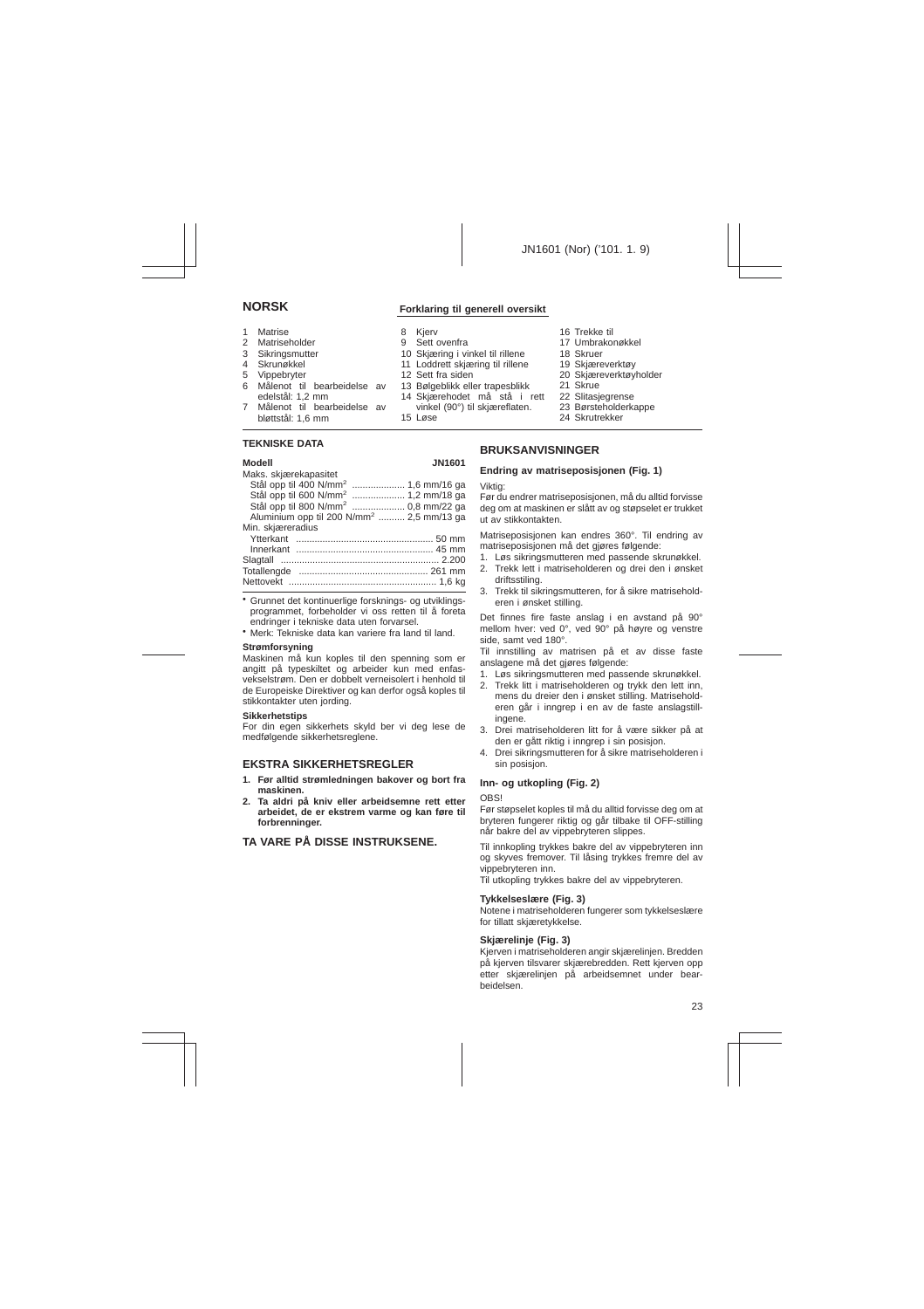# **Forhåndssmøring**

For å øke brukstiden for skjæreverktøy og matrise kan det påføres maskinolie på skiærelinjen. Dette er ytterst viktig ved skjæring av aluminium.

# **Skjæring (Fig. 4)**

Hold maskinen slik at skjærehodet står i rett vinkel (90°) til arbeidsemnet som skal bearbeides. Maskinen føres lett i skjæreretning.

# **Utskjæring (Fig. 5)**

Til utskjæring må det først lages et rundt hull med en diameter på over 21 mm, der skjærehodet kan settes inn.

#### **Skjæring av bølgeblikk eller trapesblikk (Fig. 6 og 7)**

Matrisen plasseres slik at den peker i skjæreretning, hvis det skjæres enten i vinkel eller loddrett til rillene i bølgeblikk eller trapesblikk. Hold selve maskinen parallelt til rillene. Herved må skjærehodet stå i rett vinkel (90°) til skjæreflaten (se hertil fig. 6 og 7).

### **Avmontering og påmontering av skjæreverktøy og matrise (Fig. 1, 8, 9, 10 og 11)**

Viktig:

Før du utfører av- og påmontering av skjæreverktøy og matrise må du alltid forvisse deg om at maskinen er slått av og støpselet er trukket ut.

Skjæreverktøy og matrise må alltid skiftes ut sammen. Til avmontering av skjæreverktøy og matrise løsner du sikringsskruen med skrunøkkelen. Ta matriseholderen ut av maskinen. Bruk umbrakonøkkelen til løsing av skruene som matrisen er fested med. Ta matrisen ut av matriseholderen. Med umbrakonøkkelen løser du så den skruen skjæreverktøyet er festet med. Skjæreverktøyet trekkes ut av skjæreverktøyholderen.

Til påmontering av skjæreverktøy og matrise setter du skjærevektøyet slik inn i skjæreverktøyholderen at kjerven i skjæreverktøyet peker mot skruen. Trekk skruen til for å feste skjæreverktøyet. Sett matrisen inn matriseholderen. Matrisen sikres ved å trekke til skruene. Deretter setter du matriseholderen slik inn i maskinen at skjæreverktøyet settes inn gjennom hullet i matriseholderen. Til festing av matriseholderen trekker du sikringsmutteren til. Etter utskifting av skjæreverktøy og matrise smører du begge med maskinolje og lar maskinen gå en stund.

# **SERVICE:**

#### **OBS!**

Før servicearbeider utføres på notfresen må det passes på at denne er slått av og at støpselet er trukket ut av stikkontakten.

# **Skifte ut kullbørster (Fig. 12 og 13)**

Skift ut kullbørstene når de er slitt ned til grensemarkeringen. Begge kullbørstene må skiftes ut samtidig.

For å garantere at maskinen arbeider sikkert og pålitelig bør reparasjoner, servicearbeider eller innstillinger utføres av et autorisert Makitaserviceverksted.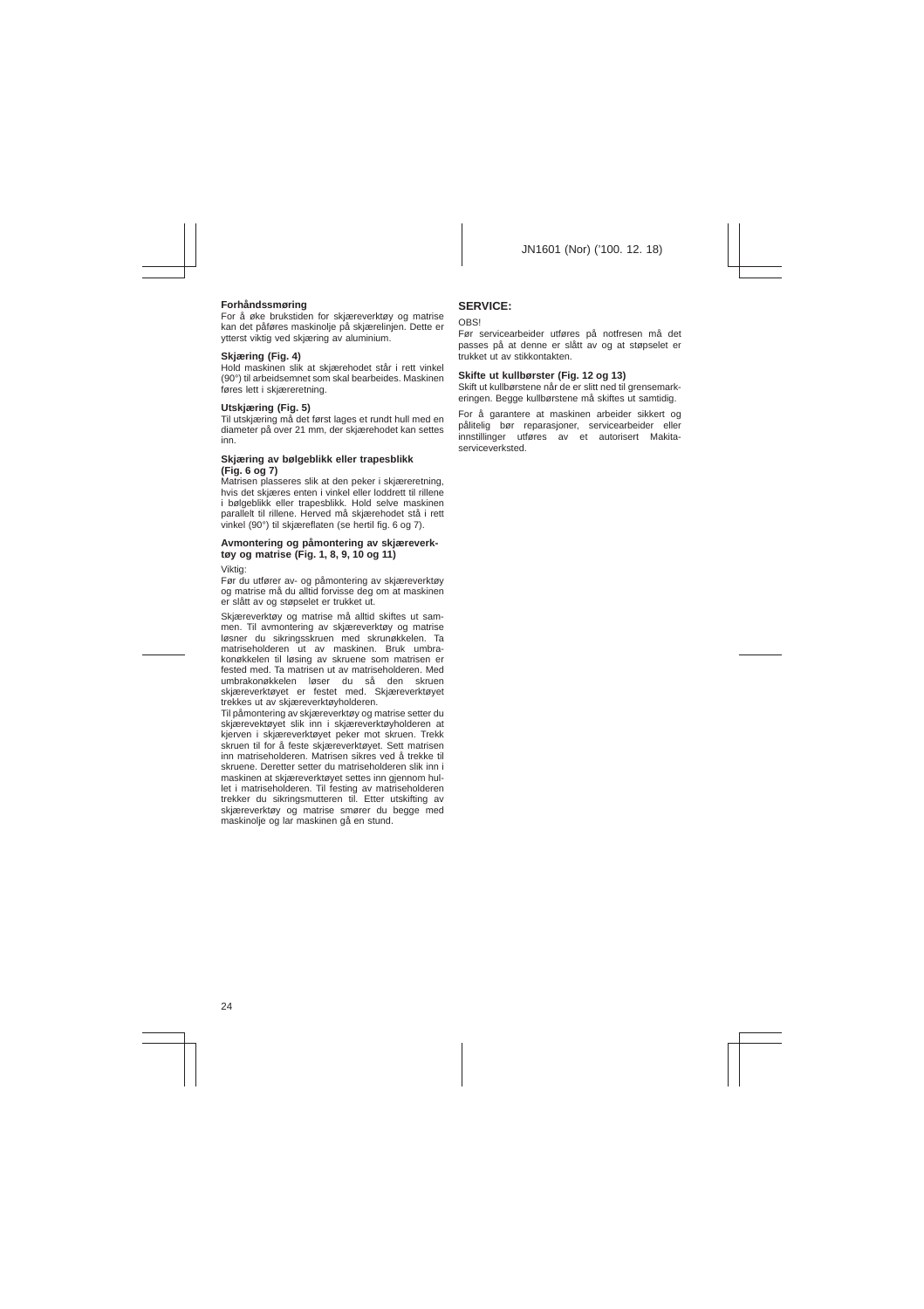- 1 Matriisi
- 2 Matriisinpidin
- 3 Lukkomutteri
- 4 Ruuviavain
- 5 Virtakytkin
- 6 Mittaura ruostumattoman teräksen leikkaamiseen: 1,2 mm
- 7 Mittaura pehmeän teräksen leikkaamiseen: 1,6 mm
- 8 Lovi

# **TEKNISET TIEDOT**

| Malli                                                | <b>JN1601</b> |
|------------------------------------------------------|---------------|
| Maks. leikkauskapasiteetti                           |               |
| Teräs enintään 400 N/mm <sup>2</sup> 1,6 mm/16 ga    |               |
| Teräs enintään 600 N/mm <sup>2</sup> 1,2 mm/18 ga    |               |
| Teräs enintään 800 N/mm <sup>2</sup> 0,8 mm/22 ga    |               |
| Alumiini enintään 200 N/mm <sup>2</sup> 2,5 mm/13 ga |               |
| Pienin kaarisäde                                     |               |
|                                                      |               |
|                                                      |               |
|                                                      |               |
|                                                      |               |
|                                                      |               |
|                                                      |               |

• Jatkuvan tutkimus- ja kehitysohjelman vuoksi pidätämme oikeuden muuttaa tässä mainittuja teknisiä ominaisuuksia ilman ennakkoilmoitusta.

• Huomaa: Tekniset ominaisuudet saattavat vaihdella eri maissa.

### **Virransyöttö**

Laitteen saa kytkeä ainoastaan virtalähteeseen, jonka jännite on sama kuin tyyppikilvessä ilmoitettu. Laitetta voidaan käyttää ainoastaan yksivaiheisella vaihtovirralla. Laite on kaksinkertaisesti suojaeristetty eurooppalaisten standardien mukaisesti, ja se voidaan tästä syystä liittää maadoittamattomaan pistorasiaan.

### **Turvaohjeita**

Oman turvallisuutesi vuoksi lue mukana seuraavat turvaohieet.

# **LISÄTURVAOHJEITA**

- **1. Liitäntäjohdon on kuljettava aina koneen takana.**
- **2. Älä kosketa terää äläkä työkappaletta välittömästi työn päätyttyä; ne voivat olla vielä kuumia ja voit polttaa itsesi.**

# **SÄILYTÄ NÄMÄ OHJEET.**

# **SUOMI Yleisselostus**

- 9 Ylhäältä
- 10 Leikkaus uriin nähden kulmassa
- 11 Leikkaus uriin nähden pystysuoraan
- 12 Sivulta
- 13 Aalto- ja trapetsipelti
- 14 Meistin on oltava suorassa kulmassa (90°) leikkuupintaan.
- 15 Irrotus
- 16 Kiristys
- 17 Kuusiokoloavain
- 18 Ruuvit
- 19 Leikkuutyökalu
- 20 Leikkuutyökalun pidin
- 21 Ruuvi
- 22 Rajamerkki
- 23 Harianpidin
- 24 Ruuvinväännin

# **KÄYTTÖOHJEET**

# **Matriisipaikan vaihto (kuva 1)**

#### Huomio!

Varmistaudu aina ennen matriisin paikanvaihtoa, että laite on sammutettu ja pistoke irrotettu.

Matriisi on 360° käännettävissä. Matriisin kääntö tapahtuu seuraavasti:

- 1. Avaa lukkomutteri siihen varatulla ruuviavaimella.
- 2. Vedä kevyesti matriisinpitimestä ja käännä se haluttuun asentoon.
- 3. Kiristä lukkomutteri; matriisinpidin lukkiutuu paikoilleen haluttuun asentoon.

Matriisissa on neljä kiinteää pysähdystä 90° välein: kulloinkin kohdissa 0°, 90° oikealla ja vasemmalla puolella sekä 180° kohdalla.

- 1. Avaa lukkomutteri siihen varatulla ruuviavaimella.
- 2. Vedä kevyesti matriisinpitimestä ja paina samalla hieman kiertäessäsi sitä haluttuun asentoon.
- 3. Varmistaudu matriisinpidintä kevyesti kiertämällä, että se on lukiintunut paikoilleen.
- 4. Kiristä lukkomutteri; matriisinpidin lukkiutuu paikoilleen haluttuun asentoon.

# **Käynnistys ja pysäytys (kuva 2)**

#### Varoitus:

Tarkista aina ennen pistokkeen liittämistä,toimiiko virtakytkin oikein ja palautuuko se ''OFF''-asentoon kytkimen takaosaa painettaessa.

Laite käynnistetään painamalla kytkimen takaosaa ja työntämällä kytkintä eteenpäin. Tämän jälkeen painetaan kytkimen etuosa alas, kytkin lukkiutuu tähän asentoon.

Laite sammutetaan painamalla kytkimen takaosa alas.

## **Paksuustulkki (kuva 3)**

Matriisinpitimellä olevat urat toimivat sallitun leikkuuvahvuuden mittatulkkeina.

### **Leikkuulinjat (kuva 3)**

Matriisinpitimellä oleva lovi osoittaa leikkuulinjan. Kolon leveys vastaa leikkuuleveyttä. Suuntaa leikatessasi kolo työkappaleen leikkauslinjaan.

### **Voitelu**

Sivele leikkuukohtaan koneöljyä. Tämä pidentää leikkuutyökalun ja matriisin ikää ja on erikoisen tärkeää alumiinia leikatessa.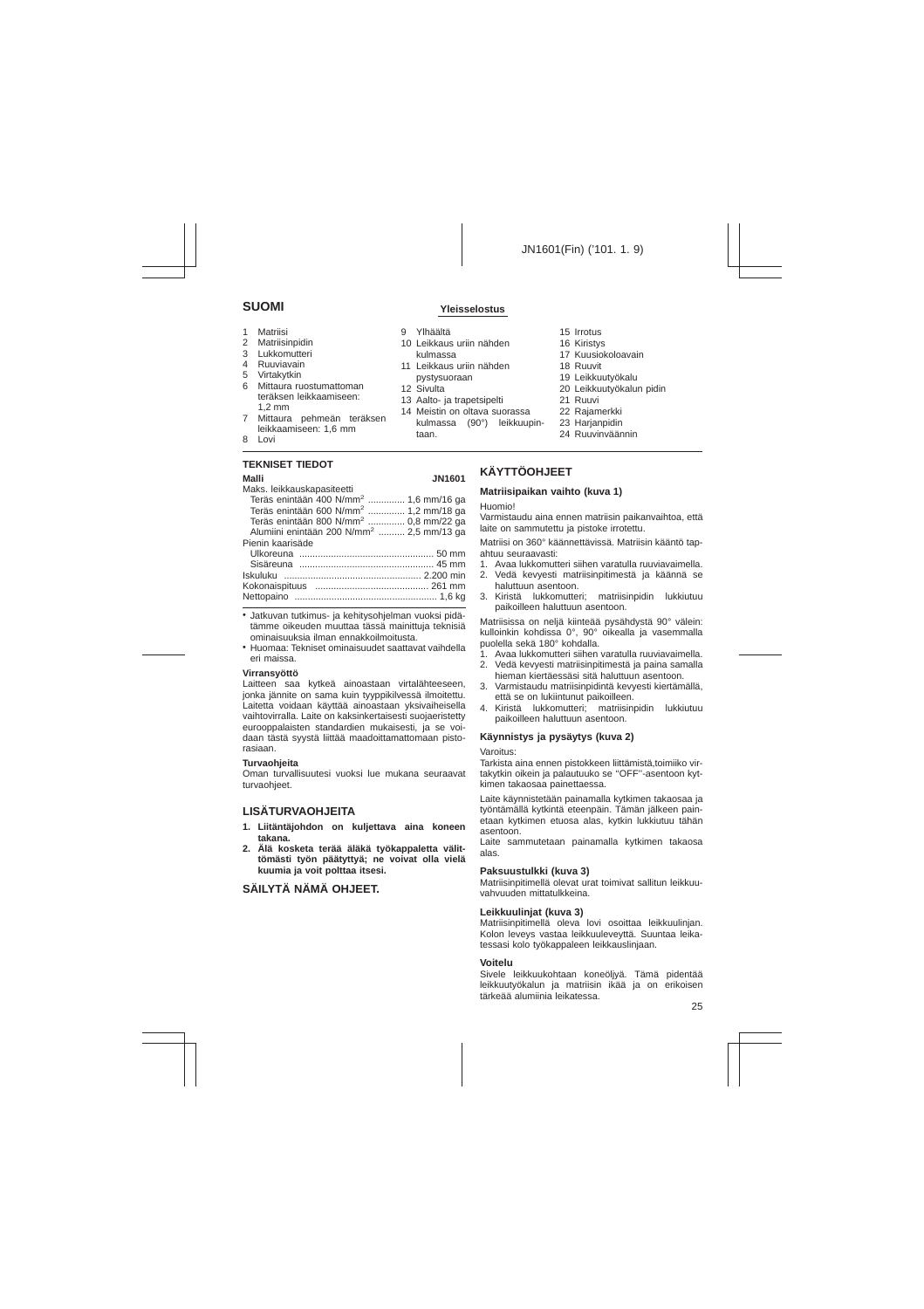# **Leikkaus (kuva 4)**

Pidä laitetta niin, että meisti on suorassa kulmassa (90°) työkappaleeseen. Liikuta laitetta kevyesti leikkuusuuntaan.

## **Aihion irtileikkaaminen (kuva 5)**

Irtileikkausta varten on tehtävä ensin yli 21 mm suuruinen reikä, johon meisti voidaan asettaa.

#### **Aalto- ja trapetsipellin leikkaaminen (kuvat 6 ja 7)**

Leikattaessa joko kulmassa tai pystysuorassa aaltotai trapetsipellin uriin nähden matriisi asetetaan näyttämään leikkaussuuntaan. Pidä laitetta urien kanssa samansuuntaisena. Meistin on tällöin oltava suorassa kulmassa (90°) leikkuupintaan (ks. kuvat 6 ja 7).

## **Leikkuutyökalun ja matriisin asennus ja poisto (kuvat 1, 8, 9, 10 ja 11).**

Huomio!

Varmistaudu aina ennen leikkuutyökalun ja matriisin asennusta ja poistoa, että laite on sammutettu ja pistoke irrotettu.

Leikkuutyökalu ja matriisi on vaihdettava aina yhtenä kokonaisuutena. Avaa leikkuutyökalun ja matriisin poistoa varten lukkomutteri ruuviavaimella. Ota sitten matriisinpidin laitteesta. Käytä kuusiokoloavainta ruuvien irrottamiseen, joilla matriisi on kiinnitetty. Ota matriisi matriisinpidikkeestä. Irrota sitten kuusiokoloavaimella, jolla työkalu on kiinni. Vedä leikkuutyökalu leikkuutyökalun pitimeltä.

Kun asennat leikkuutyökalua ja matriisia paikoilleen, aseta leikkuutyökalu sen pitimeen niin, että työkalulla oleva kolo näyttää ruuviin. Kiinnitä leikkuutyökalu ruuvia kiristämällä. Aseta matriisi matriisinpitimeen. Varmista se samoin ruuvia kiristämällä. Aseta lopuksi matriisinpidin laitteeseen niin, että leikkuutyökalu voidaan asettaa matriisipitimen reiän läpi. Leikkuutyökalua ja matriisia vaihtaessasi voitele molemmat koneöljyllä ja anna laitteen käydä jonkin aikaa.

# **HUOLTO**

#### VARO:

Ennen urajyrsimellä suoritettavia töitä on varmistettava, että se on sammutettu ja pistoke irrotettu.

# **Hiilien vaihto (Kuvat 12 ja 13)**

Hiilet on vaihdettava kun ne ovat kuluneet kulumisrajaan. Hiilet on vaihdettava aina parittain.

Laitteen käyttövarmuuden ja turvallisuuden vuoksi korjaukset ja muut huolto- ja säätötyöt saa suorittaa ainoastaan Makitan hyväksymä huoltopiste.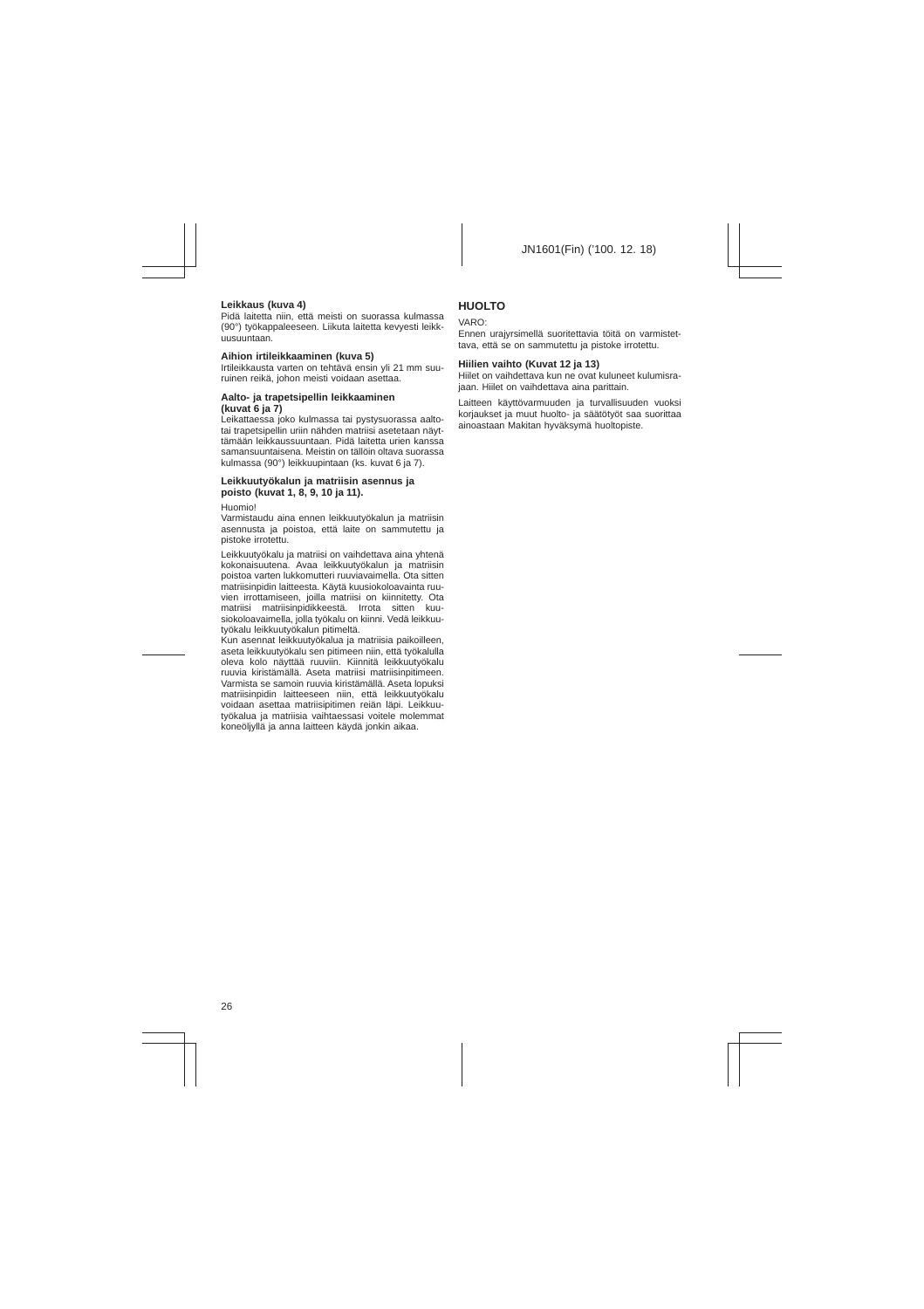- 1 MnTog
- 2 Στήριγμα μήτρας
- 3 Μπουλόνι ασφάλειας
- 4 Γαλλικό κλειδί
- 5 Τραμπαλιστός διακόπτης

#### 6 Εξάρτημα επεξεργασίας ανοξείδωτου ατσαλιού: 1,2 mm

- 7 Εξάρτημα επεξεργασίας  $\mu$ αλακού ατσαλιού: 1,6 mm
- 8 Evkoπή

# *Δ***ΕΣ** ΤΕΧΝΙΚΑ ΧΑΡΑΚΤΗΡΙΣΤΙΚΑ

| Μάξιμουμ πάχος κοπής                               | <b>JN1601</b> |
|----------------------------------------------------|---------------|
| Μεν. ικανότητες κοπής                              |               |
| Χάλυβας μέχρι 400 N/mm <sup>2</sup> 1,6 mm/16 ga   |               |
| Χάλυβας μέχρι 600 N/mm <sup>2</sup> 1,2 mm/18 ga   |               |
| Χάλυβας μέχρι 800 N/mm <sup>2</sup> 0.8 mm/22 ga   |               |
| Αλουμίνιο μέχρι 200 N/mm <sup>2</sup> 2,5 mm/13 ga |               |
| Μίνιμουμ κοπτική ακτίνα                            |               |
|                                                    |               |
|                                                    |               |
|                                                    |               |
|                                                    |               |
|                                                    |               |

- Λόνω του ότι καταβάλλομε προσπάθειες μέσω της έρευνας και περαιτέρω εξέλιξης για τα προϊόντα μας επιφυλασσόμεθα σχετικά με τροποποιήσεις για τα τεχνικά χαρακτηριστικά που αναφέρονται εδώ.
- Υπόδειξη: Τα τεχνικά χαρακτηριστικά δύνανται να διαφέρουν από χώρα σε χώρα.

### **Ρευματοδότηση**

Η συσκευή επιτρέπεται να συνδεθεί μόνο σε οεύμα που διαθέτει τάση όπως αυτή που αναγράφεται στην πινακίδα του τύπου, και μπορεί να λειτουργήσει μόνο με μονοφασική παροχή εναλλασσόμενου ρεύματος. Οι συσκευές του τύπου αυτού διαθέτουν διπλή μόνωση βάσει ευρωπαϊκών ντιρεκτίβων και δύνανται ομοίως να συνδεθούν σε ντουί ένωσης άνευ σύρματος γείωσης.

## Οδηγίες ασφάλειας

Για την ατομική σας ασφάλεια πρέπει να τηρούνται οι επισυναπτόμενες ντιρεκτίβες ασφάλειας.

# **ΠΡΟΣΘΕΤΕΣ ΔΙΑΤΑΞΕΙΣ ΑΣΦΑΛΕΙΑΣ**

- 1. Τραβάτε πάντα το καλώδιο προς τα πίσω από το μηχάνημα.
- 2. Αμέσως μετά την εργασία δεν ακουμπούμε μαχαίρι και τεμάχιο επεξεργασίας είναι σούπερ-μπερθερμασμένα και μπορεί να προξενήσουν εγκαύματα.

# **©ΥΛΑΣΕΤΕ ΑΥΤΕΣ ΤΙΣ ΩΛΗΓΙΕΣ.**

# **ΓελλΗΝΙΚΑ** Περινραφή νενικής άποψης

τραπεζοειδής λαμαρίνα 14 Η κοπτική κεφαλή να είναι ορθογώνια (90°) στην προς κοψιμο επιφάνεια.

 $9$  Av $\omega$  olln

χαράγματα 12 Πλευρική όψη 13 Κυματοειδής ή

- 10 Κόψιμο γωνιακό στα γαράγματα 11 Κόψιμο κάθετα στα
- $16$  Σ $\Phi$ iειμο
	- 17 Εξαγ. κλειδί

 $15$   $\equiv$  $60$  $\frac{65}{100}$ 

- $18$  Biδες
- 19 Κοπτικό
- 20 Στήρινμα κοπτικού
- $21$  Βίδα
- 22. Qoja ¢θoράς
- 23 Καπάκι στήριγματος  $B$ ούρτσας
- 24 Κατσαβίδι

# ΟΔΗΓΙΕΣ ΧΡΗΣΗΣ:  $Δ$ **iαφοροποίηση της θέσης μήτρας (™¯¤‰. 1)**

# Σημαντικό:<br>Πριν δια

διαφοροποιήσετε τη θέση μήτρας. διαβεβαιώνεστε πάντα νια το ότι η συσκευή σβήστηκε και είναι βναλμένο το σύρμα.

Η θέση της μήτρας δύναται να διαφοροποιηθεί κατά 360°. Για τη διαφοροποίηση της θέσης μήτρας κάνομε τα εξής:

- 1. Λασκάρετε το μπουλόνι ασφάλειας με το σχετικό κλειδι.
- 2. ΣΦίξτε ελαφρά το στήρινμα μήτρας και <u>νυρίστε στη θέση λειτουργίας που θέλετε.</u>
- 3. Σφίξτε το περικόχλιο διασφάλισης για να διασφαλίσετε το στήριγμα μήτρας στη θέση που θέλετε.

Προβλέφθηκαν 4 στοπαρίσματα σε απόσταση ανά περίπτωση 90°: σε 0°, σε 90° στη δεξιά και αριστερή πλευρά καθώς σε 180°.

Για την τοποθέτηση της μήτρας σε ένα από αυτά τα στοπαρίσματα κάμνομε τα εξής:

- 1. Λασκάρετε το περικόχλιο διασφάλισης με το κατάλληλο κλειδί.
- 2. Σφίξτε ολίγο το στήριγμα της μήτρας και πατήστε ελαφρά, ενώ περιστρέφετε στην θέση που θέλετε. Το στήριγμα μήτρας πιάνει<br>κατά βούληση σε μια των θέσεων βούληση σε μια στοπαρίσματος.
- 3. Περινυρίστε ελαφρά το στήρινμα μήτρας για να διασφαλίσετε το ότι, κάθησε σίγουρα στη θέση του.
- 4. Περιστρέψτε το περικόχλιο διασφάλισης για να σινουρέψετε το στήρινμα της μήτρας στη θέση του.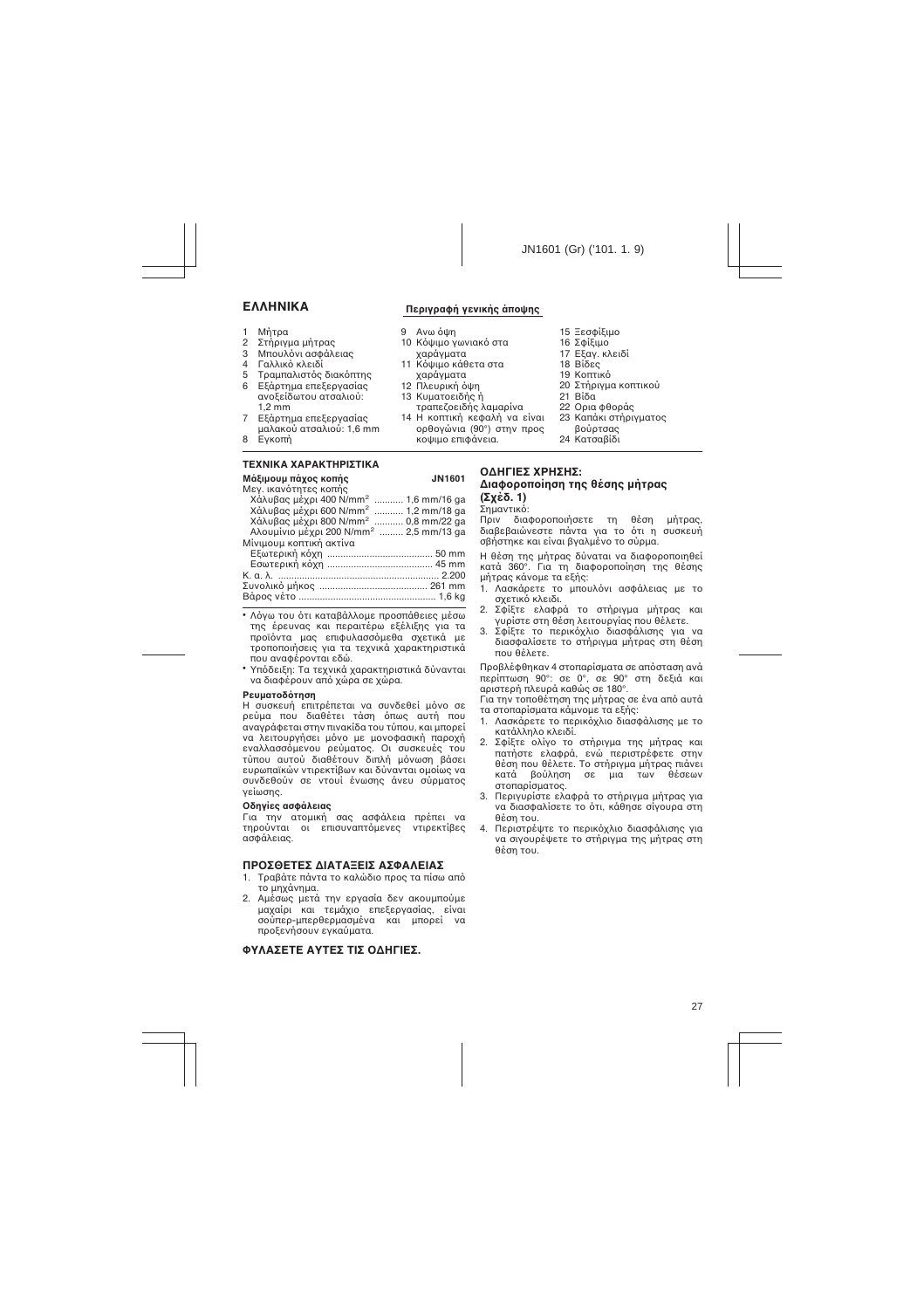# $Ava\beta oo\beta\eta\sigma\mu$ ο (Σχέδ. 2)

Προσοχή: Πριν τη σύνδεση του καλωδίου παρακαλούμε διαβεβαιώνεστε κανονικότατα νια την τέλεια λειτουργική ικανότητα του σύρματος και όταν αφήσουμε το πίσω μέρος του τραμπαλιζόμενου διακόπτη να επιστρέφει στη θέση "OFF".

Για το άναμμα, πιέστε το πίσω μέρος του τραμπαλιστού διακόπτη και μπροστοσύρατε. Μετά για το πιάσιμο, πιέστε μέσα το έμπροσθεν μέρος του τραμπαλιστού διακόπτη.

Για το σβήσιμο, απλούστατα πατούμε το πίσω μέρος του τραμπαλιστού διακόπτη.

### **Διαμέτρημα πάγους (Σγέδ. 3)**

Οι σχισμές στηρίγματος μήτρας εξμπηρετούν σαν διαμέτρημα πάχους για το επιτρεπόμενο πάχος κοψίματος.

## **Κοπτική ευθεία (Σγέδ. 3)**

Η χαραγματιά στηρίγματος μήτρας καθορίζει την ÎÔÙÈ΋ ¢ı›·. ∆Ô Ï¿ÙÔ˜ Û¯ÈÛÌ‹˜ ·Ó·ÏÔÁ› ÛÙÔ κοπτικό πλάτος. Συνοριάστε κατά την επεξεργασία τη σχισμή σε σχέση με την κοπτική ευθεία στο κομμάτι που δουλεύομε.

# **Προ-γρασσάρισμα**

Επιθέσατε λάδι μηχανής στην κοπτική ευθεία για αύξηση της περιόδου χρήσης κοπτικού και uήτρας. Αυτό είναι ιδιαίτερα σημαντικό σε κοπές  $\alpha\lambda$ oʻuunviou.

### **Kόψιμο (Σχέδ. 4)**

Κρατάτε το μηχάνημα έτσι, ώστε η κοπτική κεφαλή να βρίσκεται στη δεξιά νωνία (90°) στο προς επεξεργασία τεμάχιο. Κινείτε το μηχάνημα ελαφρά σε κοπτική διακατεύθυνση.

### **Αποκοπή (Σχέδ. 5)**

Για την αποκοπή πρέπει να δουλέψομε αρχικά μια στρογγυλή οπή με διάμετρο άνω των 21 χιλιοστών στην οποία τρύπα μπορούμε να βάλομε την κοπτική κεφαλή.

#### Κοψίματα λαμαρίνων κυματοειδών και τραπεζοειδών (Σχέδ. 6 & 7)

Τοποθετήστε τη μήτρα έτσι, ώστε να δείχνει σε κοπτική διακατεύθυνση, αν πρόκειται να κόψομε σε γωνία ή κάθετα στις σχισμές σε λαμαρίνες κυματοειδείς ή τραπεζοειδείς. Κρατάτε το βασικό μηχάνημα παράλληλα προς τις χαραγματιές. Εδώ πρέπει η κοπτική κεφαλή να βρίσκεται στη δεξιά γωνία (90°) στην κοπτική επιφάνεια (Σχέδ. 6 & 7).

#### **Απο- και συναρμολόγηση κοπτικού και μήτρας (™¯¤‰. 1, 8, 9, 10 & 11)**

Σημαντικό: Παρακαλούμε διαβεβαιώνεστε πάντα πριν την απο- και συναρμολόνηση του κοπτικού και της μήτρας, για το ότι σβήστηκε το μηχάνημα και έχει βγει το καλώδιο.

Το κοπτικό και η μήτρα πρέπει να αντικαθίστανται πάντοτε σαν ενότητα.

Για την αποσυναρμολόγηση του κοπτικού και της  $\hat{u}$  λασκάρετε το μπουλόνι ασφαλείας με το κλειδί. Βγάλτε το βάστηγμα μήτρας από το μηχάνημα.

Για το λασκάρισμα των κοχλίων να χρησιμοποιείτε το εξαν, κλειδί με τους οποίους είναι στερεωμένη η μήτρα.

Αφαιρέστε τη μήτρα από το στήριγμά της. Μετά λασκάρετε με το εξάκωχο εξαν, κλειδί τη βίδα, με την οποία στερεώθηκε το κοπτικό ερναλείο. Τραβήξτε έξω το κοπτικό ερναλείο από το κοπτικό στήρινμα.

Για την τοποθέτηση του κοπτικού εργαλείου και της μήτρας βάλτε το κοπτικό στο στήριγμα έτσι ώστε η χαραγματιά κοπτικού να δείχνει προς τη βίδα. Σφίξτε τη βίδα για τη στερέωση του κοπτικού ερναλείου. Βάλτε τη μήτρα στο στήρινμά της, Διασφαλίστε τη μήτρα με σφίξιμο των κοχλίων. Στη συνέχεια βάλτε το στήρινμα μήτρας στο μηχάνημα έτσι ώστε το κοπτικό ερναλείο να μπει μέσα από την οπή στο στήρινμα της μήτρας. Για τη στερέωση του στηρίγματος μήτρας παρακαλούμε σφίξτε το μπουλόνι διασφάλισης. Μετά την αντικατάσταση κοπτικού εργαλείου και μήτρας γρασσάρετε με λάδι<br>μηχανής και αφήστε το μηχάνημα να unxἀvnua va λειτουργήσει για λίνο.

# **ΣΥΝΤΗΡΗΣΗ**

### ΠΡΟΣΟΧΗ:

Πριν την εκτέλεση εργασιών με τη μηχανή σβήνομε πάντα τη μηχανή και βνάζομε τη πρίζα.

#### **Αντικατάσταση των ψηκτρών καρβουνου**  $(Σyεδ. 12 & 13)$

Οι ψήκτρες κάρβουνου πρέπει να αντικαθίστανται, όταν έχουν φθαρεί μέχρι το σημείο μαρκαρίσματος. Οι δύο ταυτόσημες ψήκτρες κάρβουνου πρέπει να αντικαθίστανται ταυτόχρονα.

Για τη διασφάλιση της σιγουριάς και αξιοπιστίας των προϊόντων μας πρέπει οι επισκευές, εργασίες συντήρησης ή ρυθμίσεις να εκτελούνται από εξουσιοδοτημένα εργαστήρια σέρβις πελατών Μἀκιτα.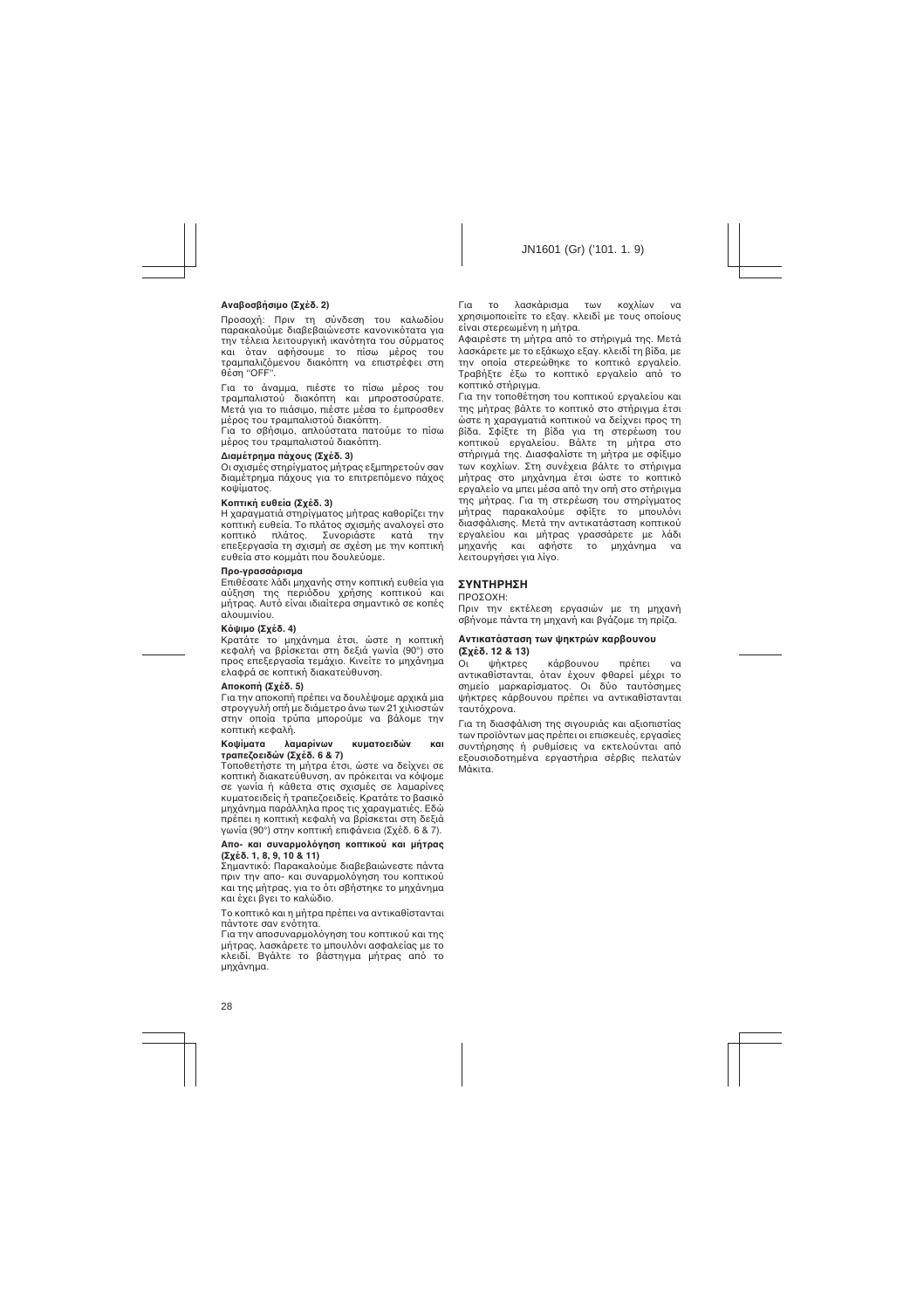# **ENGLISH**

# **EC-DECLARATION OF CONFORMITY**

The undersigned, Yasuhiko Kanzaki, authorized by Makita Corporation, 3-11-8 Sumiyoshi-Cho, Anjo, Aichi 446-8502 Japan declares that this product (Serial No. : series production)

manufactured by Makita Corporation in Japan is in compliance with the following standards or standardized documents,

HD400, EN50144, EN55014, EN61000 in accordance with Council Directives, 73/23/FEC. 89/336/EEC and 98/37/EC.

# **FRANÇAISE**

#### **DÉCLARATION DE CONFORMITÉ CE**

Je soussigné, Yasuhiko Kanzaki, mandaté par Makita Corporation, 3-11-8 Sumiyoshi-Cho, Anjo, Aichi 446- 8502 Japan, déclare que ce produit

(No. de série: production en série)

fabriqué par Makita Corporation au Japon, est conformes aux normes ou aux documents normalisés suivants,

HD400, EN50144, EN55014, EN61000 conformément aux Directives du Conseil, 73/23/CEE, 89/336/CEE et 98/37/EG.

# **DEUTSCH**

# **CE-KONFORMITÄTSERKLÄRUNG**

Hiermit erklärt der Unterzeichnete, Yasuhiko Kanzaki, Bevollmächtigter von Makita Corporation, 3-11-8 Sumiyoshi-Cho, Anjo, Aichi 446-8502 Japan, daß dieses von der Firma Makita Corporation in Japan hergestellte Produkt

(Serien-Nr.: Serienproduktion) gemäß den Ratsdirektiven 73/23/EWG, 89/336/EWG und 98/37/EG mit den folgenden Normen bzw. Normendokumenten übereinstimmen:

HD400, EN50144, EN55014, EN61000.

# **ITALIANO**

### **DICHIARAZIONE DI CONFORMITÀ CON LE NORME DELLA COMUNITÀ EUROPEA**

Il sottoscritto Yasuhiko Kanzaki, con l'autorizzazione della Makita Corporation, 3-11-8 Sumiyoshi-Cho, Anjo, Aichi 446-8502 Japan, dichiara che questo prodotto

(Numero di serie: Produzione in serie) fabbricato dalla Makita Corporation in Giappone è conformi alle direttive europee riportate di seguito:

HD400, EN50144, EN55014, EN61000 secondo le direttive del Consiglio 73/23/CEE. 89/336/CEE e 98/37/CE.

# **NEDERLANDS**

#### **EG-VERKLARING VAN CONFORMITEIT**

De ondergetekende, Yasuhiko Kanzaki, gevolmachtigd door Makita Corporation, 3-11-8 Sumiyoshi-Cho, Anjo, Aichi 446-8502 Japan verklaart dat dit produkt (Serienr. : serieproduktie)

vervaardigd door Makita Corporation in Japan voldoet aan de volgende normen of genormaliseerde documenten,

HD400, EN50144, EN55014, EN61000 in overeenstemming met de richtlijnen van de Raad 73/23/EEC, 89/336/EEC en 98/37/EC.

# **ESPAÑOL**

# **DECLARACIÓN DE CONFORMIDAD DE LA CE**

El abajo firmante, Yasuhiko Kanzaki, autorizado por Makita Corporation, 3-11-8 Sumiyoshi-Cho, Anjo, Aichi 446-8502 Japan, declara que este producto

(Número de serie: producción en serie) fabricado por Makita Corporation en Japón cumple las siguientes normas o documentos normalizados,

HD400, EN50144, EN55014, EN61000 de acuerdo con las directivas comunitarias, 73/23/EEC, 89/336/EEC y 98/37/CE.

Yasuhiko Kanzaki **CE 94**

Director Amministratore Directeur Directeur<br>Direktor Director Director

# **MAKITA INTERNATIONAL EUROPE LTD.**

Michigan Drive, Tongwell, Milton Keynes, Bucks MK15 8JD, ENGLAND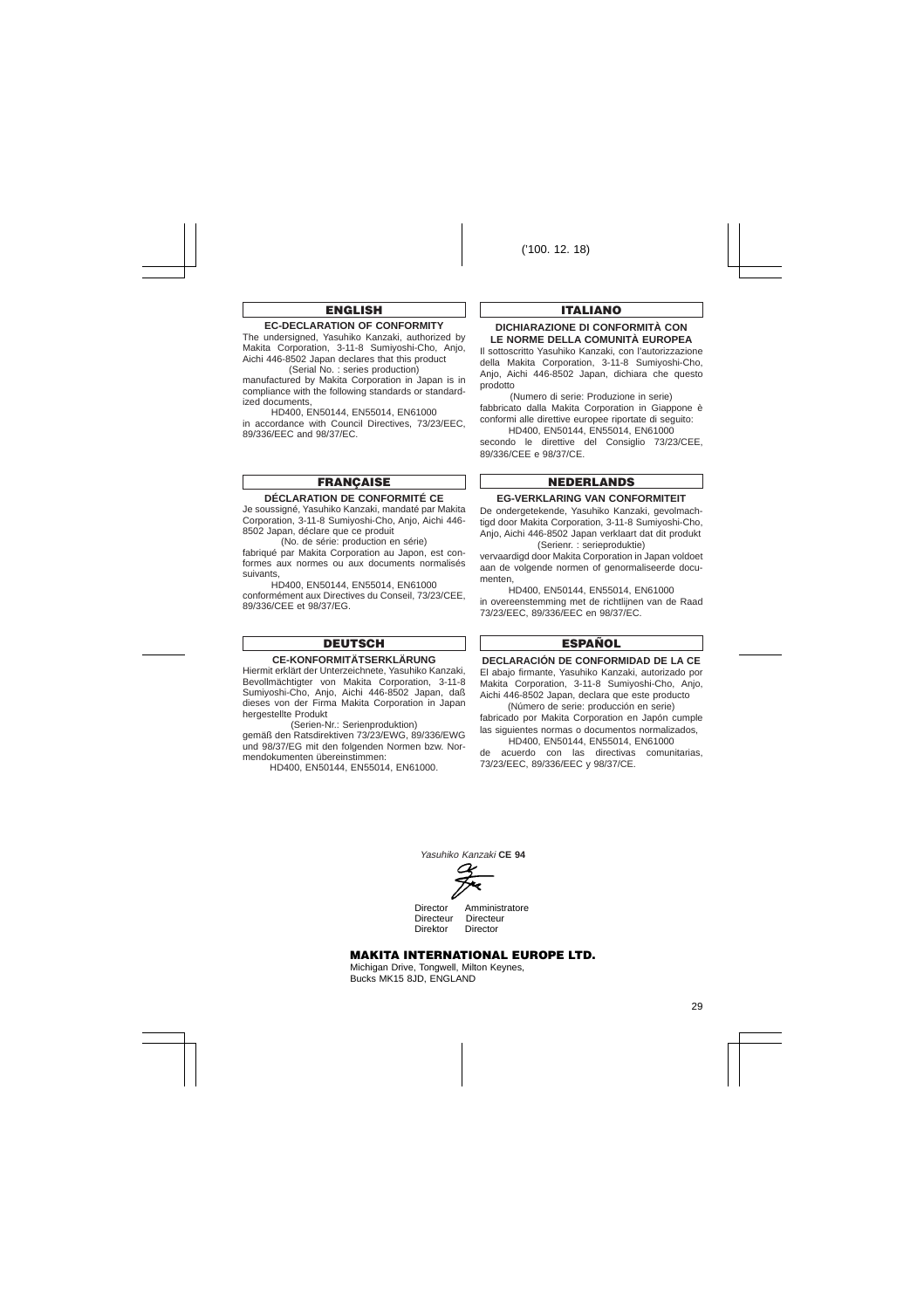# **PORTUGUÊS**

# **DECLARAÇÃO DE CONFORMIDADE DA CE**

O abaixo assinado, Yasuhiko Kanzaki, autorizado pela Makita Corporation, 3-11-8 Sumiyoshi-Cho, Anjo, Aichi 446-8502 Japan, declara que este produto (N. de série: produção em série)

fabricado pela Makita Corporation no Japão obedece às seguintes normas ou documentos normalizados,

HD400, EN50144, EN55014, EN61000 de acordo com as directivas 73/23/CEE, 89/336/CEE e 98/37/CE do Conselho.

# **DANSK**

#### **EU-DEKLARATION OM KONFORMITET**

Undertegnede, Yasuhiko Kanzaki, med fuldmagt fra Makita Corporation, 3-11-8 Sumiyoshi-Cho, Anjo, Aichi 446-8502 Japan, erklærer hermed, at dette produkt

(Løbenummer: serieproduktion)

fremstillet af Makita Corporation i Japan, er i overensstemmelse med de følgende standarder eller normsættende dokumenter,

HD400, EN50144, EN55014, EN61000<br>erensstemmelse med Rådets Direktiver overensstemmelse med 73/23/EEC, 89/336/EEC og 98/37/EC.

# **SVENSKA**

#### **EG-DEKLARATION OM ÖVERENSSTÄMMELSE**

Undertecknad, Yasuhiko Kanzaki, auktoriserad av Makita Corporation, 3-11-8 Sumiyoshi-Cho, Anjo, Aichi 446-8502 Japan deklarerar att denna produkt (serienummer: serieproduktion)

tillverkad av Makita Corporation i Japan, uppfyller kraven i följande standard eller standardiserade dokument,

HD400, EN50144, EN55014, EN61000 i enlighet med EG-direktiven 73/23/EEC, 89/336/EEC och 98/37/EC.

#### **NORSK**

#### **EUs SAMSVARS-ERKLÆRING**

Undertegnede, Yasuhiko Kanzaki, med fullmakt fra Makita Corporation, 3-11-8 Sumiyoshi-Cho, Anjo, Aichi 446-8502 Japan bekrefter herved at dette produktet

(Serienr. : serieproduksjon)

fabrikert av Makita Corporation, Japan, er i overensstemmelse med følgende standarder eller standardiserte dokumenter:

HD400, EN50144, EN55014, EN61000,

i samsvar med Råds-direktivene, 73/23/FFC, 89/336/EEC og 98/37/EC.

# **SUOMI**

#### **VAKUUTUS EC-VASTAAVUUDESTA**

Makita Corporation, 3-11-8 Sumiyoshi-Cho, Anjo, Aichi 446-8502 Japan valtuuttamana allekirjoittanut, Yasuhiko Kanzaki, vakuuttaa että tämä tämä tuote (Sarja nro : sarjan tuotantoa)

valmistanut Makita Corporation Japanissa vastaa seuraavia standardeja tai stardardoituja asiakirjoja

HD400, EN50144, EN55014, EN61000 neuvoston direktiivien 73/23/EEC, 89/336/EEC ja 98/37/EC mukaisesti.

# **FAAHNIKA**

# **¢∏§ø™∏ ™Àªª√ƒºø™∏™ ∂∫**

O υπονράφων, Yasuhiko Kanzaki, εξουσιοδοτημένος από την εταιρεία MakitaCorporation, 3-11-8 Sumiyoshi-Cho, Anjo, Aichi 446- 8502 Japan, δηλώνει ότι αυτό το προϊόν

(Αὐξων Αρ.: παρανωνή σειράς) κατασκευασμένο από την Εταιρεία Makita στην Ιαπωνία, βρίσκεται σε συμφωνία με τα ακόλουθα πρότυπα ή τυποποιημένα έννραφα.

HD400, EN50144, EN55014, EN61000 σύμφωνα με τις Οδηγίες του Συμβουλίου, 73/23/EEC, 89/336/EEC και 98/37/KE.

Yasuhiko Kanzaki **CE 94**



Director Direktor Direktør Johtaja<br>Direktör Ausuflu Διευθυντής

# **MAKITA INTERNATIONAL EUROPE LTD.**

Michigan Drive, Tongwell, Milton Keynes, Bucks MK15 8JD, ENGLAND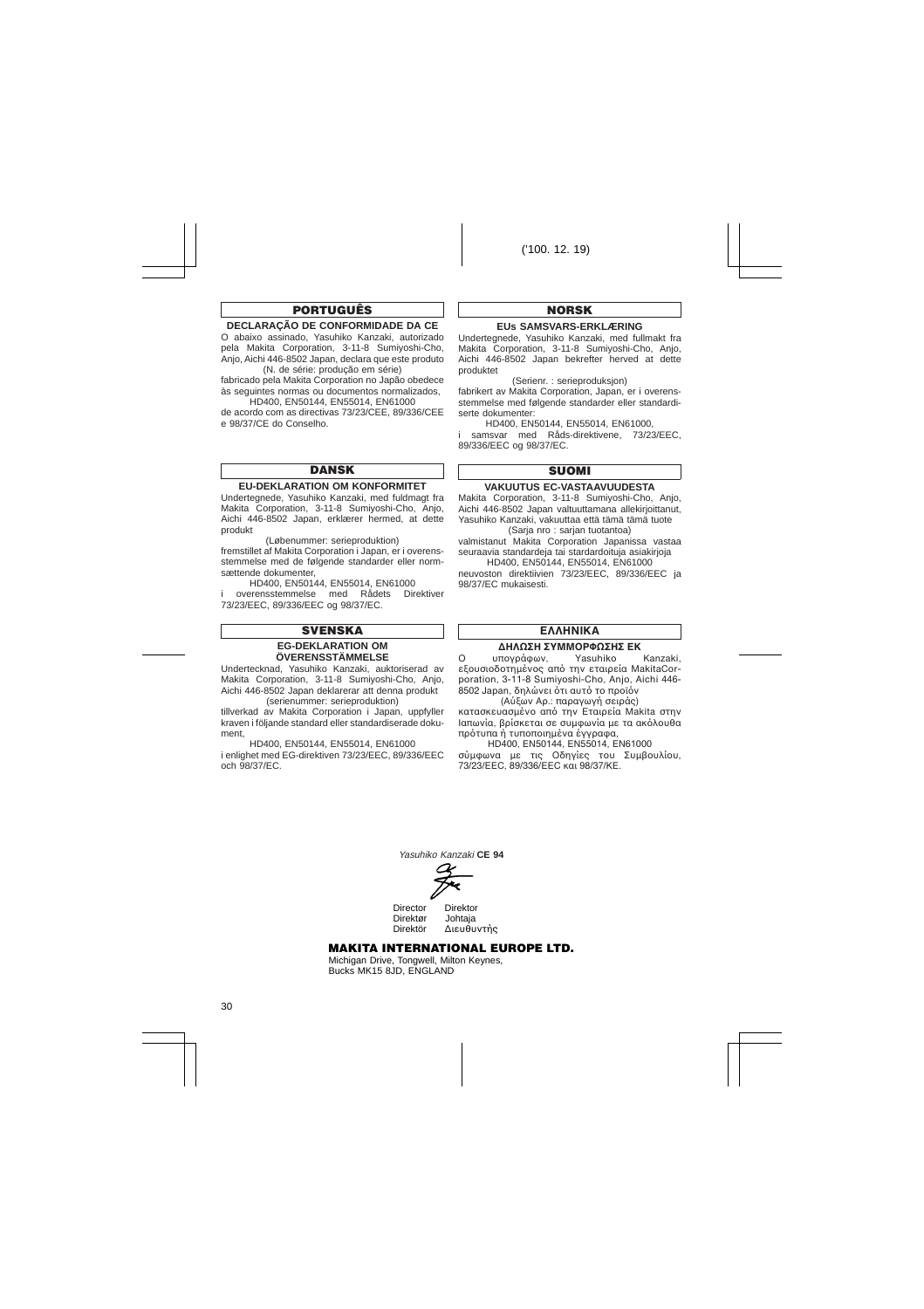# **ENGLISH**

#### **Noise And Vibration**

The typical A-weighted sound pressure level is 82 dB (A).

The noise level under working may exceed 85 dB (A). – Wear ear protection. –

The typical weighted root mean square acceleration value is not more than  $2.5 \text{ m/s}^2$ .

# **FRANÇAISE**

#### **Bruit et vibrations**

Le niveau de pression sonore pondéré A type est de 82 dB (A).

Le niveau de bruit en fonctionnement peut dépasser 85 dB (A).

– Porter des protecteurs anti-bruit. –

L'accélération pondérée ne dépasse pas 2,5 m/s<sup>2</sup>.

## **DEUTSCH**

#### **Geräusch- und Vibrationsentwicklung**

Der typische A-bewertete Schalldruckpegel beträgt 82 dB (A).

Der Lärmpegel kann während des Betriebs 85 dB (A) überschreiten.

– Gehörschutz tragen. –

Der gewichtete Effektivwert der Beschleunigung beträgt nicht mehr als 2,5 m/s<sup>2</sup>.

# **ITALIANO**

#### **Rumore e vibrazione**

Il livello di pressione sonora pesata secondo la curva A è di 82 dB (A).

Il livello di rumore durante il lavoro potrebbe superare gli 85 dB (A).

– Indossare i paraorecchi. –

Il valore quadratico medio di accellerazione non supera i 2,5 m/s<sup>2</sup>.

## **NEDERLANDS**

#### **Geluidsniveau en trilling**

Het typische A-gewogen geluidsdrukniveau is 82 dB (A).

Tijdens het werken kan het geluidsniveau 85 dB (A) overschrijden.

– Draag oorbeschermers. –

De typische gewogen effectieve versnellingswaarde is niet meer dan 2,5 m/s<sup>2</sup>.

# **ESPAÑOL**

#### **Ruido y vibración**

El nivel de presión sonora ponderada A es de 82 dB (A).

El nivel de ruido en condiciones de trabajo puede que sobrepase los 85 dB (A).

– Póngase protectores en los oídos. –

El valor ponderado de la aceleración no sobrepasa los  $2,5 \text{ m/s}^2$ .

# **PORTUGUÊS**

#### **Ruído e Vibração**

O nível normal de pressão sonora A é 82 dB (A). O nível de ruído durante o trabalho pode exceder 85 dB (A).

– Utilize protectores para os ouvidos – O valor médio da aceleração é inferior a 2,5 m/s<sup>2</sup>.

# **DANSK**

### **Lyd og vibration**

Det typiske A-vægtede lydtryksniveau er 82 dB (A). Støjniveauet under arbeide kan overstige 85 dB (A). – Bær høreværn. –

Den vægtede effektive accelerationsværdi overstiger ikke  $2,5$  m/s<sup>2</sup>.

# **SVENSKA**

#### **Buller och vibration**

Den typiska-A-vägda ljudtrycksnivån är 82 dB (A). Bullernivån under pågående arbete kan överstiga 85 dB (A).

– Använd hörselskydd –

Det typiskt vägda effektivvärdet för acceleration överstiger inte 2,5 m/s<sup>2</sup>.

# **NORSK**

#### **Støy og vibrasjon**

Det vanlige A-belastede lydtrykksnivå er 82 dB (A). Under bruk kan støynivået overskride 85 dB (A).

– Benytt hørselvern. –

Den vanlig belastede effektiv-verdi for akselerasjon overskrider ikke 2,5 m/s<sup>2</sup>.

#### **SUOMI**

# **Melutaso ja tärinä**

Tyypillinen A-painotettu äänenpainetaso on 82 dB (A).

Melutaso työpaikalla saattaa ylittää 85 dB (A). – Käytä kuulosuojaimia. –

Tyypillinen kiihtyvyyden painotettu tehollisarvo ei ylitä  $2,5 \text{ m/s}^2$ .

# **FAAHNIKA**

#### $\Theta$ όρυβος και κραδασμός

Η τυπική Α-μετρούμενη ηχητική πίεση είναι 82 dB (A).

Η ένταση ήχου υπο συνθήκες εργασίας μπορεί να μπερβεί τα 85 dB (A).

 $-$  Φοράτε ωτοασπίδες. –

Η τυπική αξία της μετρούμενης ρίζας του μέσου τετραγώνου της επιτάχυνσης δεν ξεπερνά τα  $2,5 \text{ m/s}^2$ .